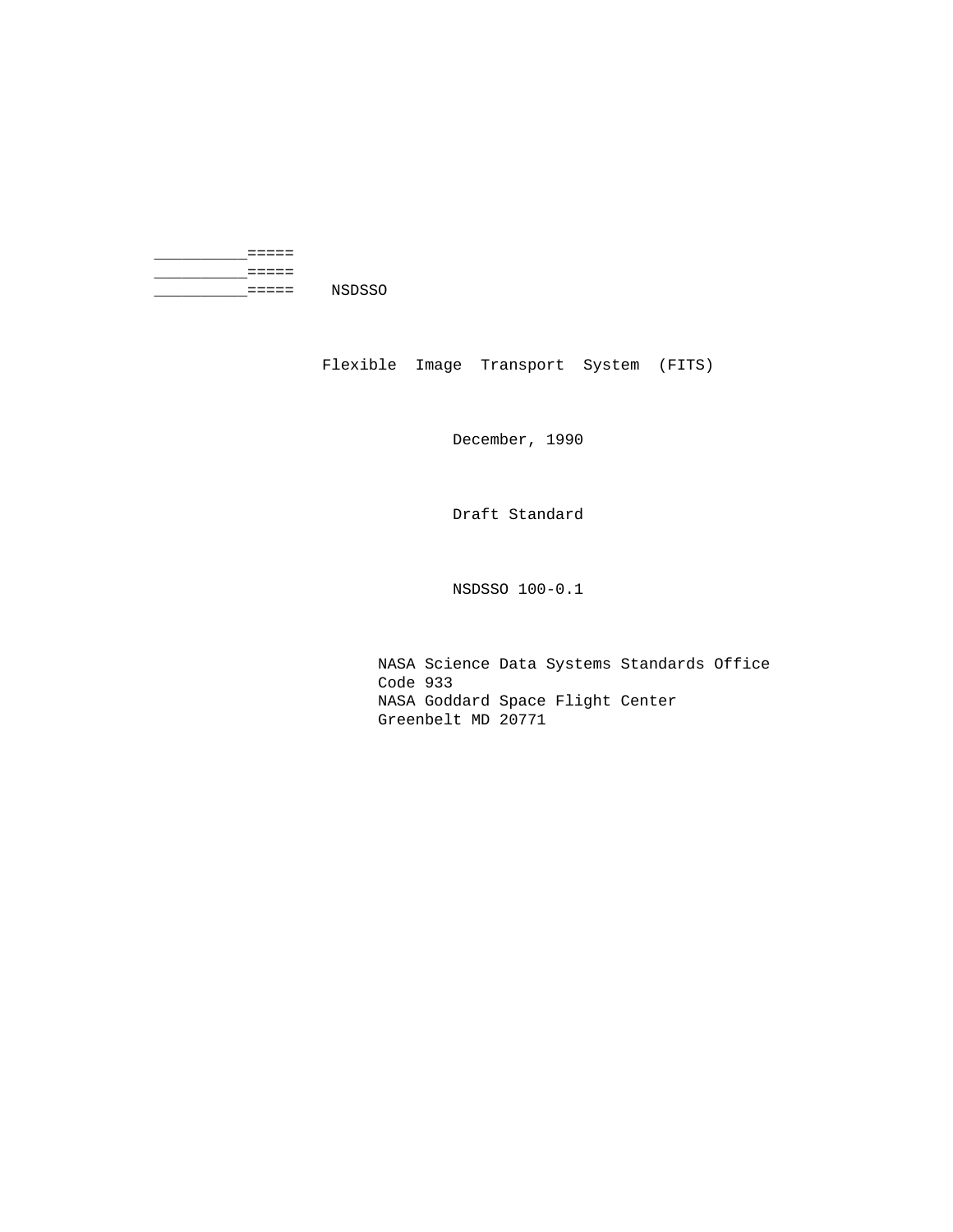The NASA Science Data Systems Standards Office (NSDSSO) has been established to serve the space science communities in evolving cost effective, interoperable, data systems. The NSDSSO performs a number of functions designed to facilitate the recognition, development, adoption, and use of standards by the space science communities.

 Approval of an NSDSSO Standard requires verification by the NSDSSO that the following requirements have been met: consensus by the technical panel; proper adjudication of the comments received from the targeted space and Earth science community; and conformance to the accreditation process.

 An NSDSSO standard represents the consensus of the technical panel convened by the NASA Science Data Systems Standards Office (NSDSSO) of the National Space Science Data Center (NSSDC) of the National Aeronautics and Space Administration (NASA). Consensus is established when the NSDSSO Accreditation Panel determines that substantial agreement has been reached by the Technical Panel. However consensus does not necessarily imply that all members were in full agreement with every item in the standard. NSDSSO standards are not binding as published, however they may serve as a basis for mandatory standards when adopted by NASA or other organizations.

 An NSDSSO standard may be revised at any time depending on developments in the areas covered by the standard. Also, within five years from the date of its issuance, this standard will be reviewed by the NSDSSO to determine whether it should 1) remain in effect without change, 2) be changed to reflect the impact of new technologies or new requirements, or 3) be retired or cancelled.

 The Technical Panel which developed this standard consisted of the following members:

| Robert J. Hanisch, Chair        | Space Telescope Science Institute |
|---------------------------------|-----------------------------------|
| Barry M. Schlesinger, Secretary | ST Systems Corporation            |
| Lee E. Brotzman                 | ST Systems Corporation            |
| Edward Kemper                   | ST Systems Corporation            |
| Peter Teuben                    | University of Maryland            |
| Michael E. Van Steenberg        | NASA Goddard Space Flight Center  |
| Wayne H. Warren Jr.             | ST Systems Corporation            |
| Richard A. White                | NASA Goddard Space Flight Center  |

 This standard is published and maintained by the NSDSSO. Send comments and orders for NSDSSO documents to:

> NSDSSO, Code 933, NASA Goddard Space Flight Center Greenbelt MD 20771 Internet: NSDSSO@nssdca.gsfc.nasa.gov SPAN: nssdca::NSDSSO 301-286-3575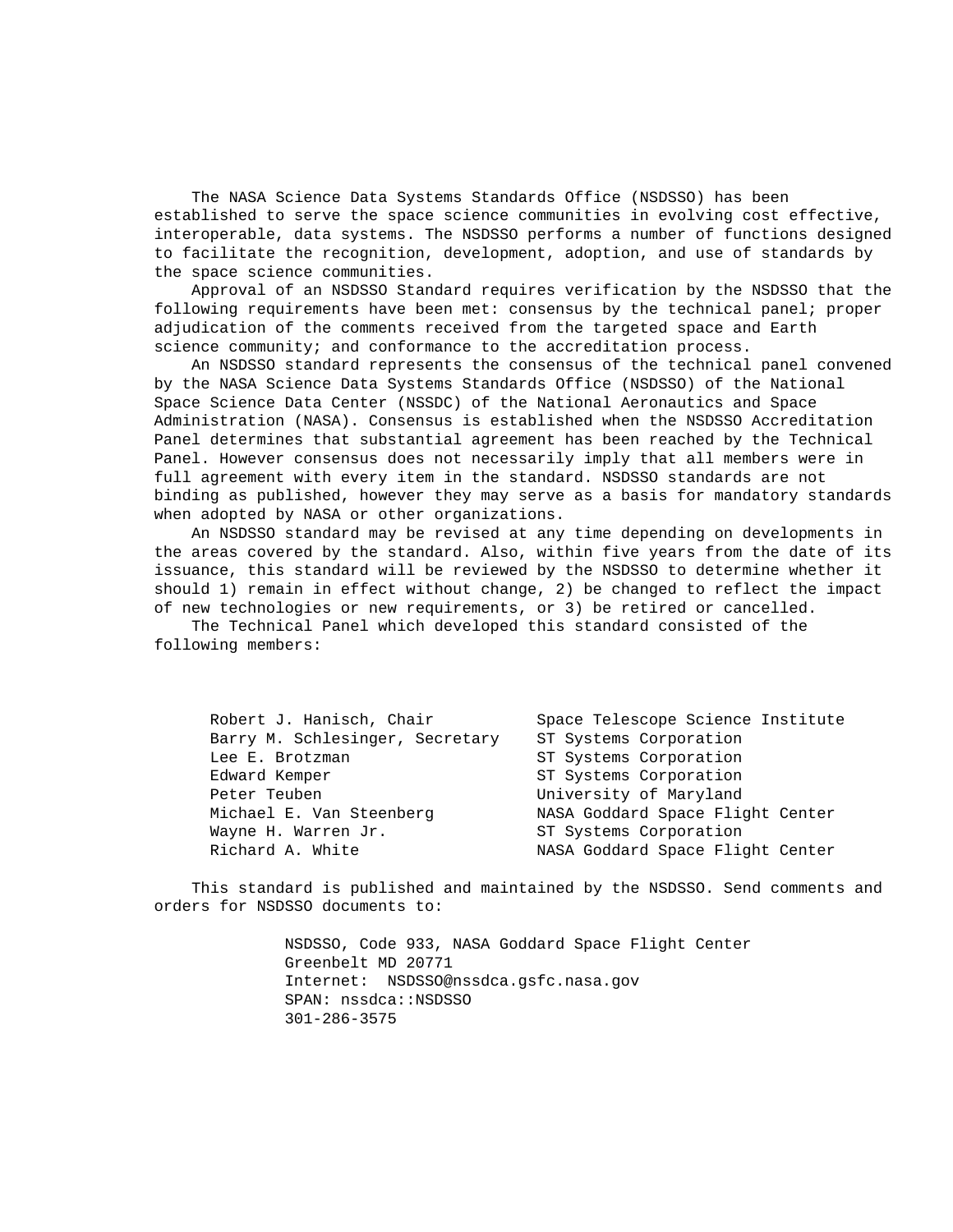CONTENTS\_\_\_\_\_\_\_\_\_\_\_\_\_\_\_\_\_\_\_\_\_\_\_\_\_\_\_\_\_\_\_\_\_\_\_\_\_\_\_\_\_\_\_\_\_\_\_\_\_\_\_\_\_\_\_\_\_\_\_\_\_\_\_\_\_\_\_\_\_i

Contents

|   | Introduction                         |                                                                                                       |                                                                                                                                                                  | $\mathbf v$                                          |  |  |
|---|--------------------------------------|-------------------------------------------------------------------------------------------------------|------------------------------------------------------------------------------------------------------------------------------------------------------------------|------------------------------------------------------|--|--|
| 1 | Overview<br>1.1<br>1.2<br>1.3<br>1.4 | Purpose<br>Scope<br>Applicability                                                                     | Organization and Recommendations                                                                                                                                 | 1<br>1<br>1<br>1<br>2                                |  |  |
| 2 | References<br>3                      |                                                                                                       |                                                                                                                                                                  |                                                      |  |  |
| 3 |                                      |                                                                                                       | Definitions, Acronyms, and Symbols                                                                                                                               | 5                                                    |  |  |
| 4 | 4.1<br>4.2<br>4.3<br>4.4             | Data Set Organization<br>Overall Structure<br>4.3.1<br>4.3.2<br>Extensions<br>4.4.1<br>4.4.2<br>4.4.3 | FITS Element Structure<br>Primary Header and Data<br>Primary Header<br>Requirements for Conforming Extensions<br>.<br>Standard Extensions<br>Order of Extensions | 9<br>9<br>9<br>9<br>10<br>10<br>10<br>10<br>11<br>11 |  |  |
|   | 4.5                                  |                                                                                                       |                                                                                                                                                                  | 11                                                   |  |  |
| 5 | Headers                              |                                                                                                       |                                                                                                                                                                  | 13                                                   |  |  |
|   | 5.1                                  | Card Images<br>5.1.1<br>5.1.2                                                                         | Syntax<br>Components                                                                                                                                             | 13<br>13<br>13                                       |  |  |
|   | 5.2                                  | Keywords<br>5.2.1<br>5.2.2<br>5.2.3                                                                   | Mandatory Keywords<br>Other Reserved Keywords<br>Additional Keywords                                                                                             | 14<br>14<br>18<br>23                                 |  |  |
|   | 5.3                                  | Value/Comment<br>5.3.1<br>5.3.2<br>5.3.3<br>5.3.4<br>5.3.5                                            | Character String<br>Logical Variable<br>Integer<br>Real Floating Point Number<br>Complex Floating Point Number                                                   | 24<br>24<br>24<br>24<br>24<br>25                     |  |  |
| 6 | 6.1<br>6.2                           | Data Representation<br>Characters<br>Integers<br>6.2.1<br>6.2.2<br>6.2.3                              | Eight-bit<br>Sixteen-bit<br>Thirty-two-bit                                                                                                                       | 27<br>27<br>27<br>27<br>27<br>27                     |  |  |

NSDSSO FITS Standard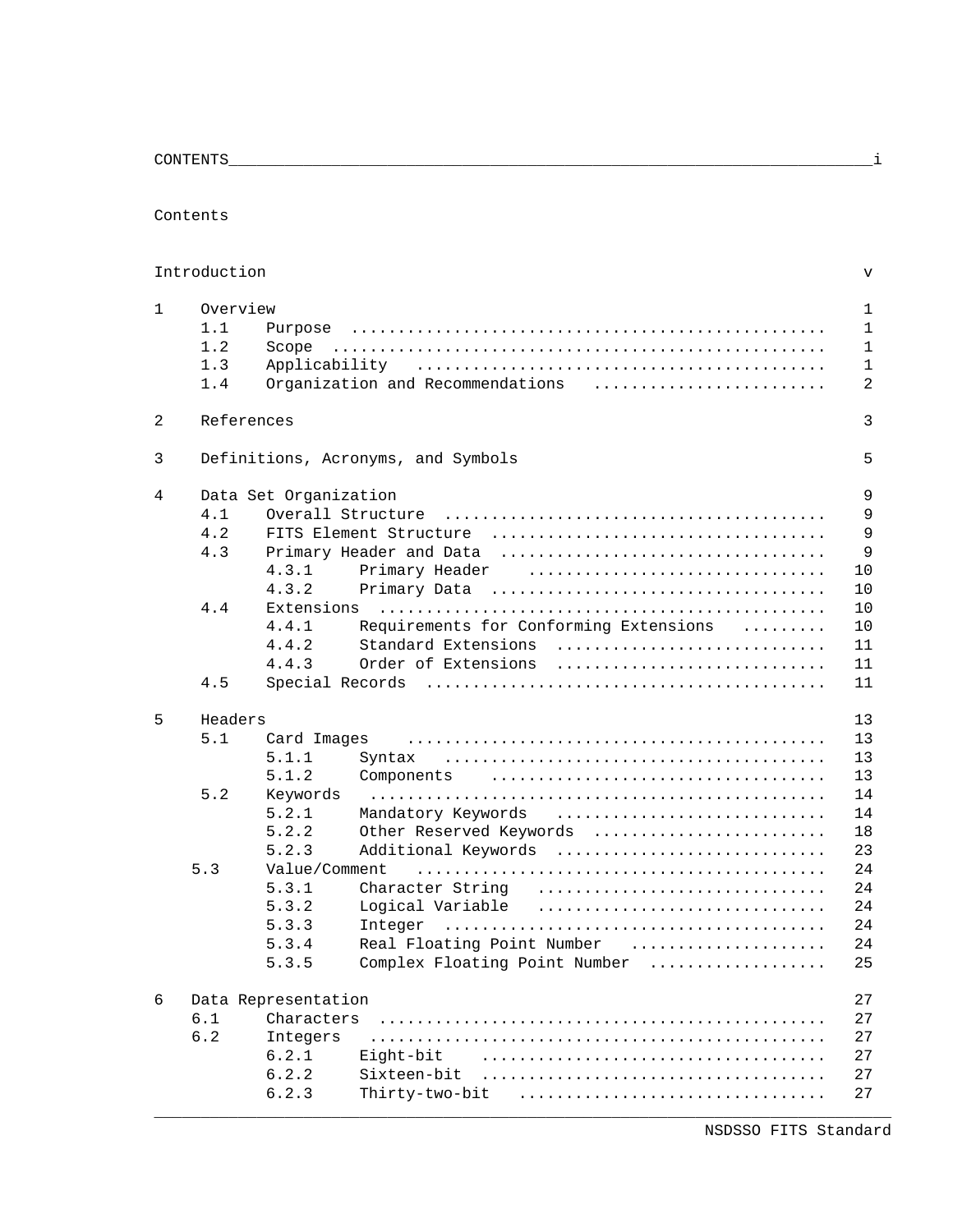|   | 6.3          | 6.3.1                    | IEEE-754 Floating Point<br>Thirty-two-bit Floating Point | 28<br>28 |
|---|--------------|--------------------------|----------------------------------------------------------|----------|
|   |              | 6.3.2                    | Sixty-four-bit Floating Point<br>.                       | 29       |
| 7 | Data Records |                          |                                                          | 31       |
|   | 7.1          | Primary Array            |                                                          | 31       |
|   | 7.2          |                          | ASCII Tables Extension                                   | 31       |
|   |              | 7.2.1                    | Storage                                                  | 31       |
|   |              | 7.2.2                    | Fields                                                   | 33       |
|   |              | 7.2.3                    | Entries                                                  | 33       |
|   |              |                          |                                                          |          |
| 8 |              | Restrictions on Changes  |                                                          | 35       |
|   | Appendixes   |                          |                                                          |          |
|   |              |                          |                                                          |          |
| Α |              | Random Groups Structure  |                                                          | 37       |
|   | A.1          | Keywords                 |                                                          | 37       |
|   |              | A.1.1                    | Mandatory Keywords                                       | 37       |
|   |              | A.1.2                    | Reserved Keywords                                        | 39       |
|   | A.2          | Data Storage             |                                                          | 40       |
|   | A.3          |                          |                                                          | 40       |
| B |              | A Binary Table Extension |                                                          | 41       |
|   | B.1          | Identification           |                                                          | 41       |
|   | B.2          | Header                   |                                                          | 41       |
|   |              | B.2.1                    | Required Keywords                                        | 41       |
|   |              | B.2.2                    | Reserved Keywords                                        | 44       |
|   | B.3          | Storage                  |                                                          | 44       |
|   | <b>B.4</b>   | Format                   |                                                          | 44       |
|   | <b>B.5</b>   | Data Types               |                                                          | 45       |
|   |              | B.5.1                    | Logical                                                  | 45       |
|   |              | B.5.2                    | Bit Arrays                                               | 45       |
|   |              | B.5.3                    | ASCII Characters                                         | 45       |
|   |              | B.5.4                    | Eight-bit Integers                                       | 45       |
|   |              | B.5.5                    | Sixteen-bit Integers                                     | 45       |
|   |              |                          |                                                          | 45       |
|   |              | B.5.6                    | Thirty-two-bit Integers                                  |          |
|   |              | B.5.7                    | Thirty-two-bit Floating Point                            | 46       |
|   |              | <b>B.5.8</b>             | Sixty-four-bit Floating Point<br>.                       | 46       |
| C |              |                          | Implementation on Physical Media                         | 47       |
|   | C.1          | Block Size               |                                                          | 47       |
|   |              | C.1.1                    | Magnetic Tape                                            | 47       |
|   |              | C.1.2                    | Other Media                                              | 47       |
|   | C.2          |                          | Physical Properties of Media                             | 48       |
|   | C.3          | Labeling                 |                                                          | 48       |
|   |              | C.3.1                    |                                                          | 48       |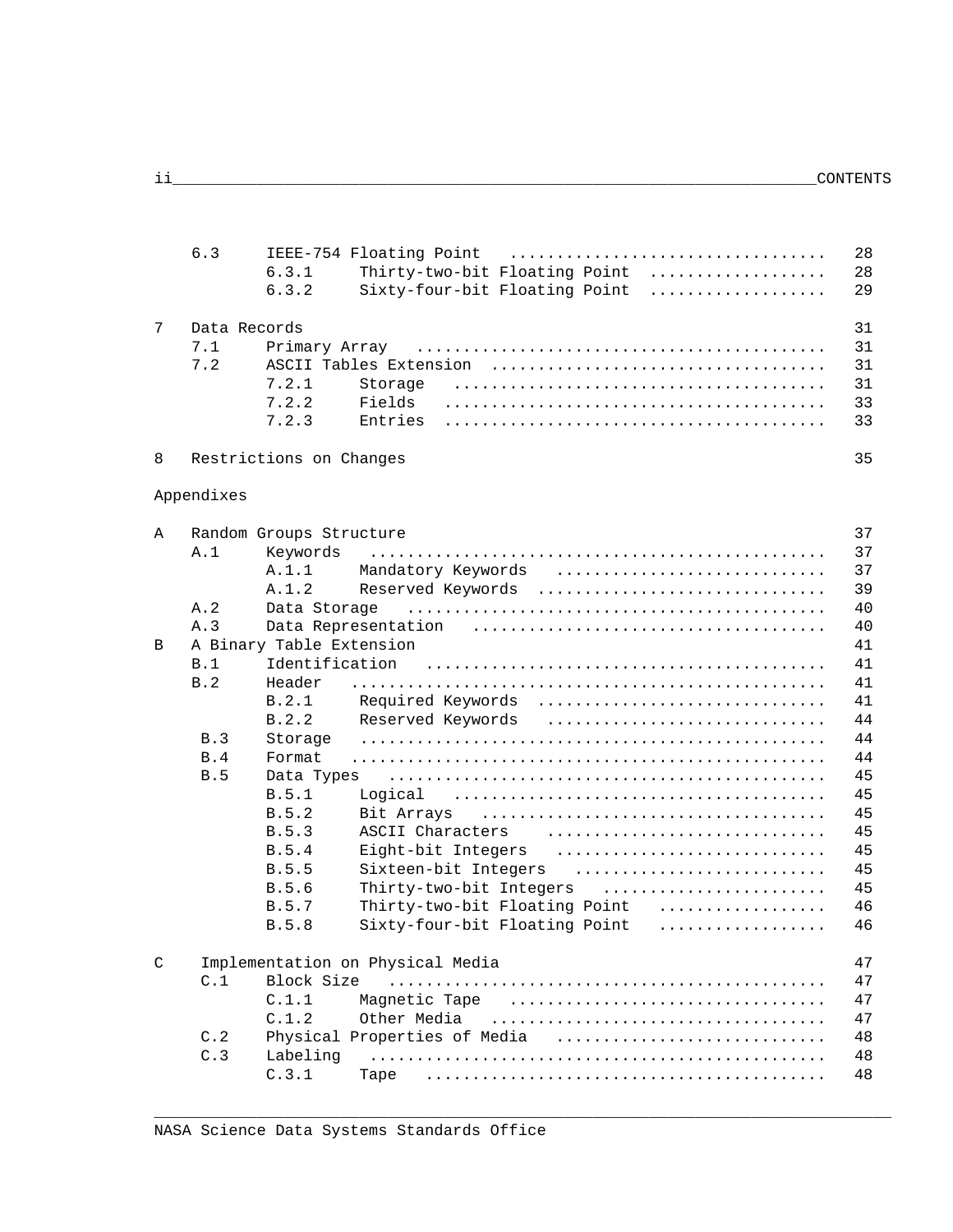|    | C.4<br>C.5 |                     | C.3.2 Other Media<br>FITS File Boundaries<br>Multiple Physical Volumes (and the contract of the contract of the Multiple Physical Volumes | 48<br>48<br>48<br>48<br>48 |
|----|------------|---------------------|-------------------------------------------------------------------------------------------------------------------------------------------|----------------------------|
| D. |            | Summary of Keywords |                                                                                                                                           | 49                         |
| F. |            | NSDSSO Publications |                                                                                                                                           | 51                         |

# List of Tables

| 5.1 | Principal mandatory keywords                                            | 14 |
|-----|-------------------------------------------------------------------------|----|
| 5.2 | Interpretation of BITPIX value                                          | 15 |
| 5.3 | Mandatory keywords in conforming extensions<br>.                        | 16 |
| 5.4 | Mandatory keywords in ASCII tables extensions<br>.                      | 17 |
| 5.5 | Valid TFORMn format values in TABLE extensions<br>.                     | 18 |
| 6.1 | Content of 32-bit floating point bit positions<br>.                     | 28 |
| 6.2 | Content of 64-bit floating point bit positions<br>a a a a a a a a a a a | 29 |
|     |                                                                         |    |
| B.1 | Required keywords in the interim binary table extension                 | 42 |
| B.2 | Valid TFORMn format values in the interim binary table                  |    |
|     | extension                                                               | 43 |
| D.1 | Mandatory FITS keywords                                                 | 49 |
| D.2 | Reserved FITS keywords                                                  | 50 |
| D.3 | General Reserved FITS keywords                                          | 50 |
|     |                                                                         |    |
| E.1 | NSDSSO Publications                                                     | 51 |

List of Figures

|  | Array data storage sequence | 32 |
|--|-----------------------------|----|
|--|-----------------------------|----|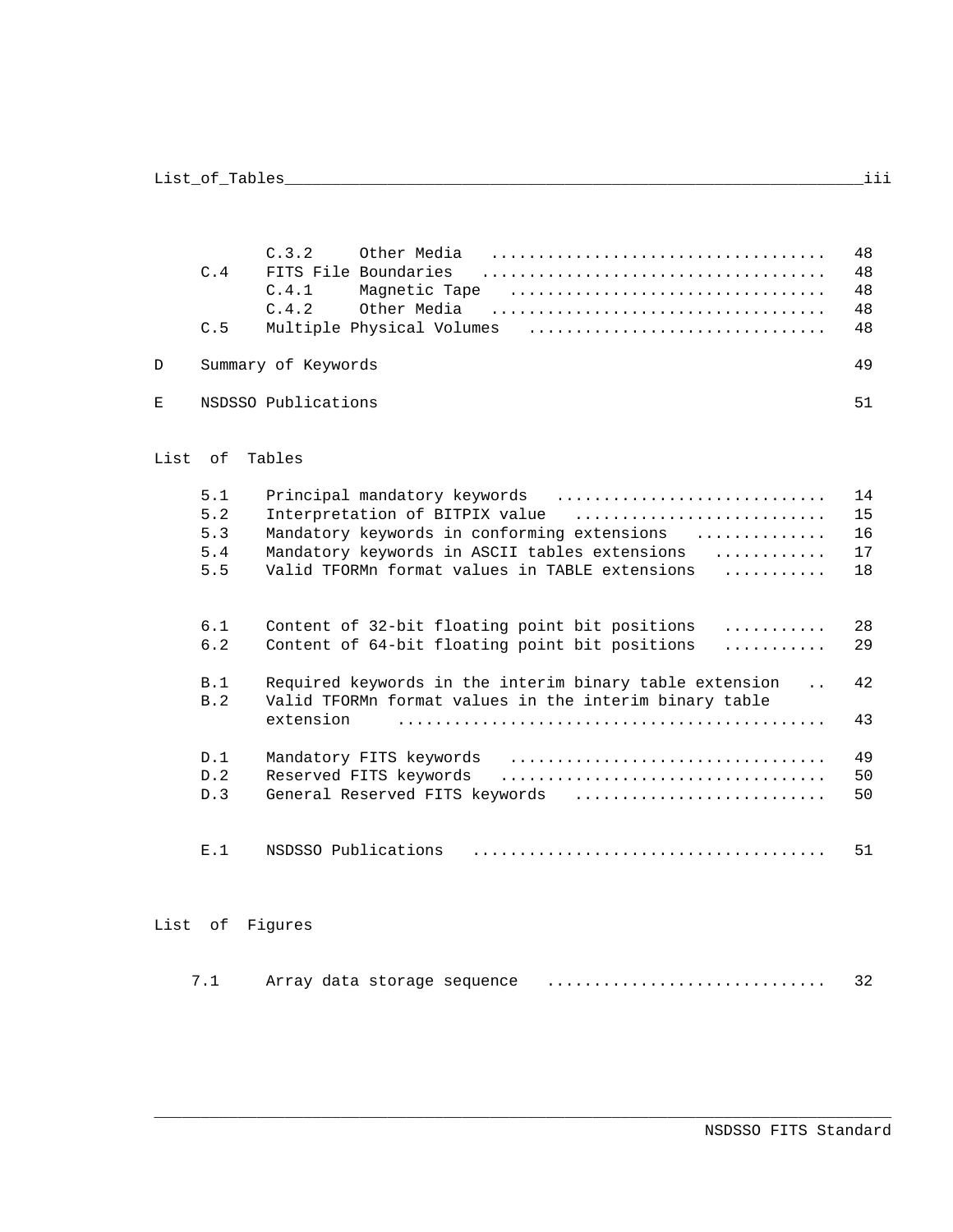$\underbrace{\texttt{iv}\_\_\_\_\_C\texttt{CONTENTS}}$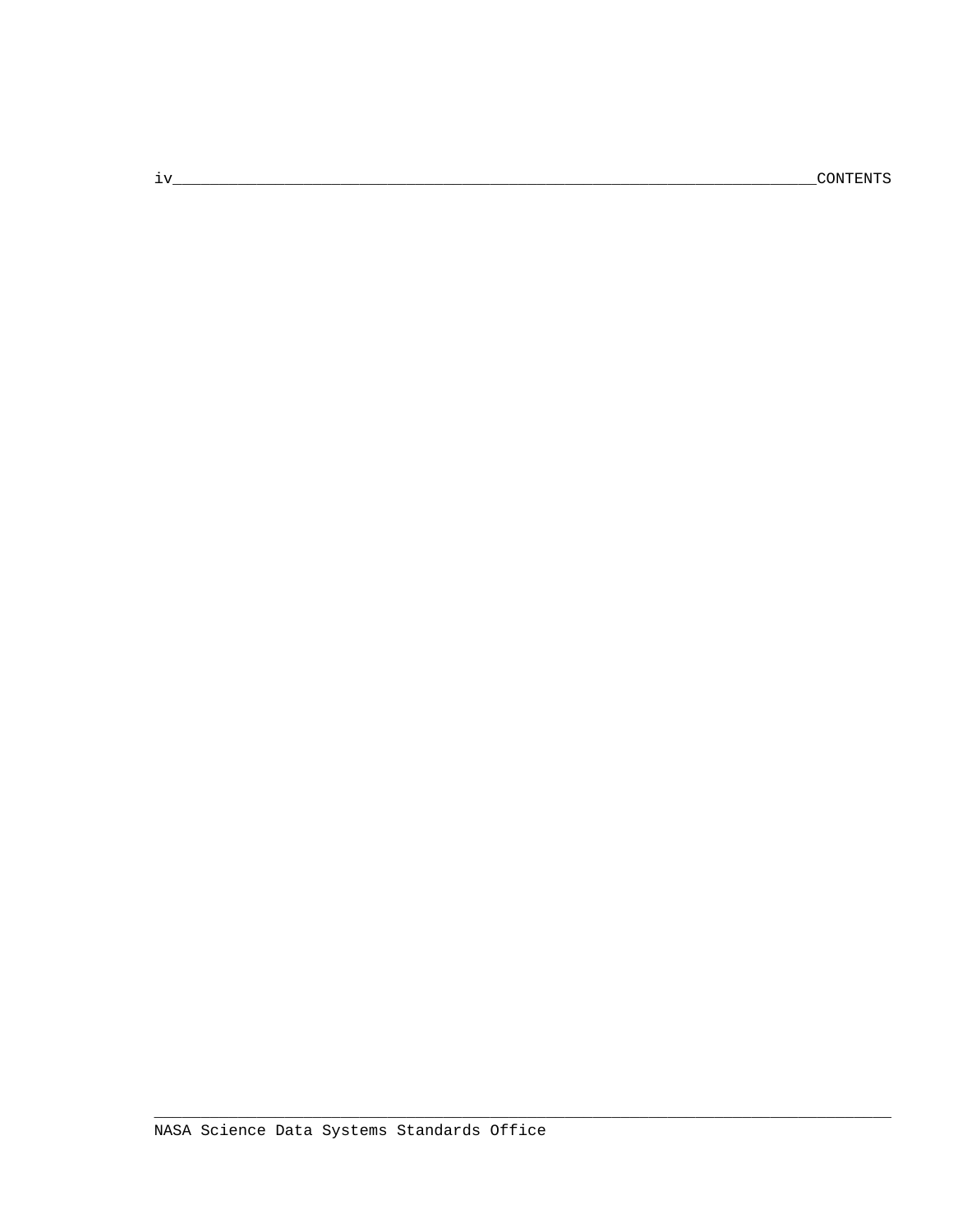# Introduction

The Flexible Image Transport System (FITS) evolved out of the recognition that a standard format was needed for transferring astronomical data from one installation to another. The original form, or Basic FITS, was designed for the transfer of images and consisted of a binary array, usually multidimensional, preceded by an ASCII text header with information describing the structure and contents of the array. The FITS concept was later expanded to accommodate more complex data structures. For example, a new structure for image transfer called random groups was defined in which the data consists of a series of arrays, with each array accompanied by a set of associated parameters. These structures were formally endorsed by the International Astronomical Union (IAU) in 1982[1]. Provisions for data structures other than simple arrays or groups were later made. These structures appear in extensions, consisting of an ASCII header followed by the data structure it describes. One particular extension structure, ASCII Tables, was formally approved by the IAU in 1988. At the same time, a set of rules governing all extensions was endorsed, to ensure that FITS readers encountering an unfamiliar extension would be able to identify it, interpret it, and pass on to the next.

 $_{\rm v}$  ,  $_{\rm v}$  ,  $_{\rm v}$  ,  $_{\rm v}$  ,  $_{\rm v}$  ,  $_{\rm v}$  ,  $_{\rm v}$  ,  $_{\rm v}$  ,  $_{\rm v}$  ,  $_{\rm v}$  ,  $_{\rm v}$  ,  $_{\rm v}$  ,  $_{\rm v}$  ,  $_{\rm v}$  ,  $_{\rm v}$  ,  $_{\rm v}$  ,  $_{\rm v}$  ,  $_{\rm v}$  ,  $_{\rm v}$  ,  $_{\rm v}$  ,  $_{\rm v}$  ,  $_{\rm v}$  ,

 FITS was originally designed and defined for 9-track half-inch magnetic tape. However, as improvements in technology have brought forward other data storage and data distribution media, it has generally been agreed that the FITS structure is to be understood as a logical structure, and not defined in terms of the physical characteristics of any particular data storage medium or media.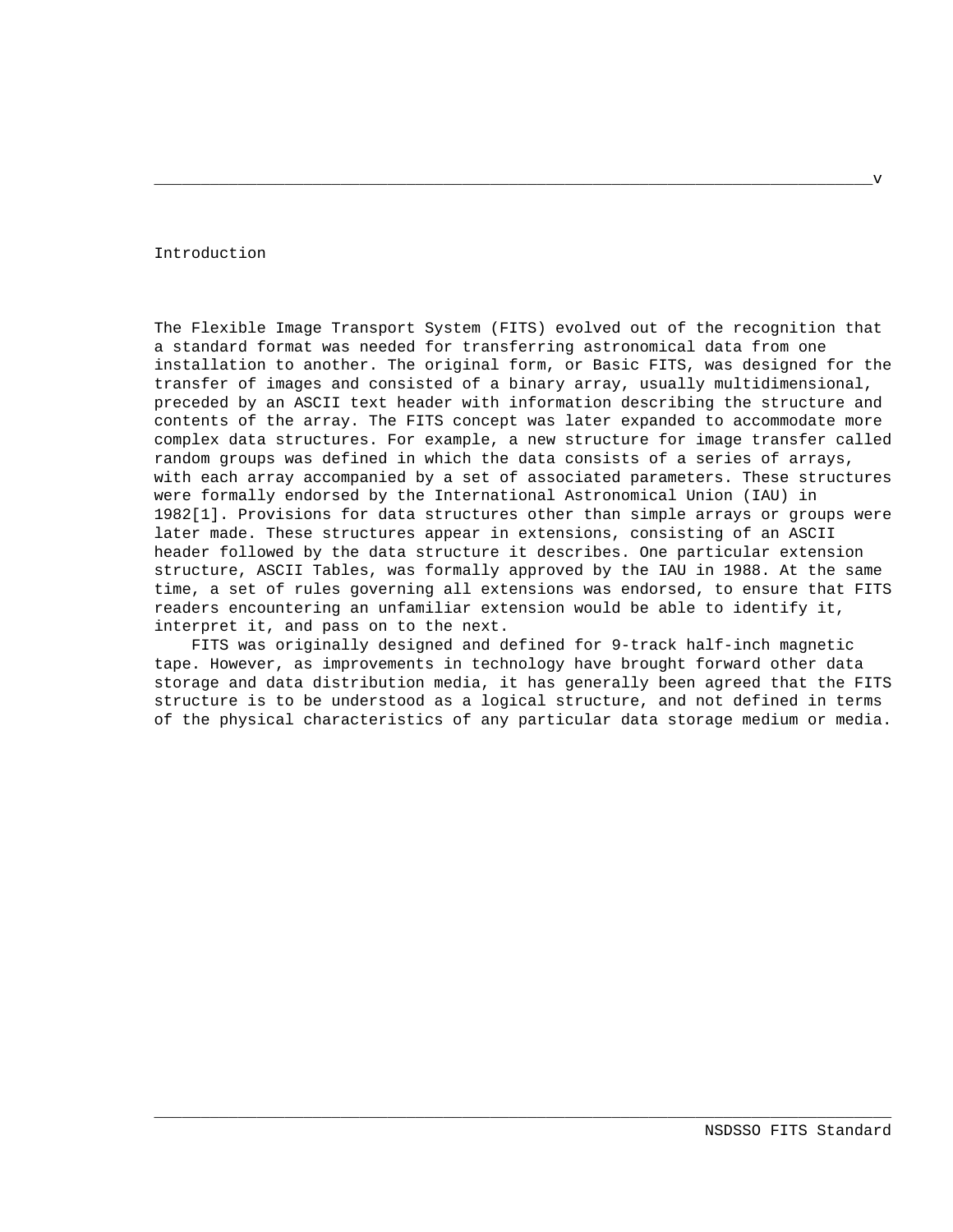${\tt vi}\_\_\_\_C\!ONTERTS$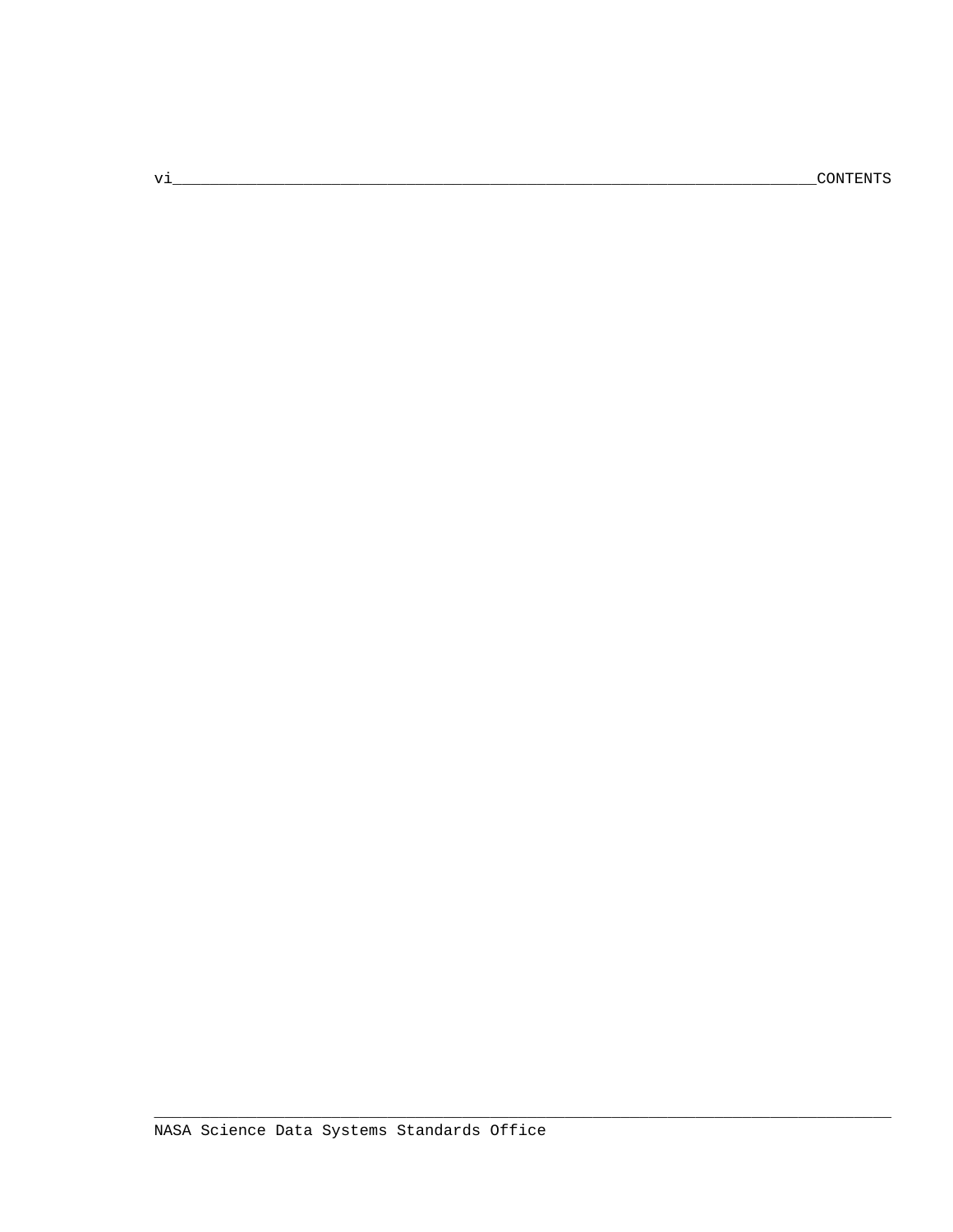Section 1

Overview

1.1 Purpose

This standard formally defines the FITS format for data structuring and exchange. It is intended as a formal codification of the FITS structure that has been endorsed by the IAU for transfer of astronomical data, as described in four published papers [2,3,4,5] and in a formal agreement [6] endorsed by the IAU FITS Working Group under Commission 5. Minor ambiguities and inconsistencies in FITS as described in the original papers are eliminated.

## 1.2 Scope

This standard specifies the structure and content of FITS data sets. It specifies the content and organization of the header and data for all standard FITS formats: Basic FITS, the ASCII tables extension, and the random groups structure. It also specifies minimum structural requirements for new extensions and general principles governing the creation of new extensions. For headers, it specifies the proper syntax for card images and defines required and reserved keywords. For data, it specifies character and value representations. It defines the general rules to which new extensions are required to conform.

# 1.3 Applicability

All spacecraft projects and astrophysics data archives under the management of the Astrophysics Division of the National Aeronautics and Space Administration are required to make processed data available to users in the format defined by this standard, unless the Astrophysics Division specifically determines otherwise. The IAU has recommended that all astronomical computer facilities support FITS for the interchange of binary data. This standard may also be used

 $\_$  , and the set of the set of the set of the set of the set of the set of the set of the set of the set of the set of the set of the set of the set of the set of the set of the set of the set of the set of the set of th

\_\_\_\_\_\_\_\_\_\_\_\_\_\_\_\_\_\_\_\_\_\_\_\_\_\_\_\_\_\_\_\_\_\_\_\_\_\_\_\_\_\_\_\_\_\_\_\_\_\_\_\_\_\_\_\_\_\_\_\_\_\_\_\_\_\_\_\_\_\_\_\_\_\_\_\_\_\_1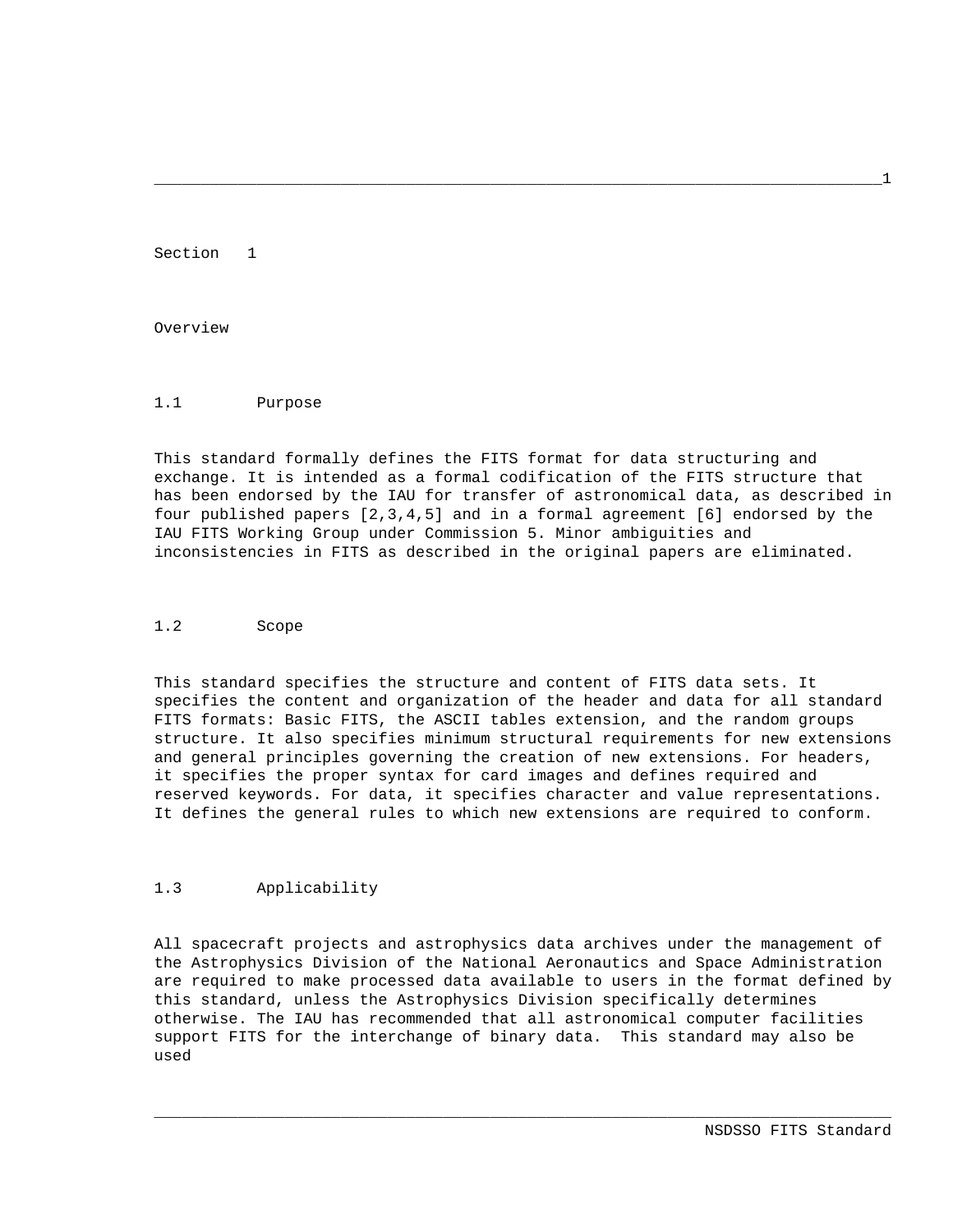used to define the format for data transport in other disciplines, as may be determined by the appropriate authorities.

1.4 Organization and Recommendations

Following the definitions in Section 3, this document describes the overall organization of a FITS data set and the rules for creating new FITS extensions in Section 4. Subsequent sections describe the contents of FITS files. Section 5 describes headers, including the required keywords and the conditions under which each is required; also, reserved keywords are specified. Section 6 describes how data are represented, and Section 7 describes data structures. Each section contains information relevant to all FITS formats. Throughout the document, deprecation of structures or syntax is noted where relevant. Data sets containing such constructs are valid FITS, but these constructs should not be used in new data sets; the old data sets using them remain standard because of the principle that no FITS structure, once valid, shall ever become invalid.

 Although it is part of the FITS standard, the random groups structure has not been widely used. New formats under development will replace it, and use of it is discouraged. Consequently, it is described in Appendix A rather than in the main body of the standard. One new format, 3D binary tables, is described for informational purposes in Appendix B, which is not part of the formal standard.

 While FITS is designed as a logical format, the astronomical community has developed recommendations for its expression on various physical media. The accepted recommendations are provided in Appendix C as a guide to FITS practices, but they are not part of this standard. Appendix D gives a tabular summary of the FITS keywords.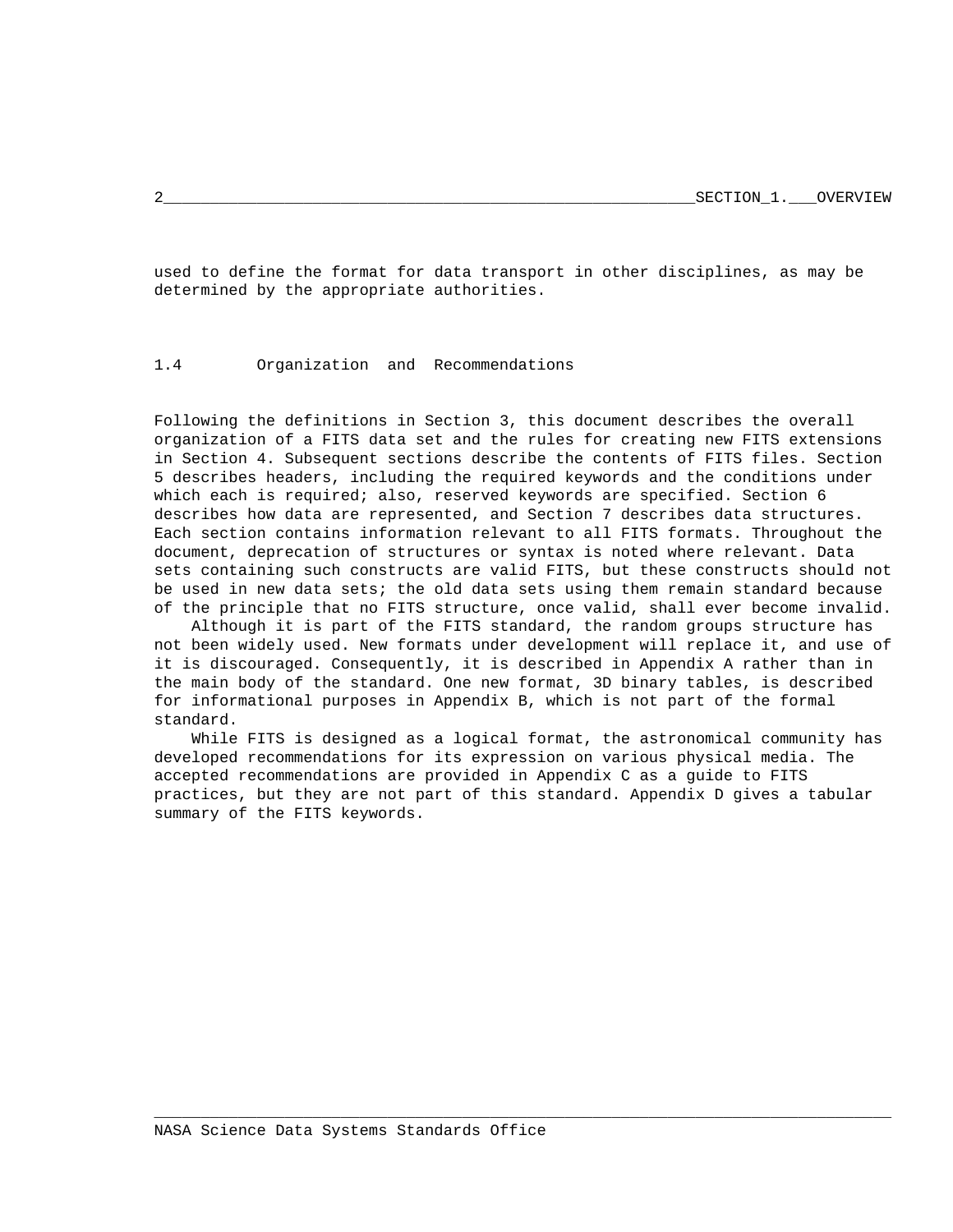Section 2

#### References

- 1. IAU Information Bulletin No. 49, p. 14, 1983.
- 2. Wells, D. C., Greisen, E. W., and Harten, R. H. 1981, "FITS: A Flexible Image Transport System," Astron. Astrophys. Suppl., 44, 363-370.
- 3. Greisen, E. W. and Harten, R. H. 1981, "An Extension of FITS for Small Arrays of Data," Astron. Astrophys. Suppl., 44, 371-374.
- 4. Grosbol, P., Harten, R. H., Greisen, E. W., and Wells, D. C. 1988, "Generalized Extensions and Blocking Factors for FITS," Astron. Astrophys. Suppl., 73, 359-364.
- 5. Harten, R. H., Grosbol, P., Greisen, E. W., and Wells, D. C. 1988, "The FITS Tables Extension," Astron. Astrophys. Suppl., 73, 365-372.
- 6. Wells, D. C. and Grosbol, P. 1990, "Floating Point Agreement for FITS" (available from the authors at National Radio Astronomy Observatory, Edgemont Road Charlottesville, Virginia 22903 USA or European Southern Observatory Karl-Schwarzschild Strasse 2, D-8046 Garching bei Munchen, FRG.)
- 7. "American National Standard for Information Processing: Programming Language FORTRAN," ANSI X3.9 - 1978 (ISO 1539). Published by American National Standards Institute, Inc., New York, 1978.
- 8. "American National Standard for Information Processing: Code for Information Interchange," ANSI X3.4 - 1977 (ISO 646). Published by American National Standards Institute, Inc., New York, 1977.
- 9. "American National Standard IEEE Standard for Binary Floating Point Arithmetic". ANSI/IEEE 754-1985, Published by American National Standards Institute, Inc., New York, 1985.

 $\_$  , and the set of the set of the set of the set of the set of the set of the set of the set of the set of the set of the set of the set of the set of the set of the set of the set of the set of the set of the set of th

\_\_\_\_\_\_\_\_\_\_\_\_\_\_\_\_\_\_\_\_\_\_\_\_\_\_\_\_\_\_\_\_\_\_\_\_\_\_\_\_\_\_\_\_\_\_\_\_\_\_\_\_\_\_\_\_\_\_\_\_\_\_\_\_\_\_\_\_\_\_\_\_\_\_\_\_\_\_3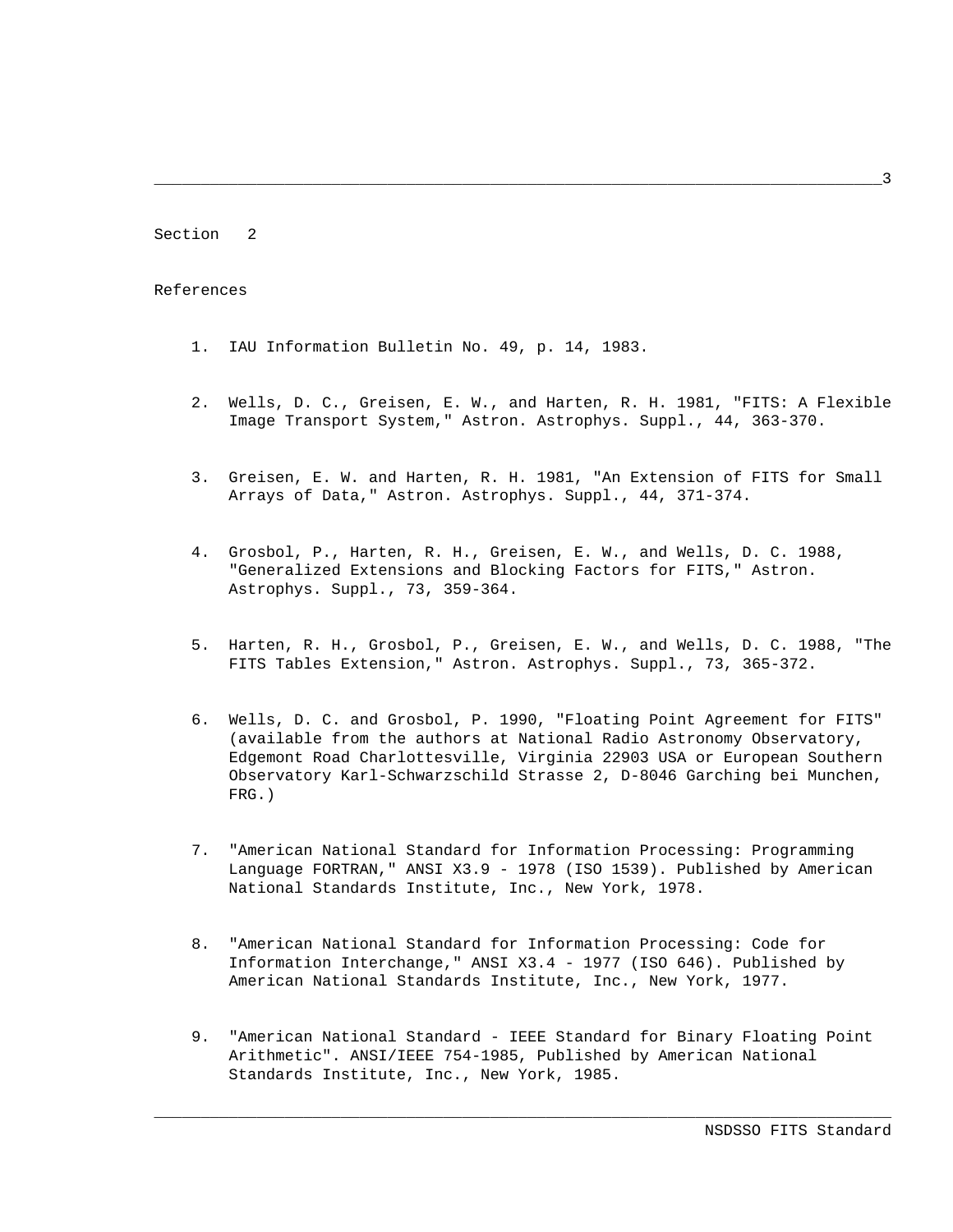- 10. "American National Standard for Information Processing: Unrecorded Magnetic Tape," ANSI X3.40 - 1976, Published by American National Standards Institute, Inc., New York, 1976.
- 11. "American National Standard for Information Processing: Magnetic Tape Labels and File Structure," ANSI X3.27 - 1978, Published by American National Standards Institute, Inc., New York, 1978.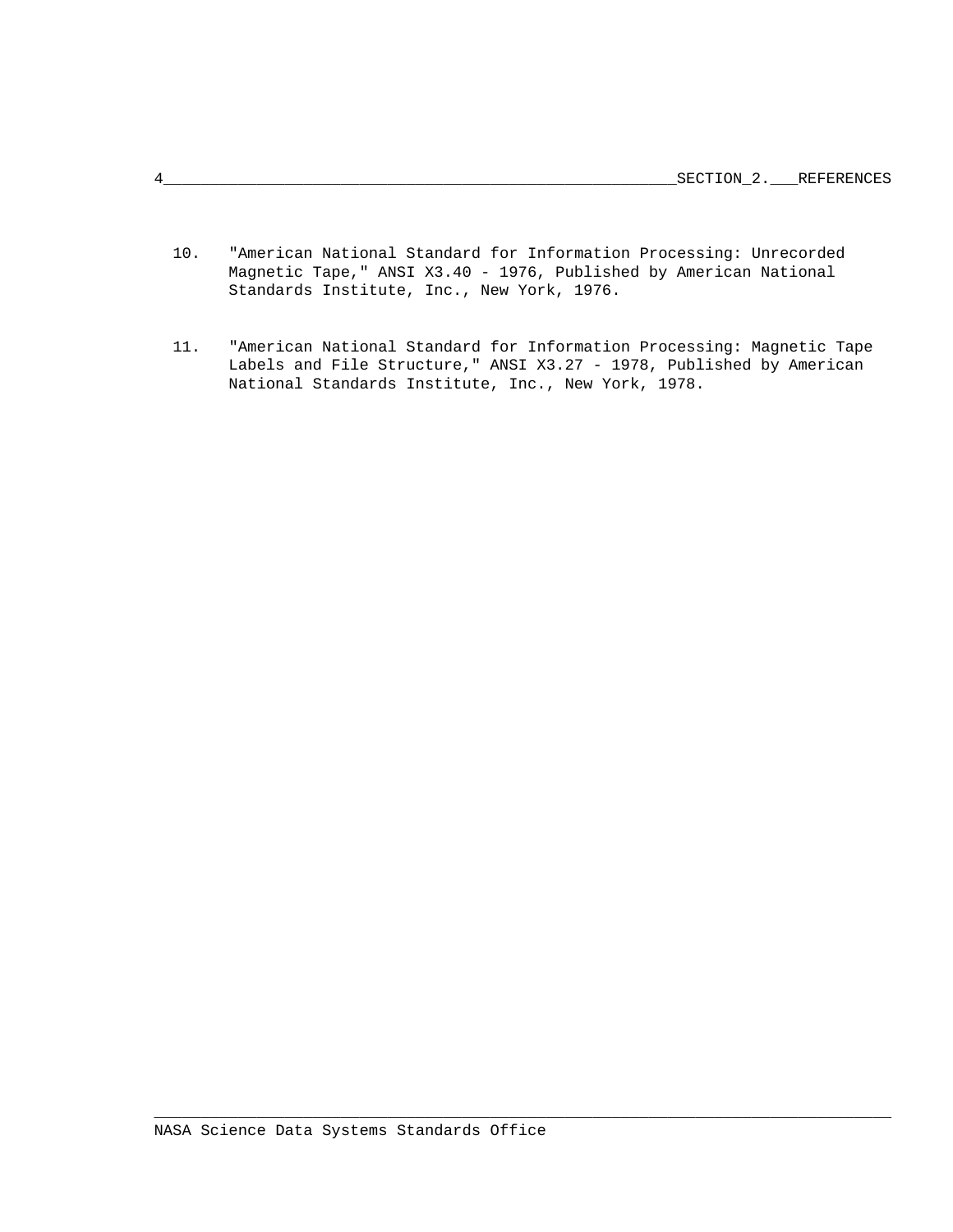Section 3

Definitions, Acronyms, and Symbols

~ (tilda) Used to designate an ASCII blank.

Array A sequence of data values, of zero or more dimensions.

Array value An element of an array.

- ASCII Abbreviation of American National Standard Code for Information Interchange.
- Basic FITS The FITS structure consisting of the primary header and primary data containing a single array.
- Bit A single binary digit.
- Byte A string of eight bits treated as a single entity.
- Card image A sequence of 80 bytes with values between hexadecimal 20 and 7E inclusive, treated as a logical record.
- Conforming extension An extension whose keywords and structure adhere to the requirements for conforming extensions defined in this standard.
- Deprecate To express earnest disapproval of (permitted but discouraged).
- FITS Element One of the components of a FITS data set: the primary HDU, an extension, or the special records collectively.

 $\_$  , and the set of the set of the set of the set of the set of the set of the set of the set of the set of the set of the set of the set of the set of the set of the set of the set of the set of the set of the set of th

Entry A single value in a table.

Extension A FITS HDU following the primary HDU in a FITS file.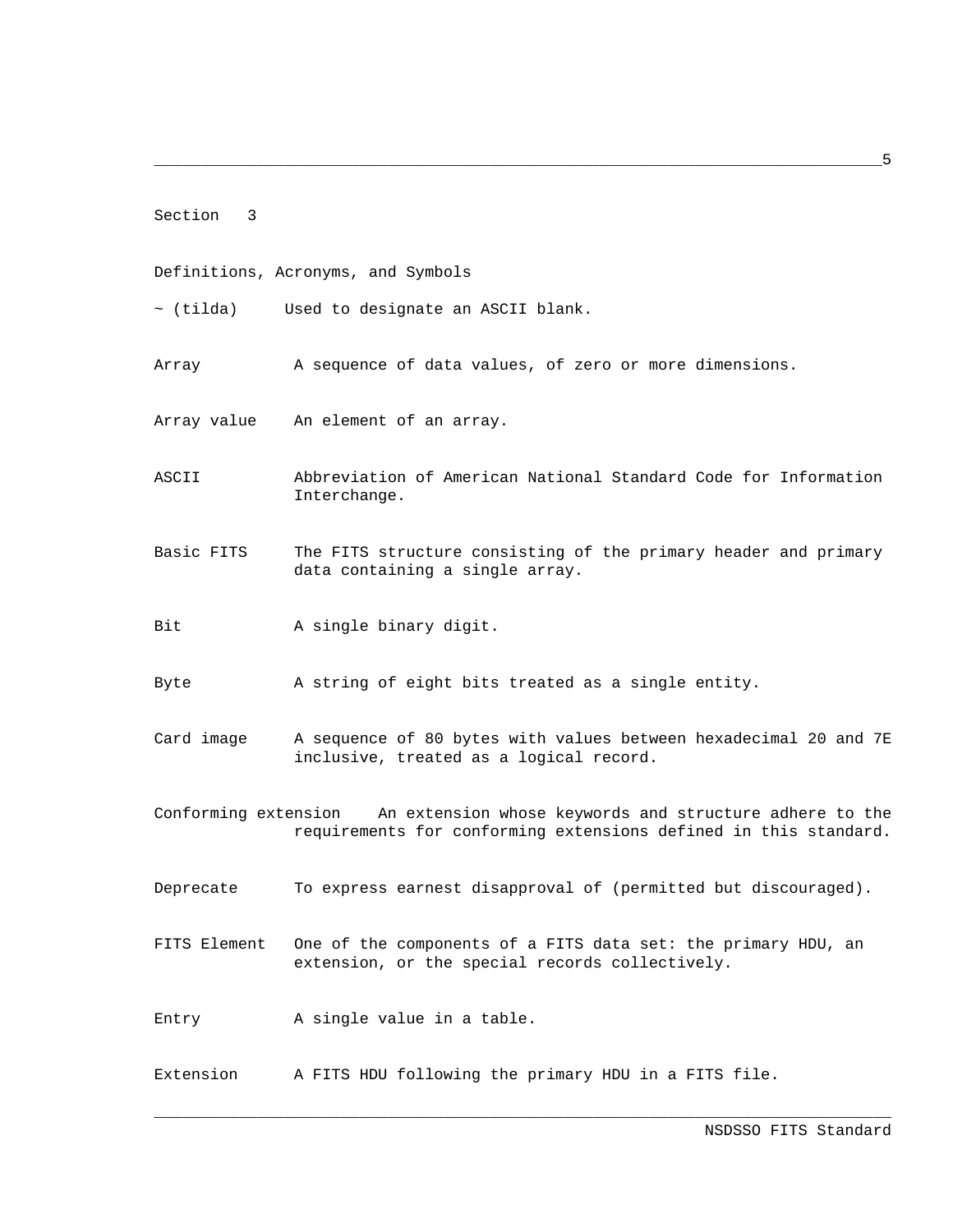| Field        | A set of zero or more table entries collectively described by a<br>single format.                                                                                                             |
|--------------|-----------------------------------------------------------------------------------------------------------------------------------------------------------------------------------------------|
| File         | A sequence of one or more records terminated by an end-of-file<br>indicator.                                                                                                                  |
| FITS         | Abbreviation of Flexible Image Transport System.                                                                                                                                              |
| FITS file    | A file with a structure that matches the specifications in this<br>document.                                                                                                                  |
|              | FITS logical record A record of 23040 bits, corresponding to 2880 8-bit<br>bytes within a FITS file.                                                                                          |
|              | Floating point A number stored internally as a mantissa and exponent,<br>whose ASCII representation contains an explicit decimal point<br>and may include a power-of-ten exponent.            |
| Group Format | One of two possible data organization formats for the primary<br>HDU.                                                                                                                         |
| Header       | A series of card images organized within one or more FITS<br>Logical Records which describes structures and/or data which<br>follow it in the FITS file.                                      |
|              | Header and Data Unit (HDU) A data structure consisting of a Header and the<br>Data structure the Header describes. Note that an HDU may<br>consist entirely of a header with no data records. |
| IAU          | Abbreviation of International Astronomical Union.                                                                                                                                             |
| IEEE         | Abbreviation of Institute of Electrical and Electronic<br>Engineers.                                                                                                                          |
| IEEE NaN     | Abbreviation of IEEE Not-a-Number value.                                                                                                                                                      |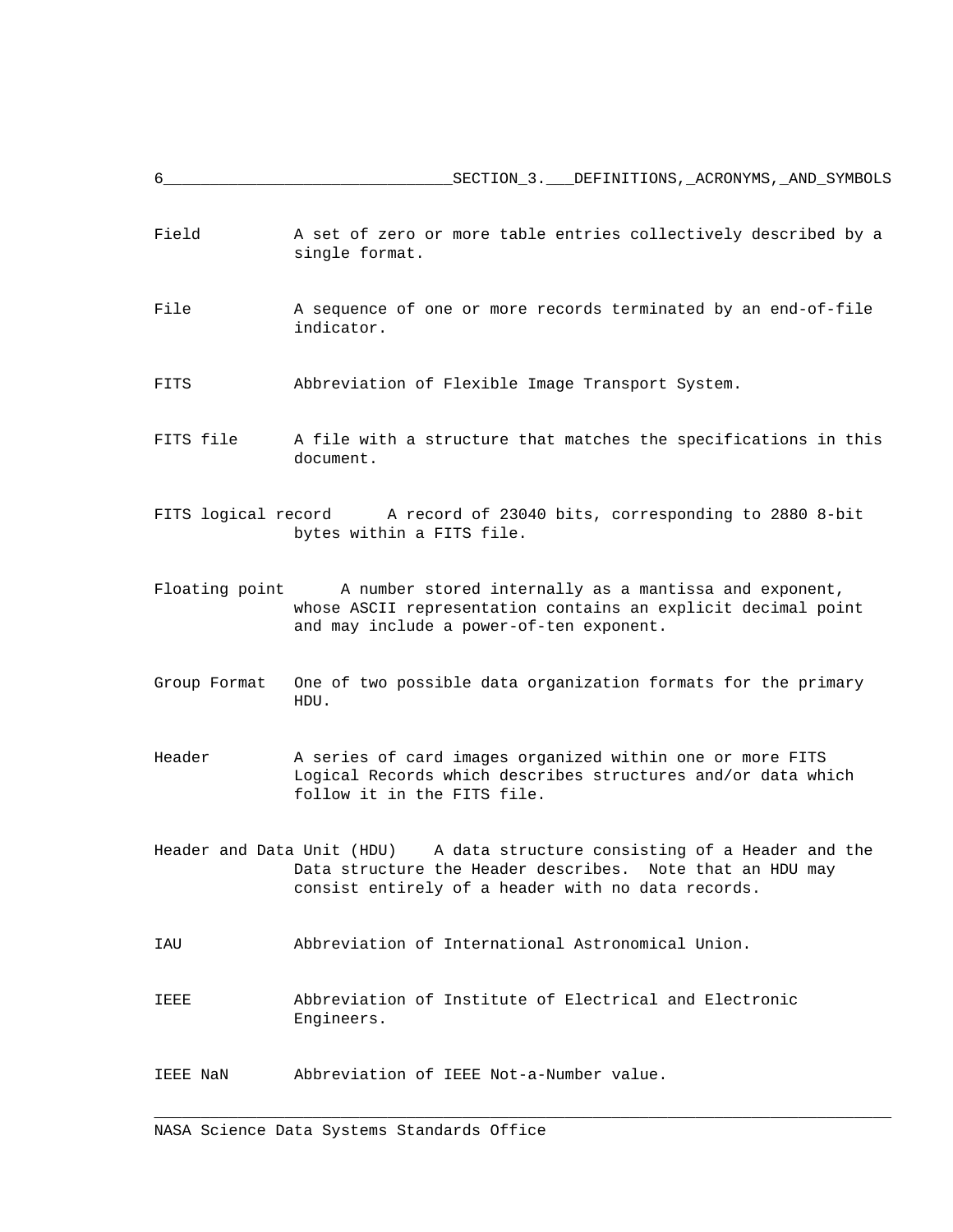IEEE special values  $(-0, +/-$  infinity).

Keyword The first eight bytes of a header card image.

Mandatory keyword A keyword which must be used in all FITS data sets or a keyword required in conjunction with particular FITS structures.

Matrix A data array of two or more dimensions.

NSDSSO Abbreviation of NASA Science Data Systems Standards Office.

Physical value The value in physical units represented by a member of an array and possibly derived from the array value using a linear transformation.

Picture element A single location within an image array.

Pixel Abbreviation of "picture element".

Primary array The data array contained in the Primary HDU.

Primary header The first header in a FITS file, containing information on the overall structure of the file as well as on the primary array.

Random Group A primary HDU data structure, which consists of a sequence of individual values followed by a data array.

Random Group parameters The sequence of individual values that precede the data array in a Random Group.

 $\_$  , and the set of the set of the set of the set of the set of the set of the set of the set of the set of the set of the set of the set of the set of the set of the set of the set of the set of the set of the set of th

Record A sequence of bits treated as a single logical entity.

\_\_\_\_\_\_\_\_\_\_\_\_\_\_\_\_\_\_\_\_\_\_\_\_\_\_\_\_\_\_\_\_\_\_\_\_\_\_\_\_\_\_\_\_\_\_\_\_\_\_\_\_\_\_\_\_\_\_\_\_\_\_\_\_\_\_\_\_\_\_\_\_\_\_\_\_\_\_7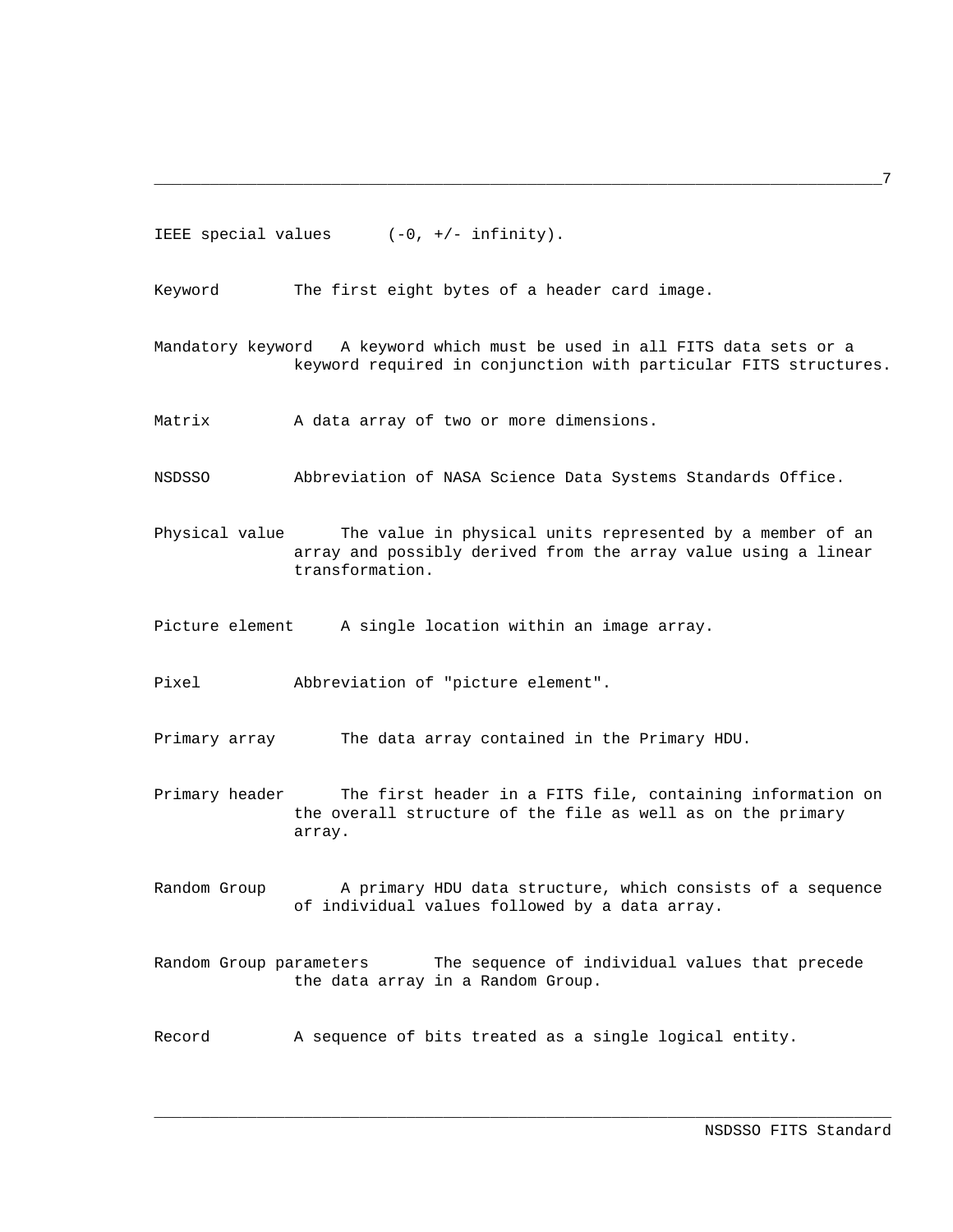- Reference pixel The pixel along a given coordinate axis at which a value and increment are defined.
- Reserved keyword An optional keyword that may be used only in the manner defined in this standard.
- Special Records A series of 23040-bit (2880 8-bit byte) records, at the end of the FITS file, whose internal structure does not otherwise conform to that for the primary HDU or to that specified for a conforming extension in this standard.
- Standard Extension A conforming extension whose header and data content are specified explicitly in this standard.
- Valid value A member of a data array or table corresponding to an actual physical quantity.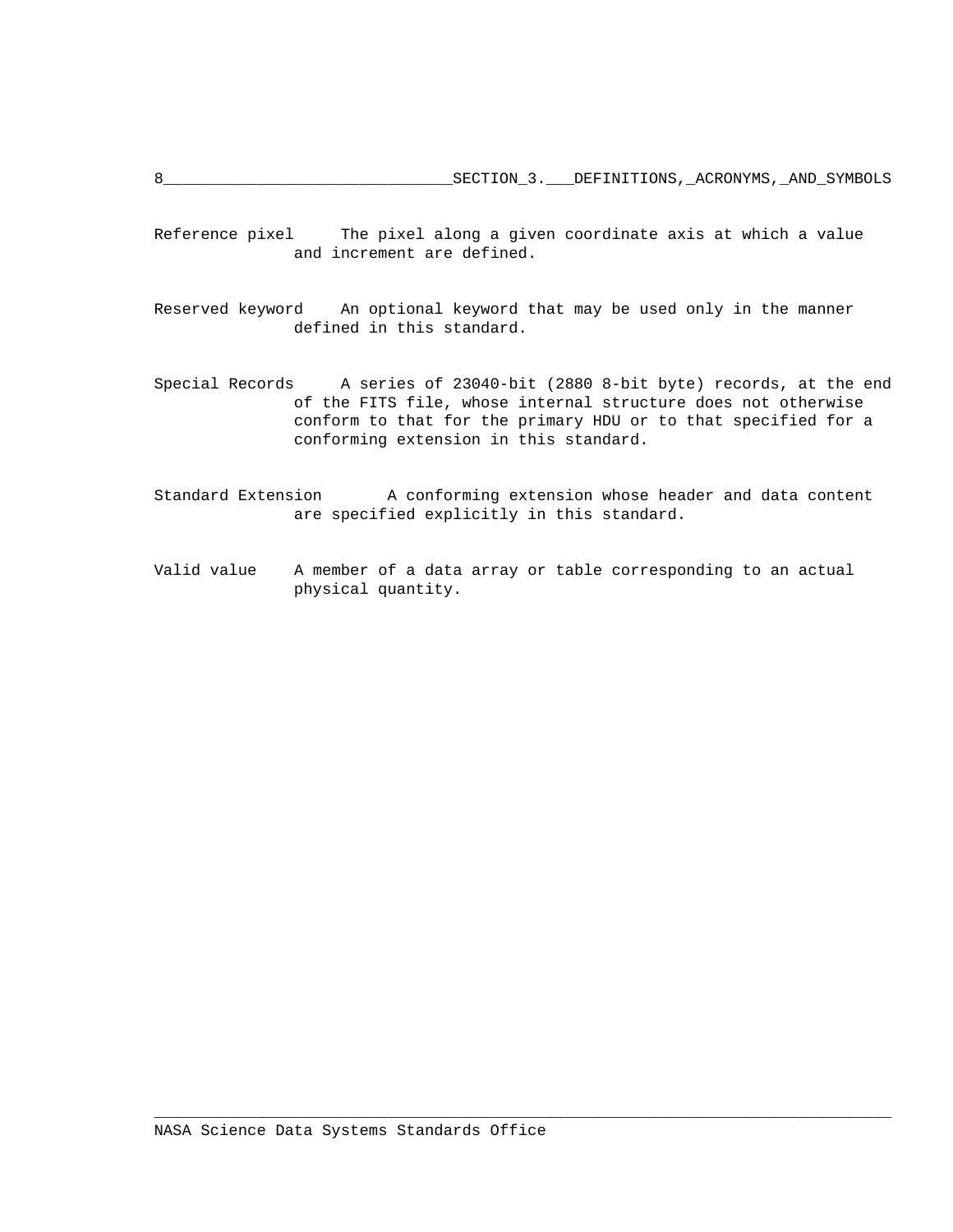Section 4

Data Set Organization

4.1 Overall Structure

A FITS file shall be composed of the following FITS elements, in the order listed:

- o Primary HDU
- o Extensions (optional)
- o Special records (optional)

 Each FITS element shall consist of an integral number of FITS logical records. The primary HDU shall start with the first record of the FITS file. The first record of each subsequent FITS element shall be the record immediately following the last record of the preceding FITS element. The size of a FITS logical record shall be 23040 bits, corresponding to 2880 8-bit bytes.

4.2 FITS Element Structure

The primary HDU and every extension shall consist of an integral number of header records consisting of ASCII text, which may be followed by an integral number of data records. The first record of data shall be the record immediately following the last record of the header.

4.3 Primary Header and Data

The first component of a FITS data set shall be the primary header. The primary header may, but need not be, followed by primary data. The presence or absence of primary data shall be indicated by the value of the NAXIS keyword in the primary header (Section 5.2.1.1).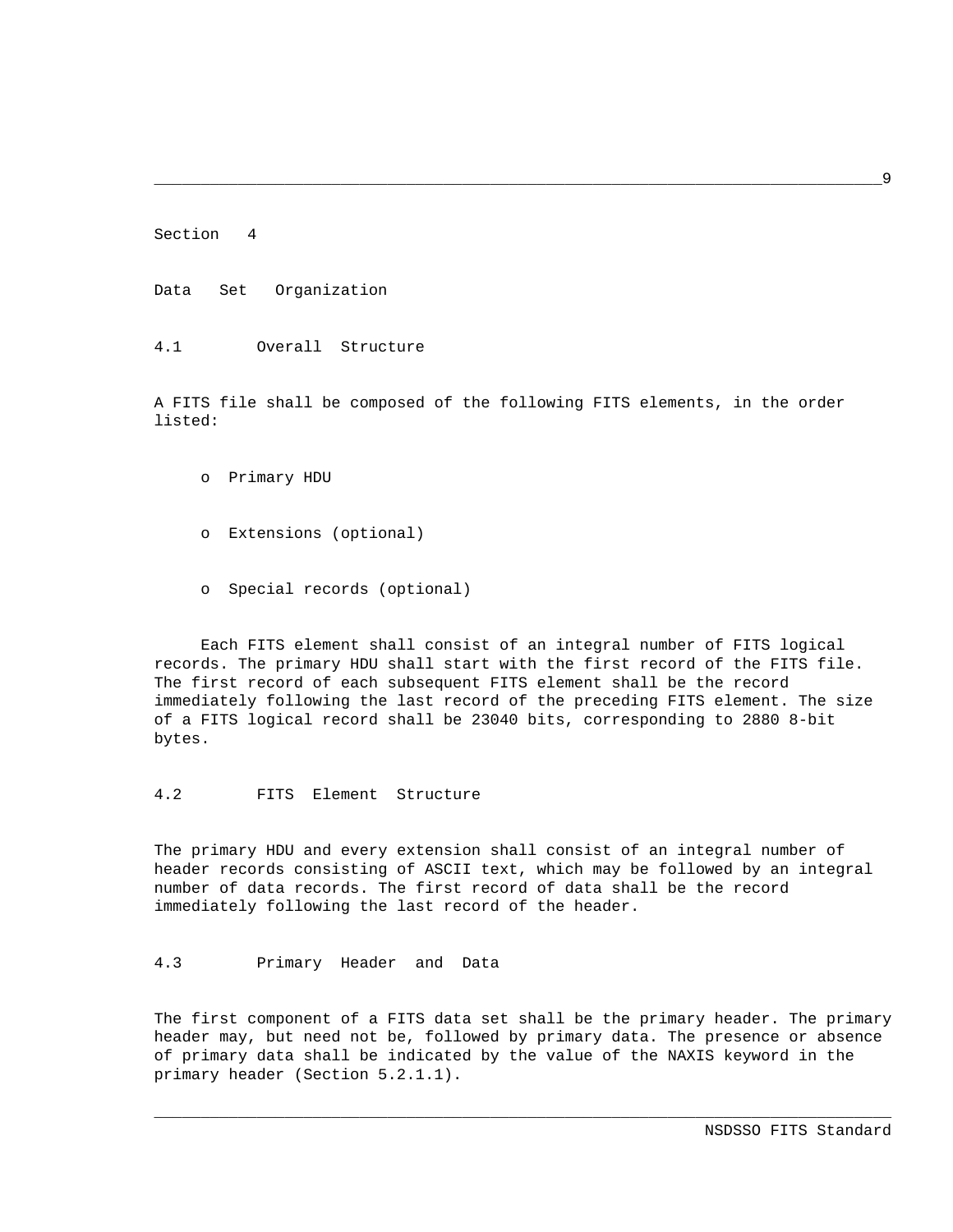#### 4.3.1 Primary Header

The header of a primary HDU shall consist of a series of card images in ASCII code. All header records shall consist of 36 card images. Card images without information shall be filled with ASCII blanks (hexadecimal 20).

# 4.3.2 Primary Data

The primary data, if present, may be either in Basic FITS array format or random groups format. In Basic FITS format, the primary data shall consist of a single data array of 1-999 dimensions. If the data array does not fill the final record, the remaining storage locations shall be filled with zero values with the same data representation as the values in the array. Random groups format, which this document deprecates, is described in Appendix A.

# 4.4 Extensions

All extensions, whether or not described in this standard, shall fulfill the following requirements to be in conformance with this FITS standard.

4.4.1 Requirements for Conforming Extensions

# 4.4.1.1 Identity

Each extension shall have a unique name, specified in the header according to the syntax codified in Section 5.2.1.2. To preclude conflict, extension names must be registered with the NSDSSO or IAU Commission 5 who will coordinate name allocations.

## 4.4.1.2 Size Specification

The total number of bits in the data of each extension shall be specified in the header for that extension, in the manner prescribed in Section 5.2.1.2.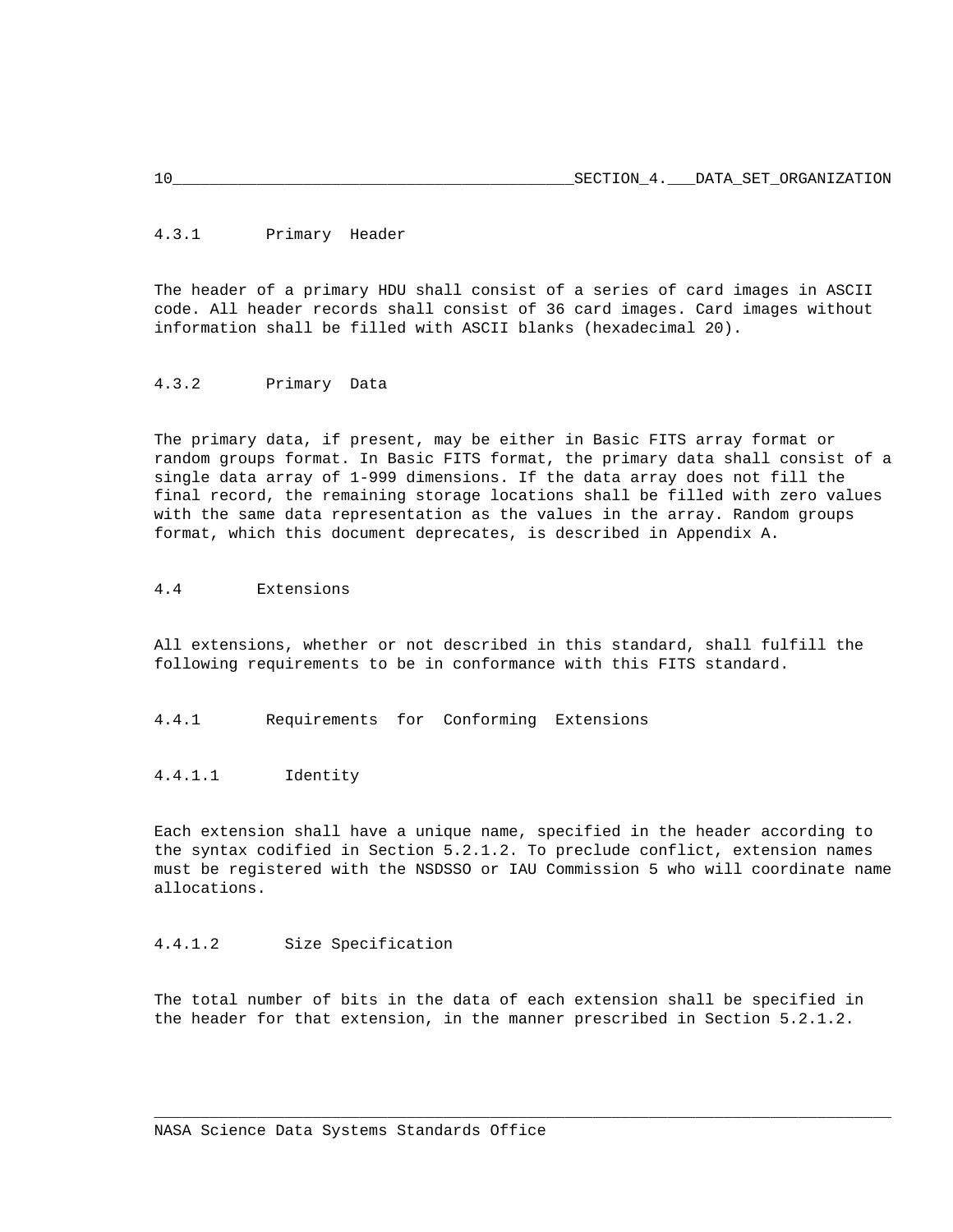4.4.1.3 Compatibility with Existing FITS Structures

No extension shall be constructed that invalidates existing FITS data sets.

4.4.2 Standard Extensions

A standard extension shall be a conforming extension whose structure and content are completely specified in this standard. Only one FITS format shall be approved for each type of data organization. Each standard extension shall have a unique name.

# 4.4.3 Order of Extensions

Standard extensions and other conforming extensions may appear in any order in a FITS data set.

# 4.5 Special Records

The first 8 bytes of special records must not contain the string "XTENSION" or the string "SIMPLE ". The records must have the standard FITS 23040-bit record length. The contents of special records are not otherwise specified by this standard.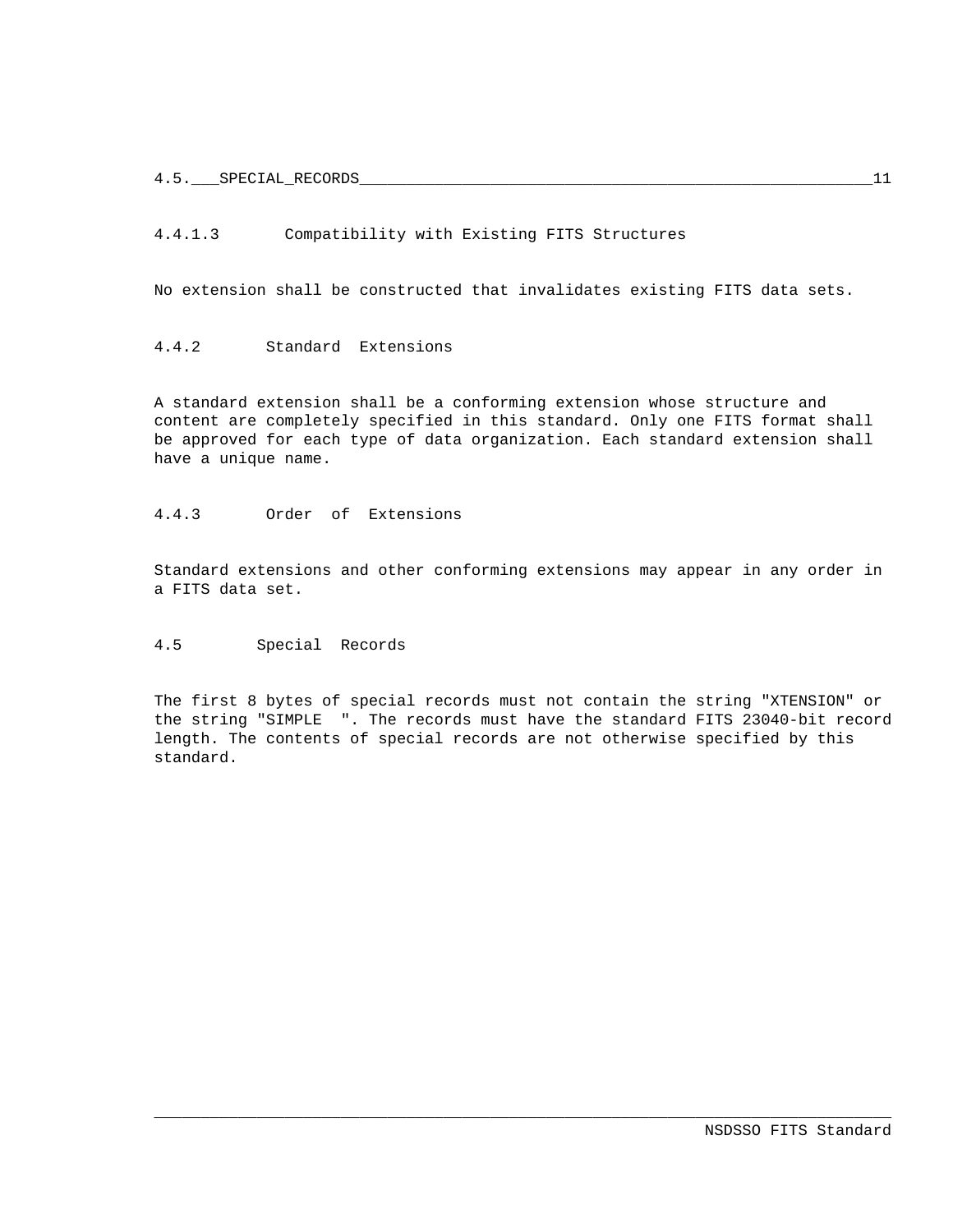\_\_\_\_\_\_\_\_\_\_\_\_\_\_\_\_\_\_\_\_\_\_\_\_\_\_\_\_\_\_\_\_\_\_\_\_\_\_\_\_\_\_\_\_\_\_\_\_\_\_\_\_\_\_\_\_\_\_\_\_\_\_\_\_\_\_\_\_\_\_\_\_\_\_\_\_\_\_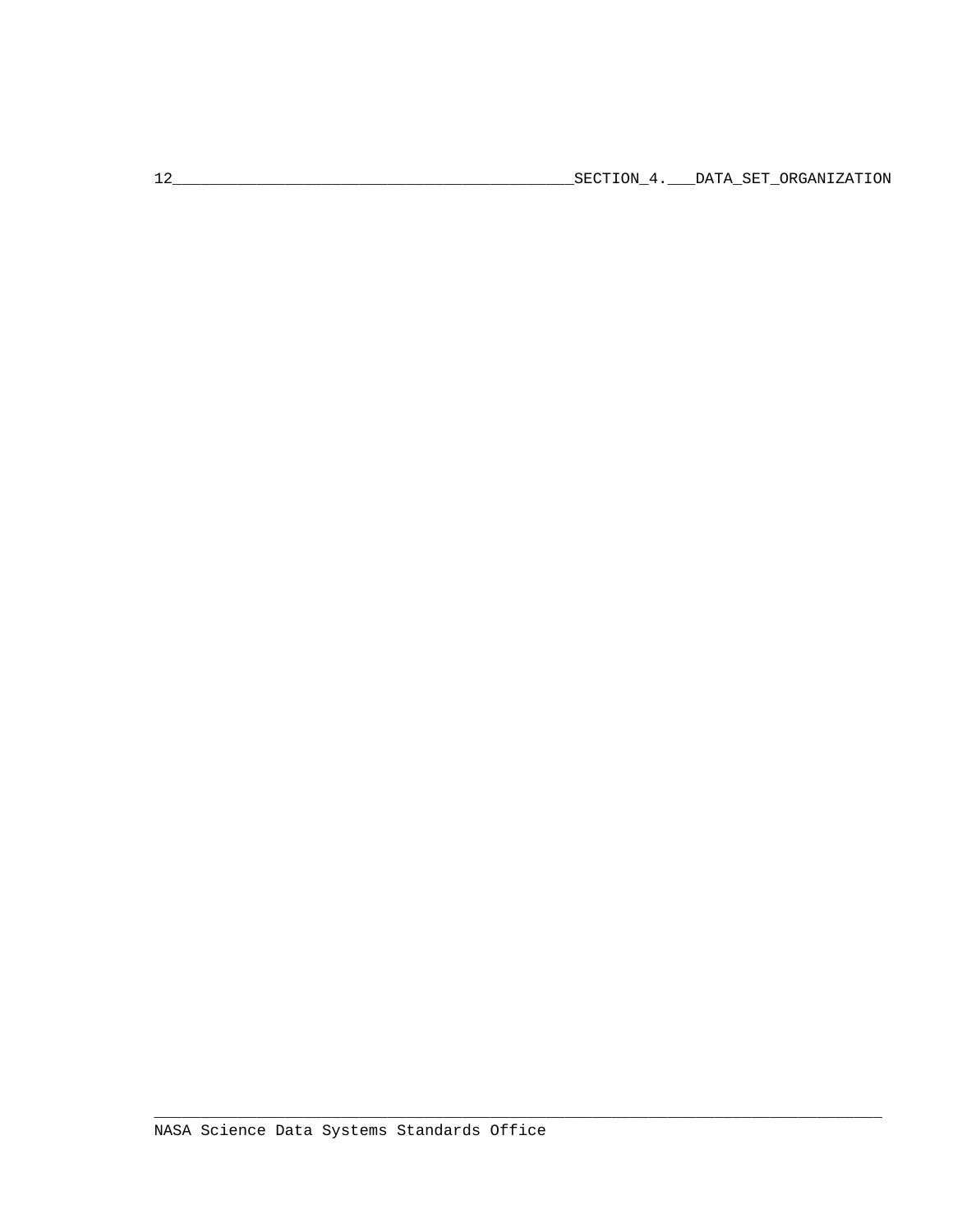Section 5

Headers

5.1 Card Images

5.1.1 Syntax

Header card images shall consist of a keyword, an optional value, and an optional comment. If a value is present, column 9 shall contain the symbol "=", column 10 shall be blank, and columns 11-80 shall be as specified in the remainder of Section 5.2. If no value is present, column 9 may contain any ASCII text except the symbol "=", and columns 10-80 may contain any ASCII text.

5.1.2 Components

## 5.1.2.1 Keyword (bytes 1-8)

The keyword shall be a left justified, 8-character, blank filled, ASCII string with no embedded blanks. All digits (hexadecimal 30 to 39, "0123456789") and upper case Latin alphabetic characters (hexadecimal 41 to 5A, "ABCDEFG HIJKLMN OPQRST UVWXYZ") are permitted; no lower case characters shall be used. The underscore (hexadecimal 60,  $" "$ ) and hyphen (hexadecimal 2D,  $" - "$ ) are also permitted. No other characters are permitted. If the keyword itself requires less than eight characters it must be filled with ASCII blanks (hexadecimal 20). The value and comments field on a card image may be restricted for particular keywords.

5.1.2.2 Value Indicator (bytes 9-10)

This field shall contain an ASCII "= " for keywords with an associated value field. If there is no associated value field, byte 9 may not contain "=" (hexadecimal 3D); otherwise, this field may contain any ASCII character text.

 $\_$  , and the set of the set of the set of the set of the set of the set of the set of the set of the set of the set of the set of the set of the set of the set of the set of the set of the set of the set of the set of th

\_\_\_\_\_\_\_\_\_\_\_\_\_\_\_\_\_\_\_\_\_\_\_\_\_\_\_\_\_\_\_\_\_\_\_\_\_\_\_\_\_\_\_\_\_\_\_\_\_\_\_\_\_\_\_\_\_\_\_\_\_\_\_\_\_\_\_\_\_\_\_\_\_\_\_\_13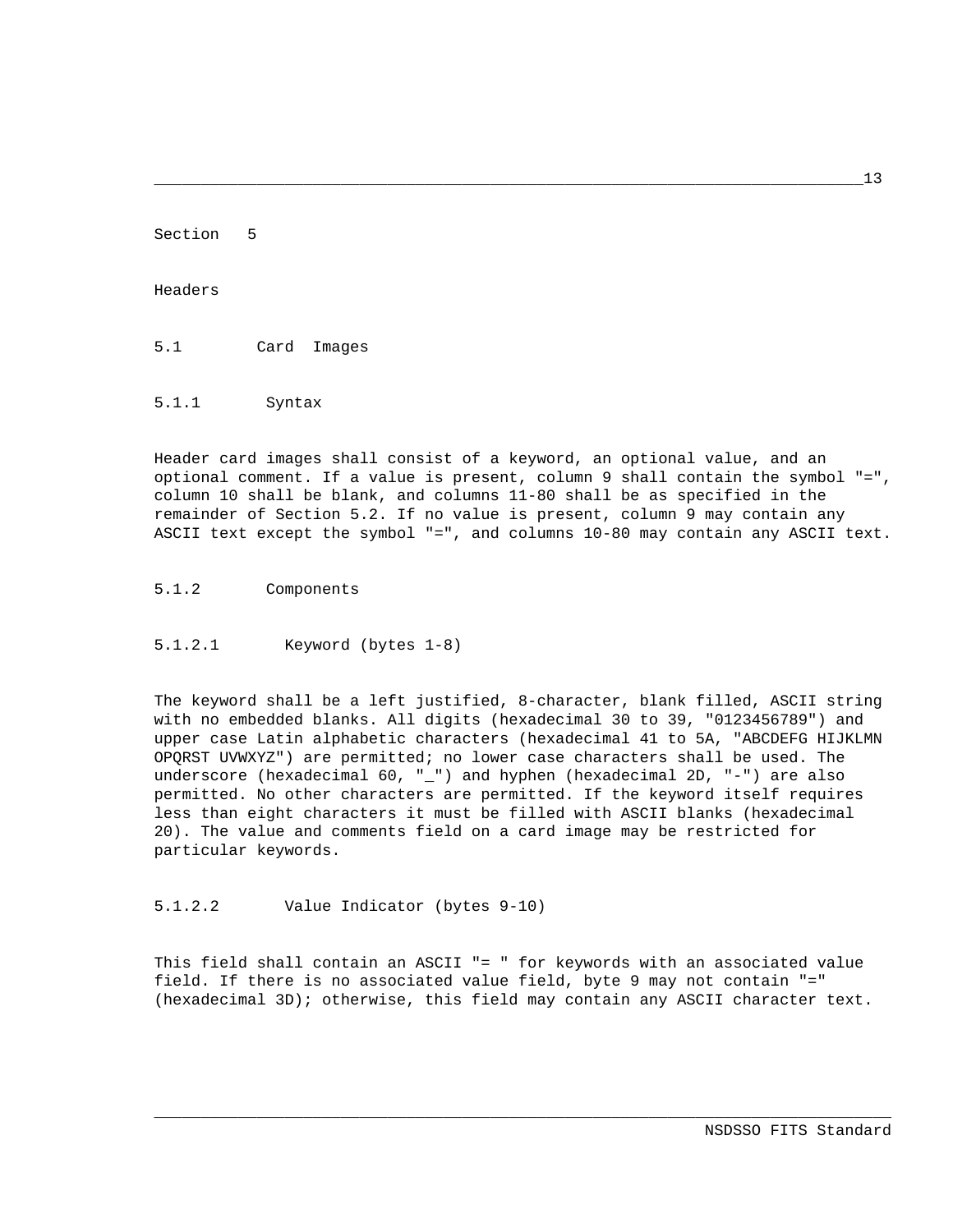#### 5.1.2.3 Value/Comment

This field, when used, shall contain the value, if any, of the keyword followed by optional comments. Separation of the value and comments by a slash (hexadecimal 2F, "/"), and a space between the value and the slash are strongly recommended. The value shall be the ASCII representation of a string or constant, structured as specified in Section 5.3. The comment may contain any printable 7-bit ASCII characters (hexadecimal 20 through 7E).

- 5.2 Keywords
- 5.2.1 Mandatory Keywords

Mandatory keywords are required as described in the remainder of this subsection. They may be used only as described in this standard.

## 5.2.1.1 Principal

Principal Mandatory keywords other than SIMPLE are required in all FITS headers. The SIMPLE keyword is required in all primary headers and may not appear elsewhere. The card images of any primary header must contain the keywords shown in Table 5.1 in the order given.

 1 SIMPLE 2 BITPIX 3 NAXIS 4 NAXISn, n = 1, . . ., NAXIS . . (other keywords) . . last END

Table 5.1: Principal mandatory keywords.

SIMPLE Keyword The value field shall contain a logical constant with the value T if the file conforms to this standard. This keyword is mandatory for the primary header and must not appear as the first keyword in a conforming extension header.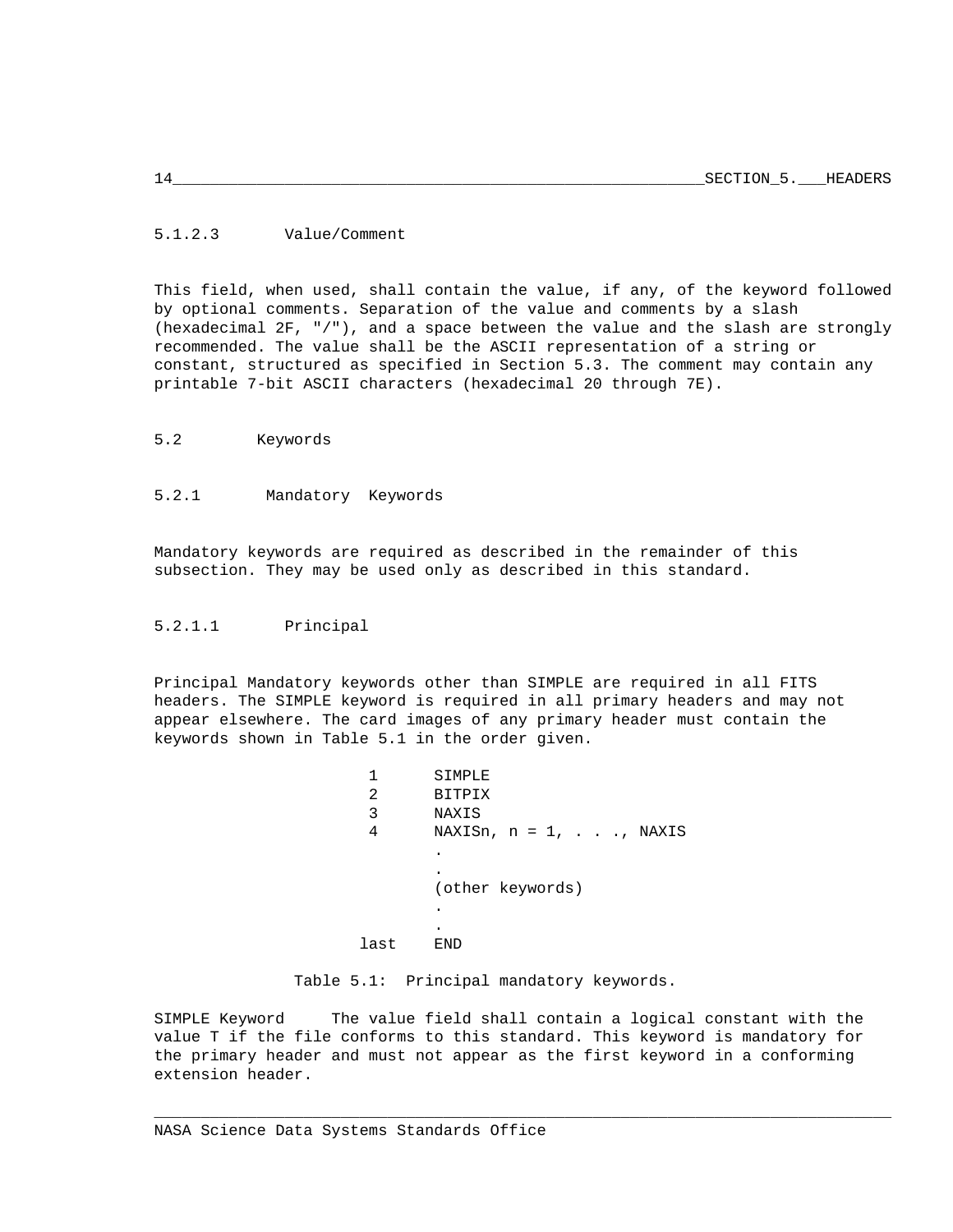BITPIX Keyword The value field shall contain an integer. The absolute value is used in computing the sizes of data structures. It shall specify the number of bits that represent a data value (see Table 5.2).

\_\_Value\_\_\_\_\_\_\_\_\_\_\_\_Data\_Represented\_\_\_\_\_\_\_\_\_\_\_\_\_\_

 8 Character or unsigned binary integer 16 16-bit twos complement binary integer 32 32-bit twos complement binary integer -32 IEEE single precision floating point -64 IEEE double precision floating point

Table 5.2: Interpretation of BITPIX value.

NAXIS Keyword The value field shall contain an integer no greater than 999, representing the number of axes in an ordinary data array. A value of zero signifies that no data follow the header.

NAXISn Keywords The value field shall contain an integer, representing the number of positions along axis n of an ordinary data array. If NAXIS is equal to 0, there should not be any NAXISn keywords.

END Keyword This keyword has no associated value. Columns 9-80 shall be blank.

5.2.1.2 Conforming Extensions

The use of FITS extensions requires the use of a single additional keyword in the primary header.

EXTEND Keyword If the FITS data set contains extensions, a card image with the keyword EXTEND and the value field containing the logical value T must appear in the primary header immediately after the last NAXISn card image, or, if NAXIS=0, the NAXIS card image. The presence of this keyword with the value T in the primary header does not require that extensions be present.

 The card images of any extension header must use the keywords defined in Table 5.3 in the order specified. This organization is required for any conforming extension, whether or not further specified in this standard.

 The total number of bits in the extension data array exclusive of the fill described in Section 4.3.2 must be given by the following expression: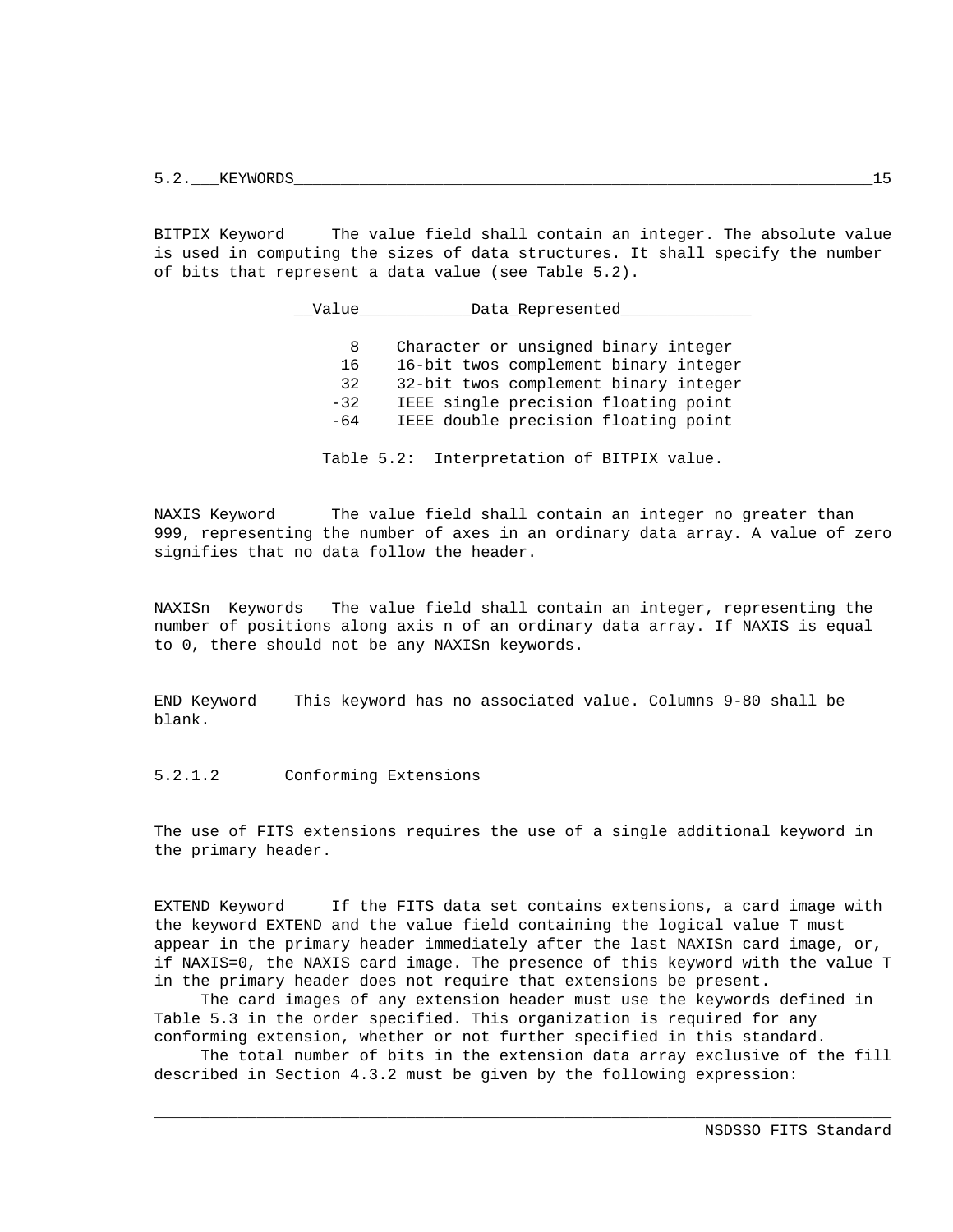```
 1 XTENSION
                                                     2 BITPIX
                                                     3 NAXIS
                                                     4 NAXISn, n = 1, . . ., NAXIS
. The contract of the contract of the contract of the contract of the contract of the contract of the contract of
. The contract of the contract of the contract of the contract of the contract of the contract of the contract of
                                                                   (other keywords, including . . .)
                                                                   PCOUNT
                                                                   GCOUNT
. The contract of the contract of the contract of the contract of the contract of the contract of the contract of
. The contract of the contract of the contract of the contract of the contract of the contract of the contract of
 last END
```
Table 5.3: Mandatory keywords in conforming extensions.

 NBITS = |BITPIX| x GCOUNT x (PCOUNT + NAXIS1 x NAXIS2 x ... x NAXISm);

where NBITS is the number of bits excluding fill, m is the value of NAXIS, and BITPIX, GCOUNT, PCOUNT, and the NAXISn represent the values associated with those keywords.

XTENSION Keyword The value field shall contain a character string giving the name of the extension type. This keyword is mandatory for an extension header and must not appear in the primary header. For an extension that is not a standard extension, the type name must not be the same as that of a standard extension. NSDSSO, in collaboration with IAU Commission 5, may specify additional names that must be used only to identify specific types of extensions.

PCOUNT Keyword The value field shall contain an integer that shall be used in any way appropriate to define the data structure, consistent with the equation for NBITS. Usage is analogous to that of the PCOUNT keyword for the Random Groups structure (Section A.1.1), which represents the number of parameters in a parameter-array group.

GCOUNT Keyword The value field shall contain an integer that shall be used in any way appropriate to define the data structure, consistent with the equation for NBITS. Usage is analogous to that of the GCOUNT keyword for the Random Groups structure (Section A.1.1), which represents the number of parameter-array groups.

END Keyword This keyword has no associated value. Columns 9-80 shall be blank.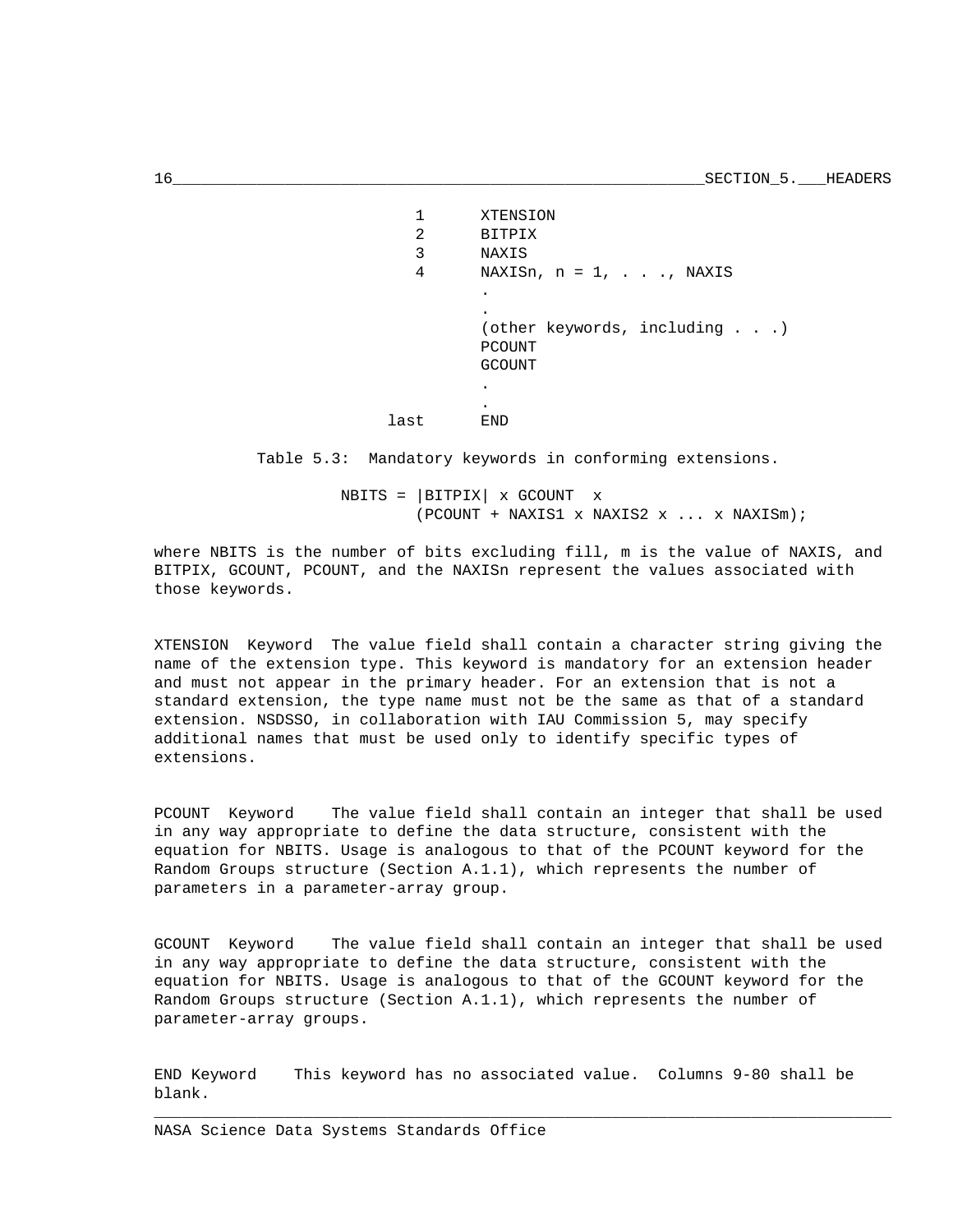5.2.1.3 ASCII Tables Extension Keywords

The card images in the header of an ASCII Tables Extension must use the keywords defined in Table 5.4 in the order specified.

|                | XTENSION                                           |
|----------------|----------------------------------------------------|
| $\mathfrak{D}$ | BITPIX                                             |
| 3              | NAXIS                                              |
| 4              | NAXIS1                                             |
| 5              | NAXIS2                                             |
| 6              | PCOUNT                                             |
| 7              | GCOUNT                                             |
| 8              | TFIELDS                                            |
|                | $\cdot$ .                                          |
|                | $\bullet$                                          |
|                | (other keywords, which must include $\ldots$ )     |
|                | TBCOLn, $n=1,2,,k$ where k is the value of TFIELDS |
|                | TFORMn, $n=1,2,$ k where k is the value of TFIELDS |
|                | $\cdot$ .                                          |
|                | $\bullet$                                          |
| last           | END                                                |
|                |                                                    |

Table 5.4: Mandatory keywords in ASCII tables extensions.

XTENSION Keyword The value field shall contain the character string 'TABLE~~~'.

BITPIX Keyword The value field shall contain the integer 8, denoting that the array contains 8-bit printable ASCII characters with the eighth bit, the parity bit, set to zero (i.e. hexadecimal codes 20 through 7E).

NAXIS Keyword The value field shall contain the integer 2, denoting that the included data array is two-dimensional: rows and columns.

NAXIS1 Keyword The value field shall contain an integer, representing the width of the table in characters.

 $\_$  , and the set of the set of the set of the set of the set of the set of the set of the set of the set of the set of the set of the set of the set of the set of the set of the set of the set of the set of the set of th

NAXIS2 Keyword The value field shall contain an integer of value 1 or greater, representing the number of rows in the table.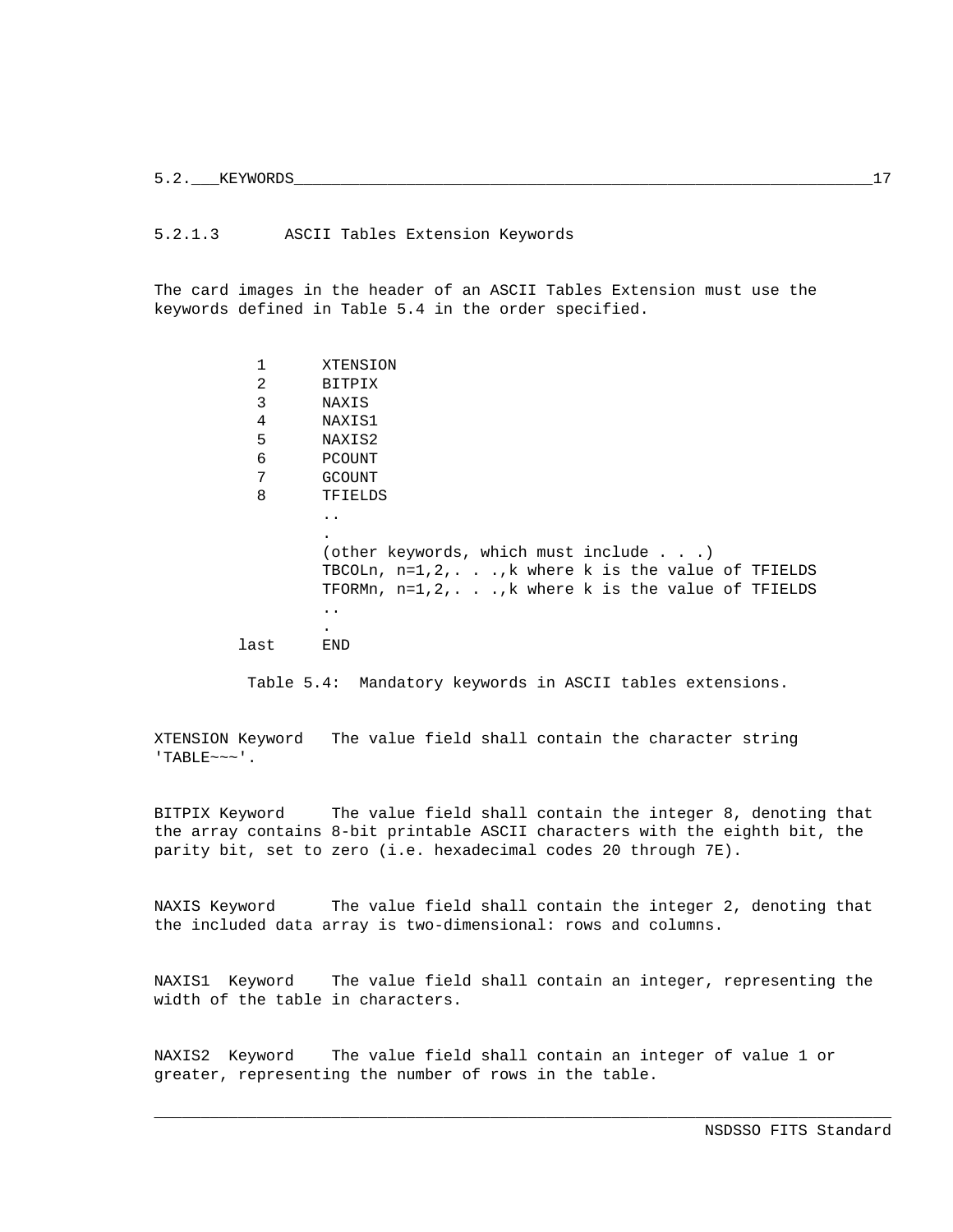PCOUNT Keyword The value field shall contain the integer 0; no data values precede the table.

GCOUNT Keyword The value field shall contain the integer 1; the data records contain a single table.

TFIELDS Keyword The value field shall contain an integer representing the number of fields in each row. The maximum permissible value is 999.

TBCOLn Keywords The value field shall contain an integer specifying the column in which field n starts.

TFORMn Keywords The value field shall contain a character string describing the FORTRAN-77 [7] format in which field n is coded. The formats in Table 5.5 may be used for encoding.

\_Field\_Value\_\_\_\_\_\_\_\_\_Data\_Type\_\_\_\_\_\_\_\_\_\_\_\_\_\_\_\_\_\_\_\_\_\_\_\_\_\_\_\_\_

 Aw Character Iw Integer Fw.d Real Ew.d Single precision real, exponential notation Dw.d Double precision real, exponential notation

Table 5.5: Valid TFORMn format values in TABLE extensions.

 Repetition of a format from one field to the next must be indicated by using separate pairs of TBCOLn and TFORMn keywords for each field; format repetition may not be indicated by prefixing the format by a number.

END Keyword This keyword has no associated value. Columns 9-80 shall be blank.

5.2.2 Other Reserved Keywords

These keywords are optional but may be used only as defined in this standard. These keywords apply to any FITS structure except where specifically further restricted.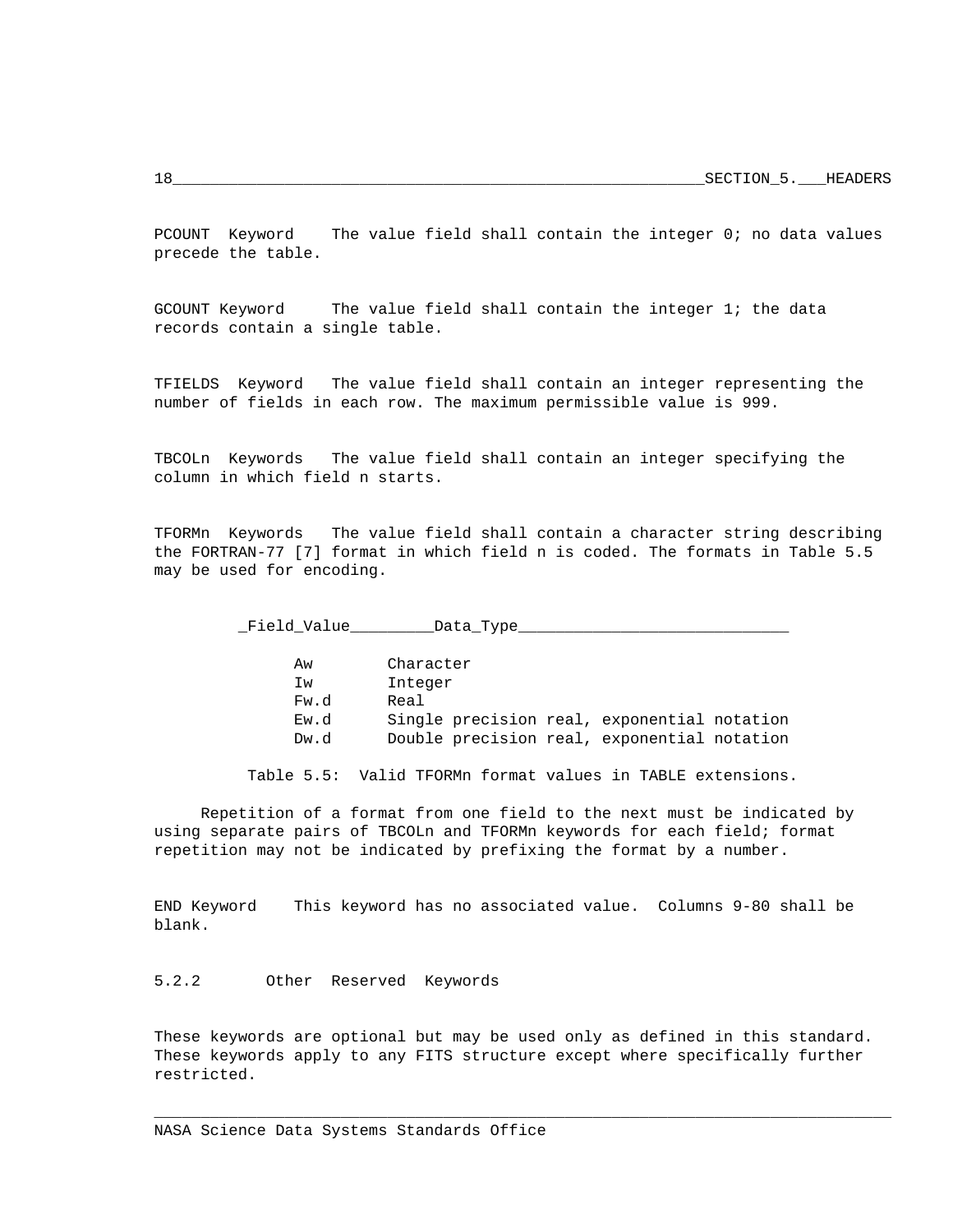5.2.2.1 Keywords Describing the History or Physical Construction of the HDU

DATE Keyword The value field shall contain a character string giving the date on which the HDU was created, in the form DD/MM/YY, where DD shall be the day of the month, MM the month number, with January given by 01 and December by 12, and YY the last two digits of the year. For all data sets created after the adoption of this standard, the date shall be that specified by local civil time at the location where the data set was created. Copying of a FITS file does not require changing any of the keyword values in the file's HDUs.

ORIGIN Keyword The value field shall contain a character string identifying the organization creating the data set.

BLOCKED Keyword This keyword may be used only in the primary header. It must appear immediately after the EXTEND card image, or if this card image is not present, after the last NAXISn card image or the NAXIS card image with value zero. Its presence with the required logical value of T advises that the physical block size of the FITS data set on which it appears may be an integral multiple of the logical record length. Physical block size and logical record length may be equal even if this keyword is present or unequal if it is absent. It is reserved primarily to prevent its use with other meanings. The issuance of this standard deprecates the BLOCKED keyword.

## 5.2.2.2 Keywords Describing Observations

DATE-OBS Keyword The value field shall contain a character string giving the day on which the observations represented by the array were made, in Universal Time in the form form DD/MM/YY, where DD shall be the day of the month, MM the month number, with January given by 01 and December by 12, and YY the last two digits of the year.

TELESCOP Keyword The value field shall contain a character string identifying the telescope used to acquire the data contained in the array.

INSTRUME Keyword The value field shall contain a character string identifying the instrument used to acquire the data contained in the array.

OBSERVER Keyword The value field shall contain a character string identifying the individual who acquired the data associated with the header. This keyword is appropriate when the data describe the results of observations.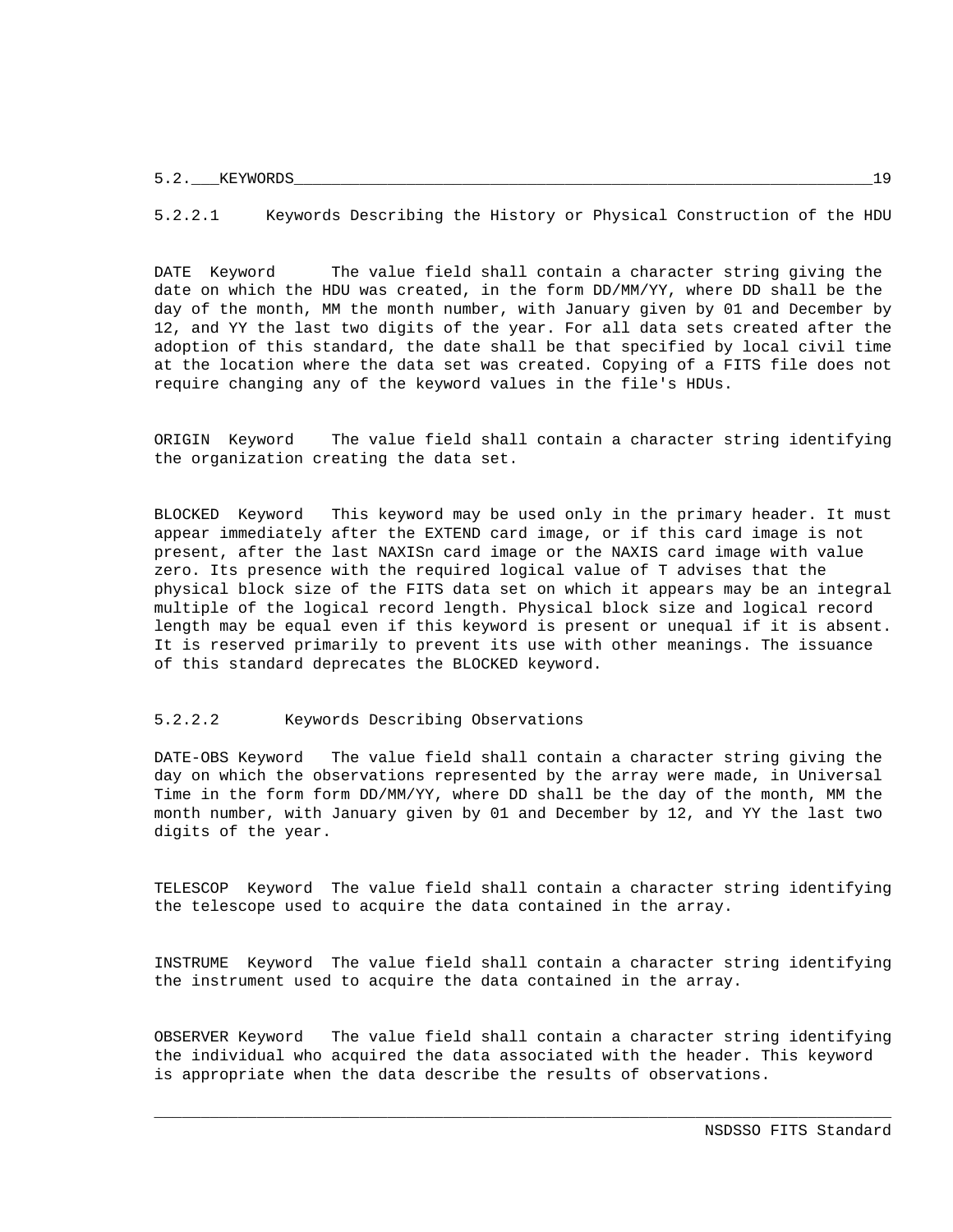OBJECT Keyword The value field shall contain a character string giving the name of the object observed.

EQUINOX Keyword The value field shall contain a character string giving the equinox for the celestial coordinate system in which positions given in either the header or data are expressed.

EPOCH Keyword The value field shall contain a character string giving the equinox for the celestial coordinate system in which positions given in either the header or data are expressed. This document deprecates the use of the EPOCH keyword and thus it shall not be used in data sets created after the adoption of this standard; rather, the EQUINOX keyword shall be used.

#### 5.2.2.3 Bibliographic Keywords

AUTHOR Keyword The value field shall contain a character string identifying the individual who compiled the information in the data associated with the header. This keyword is appropriate when the data originate in a published paper or are a compilation of results from many sources.

REFERENC Keyword The value field shall contain a character string citing a reference where the data associated with the header are published.

#### 5.2.2.4 Commentary Keywords

COMMENT Keyword This keyword shall have no associated value; columns 9-80 may contain any ASCII text, except that column 9 may not contain "=". Any number of COMMENT records may appear in a header.

HISTORY Keyword This keyword shall have no associated value; columns 9-80 may contain any ASCII text, except that column 9 may not contain "=". The text should contain a history of steps and procedures associated with the processing of the associated data. Any number of HISTORY records may appear in a header.

Keyword Field is Blank Columns 1-8 are blank. Columns 9-80 may contain any ASCII text except that column 9 may not contain "=", as for a keyword with no associated value. Any number of blank records may appear in a header.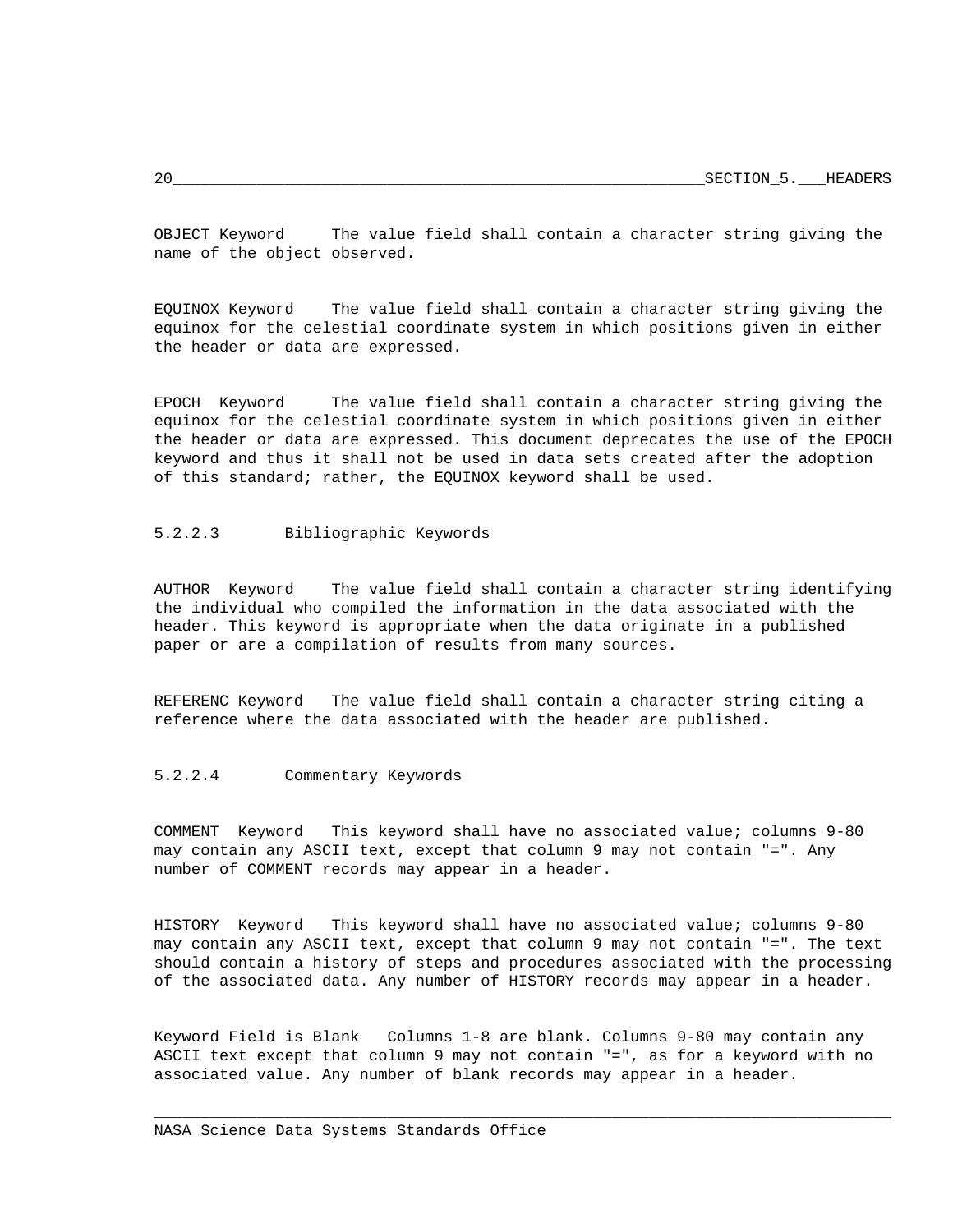#### 5.2. KEYWORDS 21

## 5.2.2.5 Array Keywords

These keywords are used to describe the contents of a simple array, either alone, or in a series of random groups. They are optional, but if they appear in the header describing an array, they must be used as defined in this section of this standard. They shall not be used in headers describing other structures unless the meaning is the same as that for a primary array.

BSCALE Keyword This keyword shall be used, along with the BZERO keyword, when the array pixel values are not the true physical values, to transform the primary array values to the true physical values they represent, using the linear transformation equation defined below. The value field shall contain a floating point number representing the coefficient of the linear term in the scaling equation, the ratio of physical value to array value at zero offset.

BZERO Keyword This keyword shall be used, along with the BSCALE keyword, when the array pixel values are not the true physical values, to transform the primary array values to the true values. The value field shall contain a floating point number representing the physical value corresponding to an array value of zero. The transformation equation is as follows:

physical value = BZERO + BSCALE x array value

BUNIT Keyword The value field shall contain a character string, describing the ultimate physical units in which the quantities of the array are expressed.

BLANK Keyword This keyword shall be used only in headers with positive values of BITPIX (i.e. in arrays with integer data). Columns 1-8 contain the string, "BLANK~~~" (blanks in columns 6-8). The value field shall contain an integer that specifies the representation of array members whose data values are undefined.

CTYPEn Keywords The value field shall contain a character string, giving the physical coordinate represented by axis n.

CRPIXn Keywords The value field shall contain a floating point number, identifying the location of a reference point along axis n, in units of the axis index. The reference point need not coincide with the center of a pixel (i.e. need not be an integer), nor lie within the actual data array.

CRVALn Keywords The value field shall contain a floating point number, giving the value of the coordinate specified by the CTYPEn keyword at the reference pixel CRPIXn.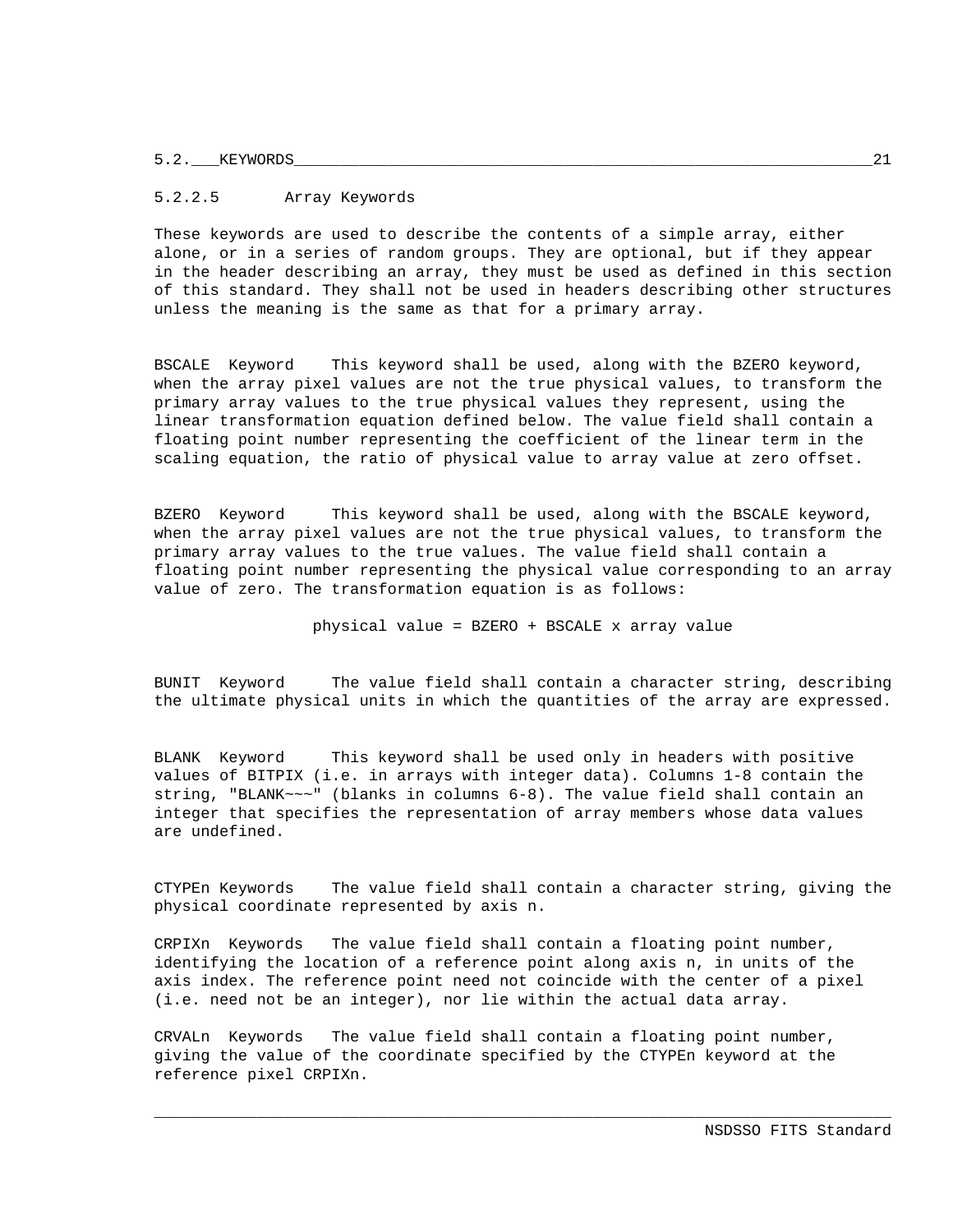CDELTn Keywords The value field shall contain a floating point number, giving the partial derivative of the coordinate specified by the CTYPEn keywords with respect to the pixel index, evaluated at the reference pixel, CRPIXn, in units of the coordinate specified by the CTYPEn keyword.

CROTAn Keywords This keyword is used to indicate a rotation from a standard coordinate system described by the CTYPEn to a different coordinate system in which the values in the array are actually expressed. Rules for such rotations are not further specified in this standard; the rotation should be explained in comments. The value field shall contain a floating point number, giving the rotation angle in degrees between axis n and the direction implied by the coordinate system defined by CTYPEn.

DATAMAX Keyword The value field shall always contain a floating point number, regardless of the value of BITPIX. This number shall give the maximum valid physical value represented in the array.

DATAMIN Keyword The value field shall always contain a floating point number, regardless of the value of BITPIX. This number shall give the minimum valid physical value represented in the array.

#### 5.2.2.6 Extension Keywords

These keywords are used to describe an extension.

EXTNAME Keyword The value field shall contain a character string, to be used to distinguish among different extensions with the same value of XTENSION in a FITS data set.

EXTVER Keyword The value field shall contain an integer, to be used to distinguish among different extensions in a FITS data set with the same values for XTENSION and EXTNAME. The values need not start with 1 for the first extension with a particular value of EXTNAME and need not be in sequence for subsequent values. If the EXTVER keyword is absent, the data set should be treated as if the value were 1.

EXTLEVEL Keyword The value field shall contain an integer, specifying the level in a hierarchy of extension levels of the extension header containing it. The value shall be 1 for the highest level; levels with a higher value of this keyword shall be subordinate to levels with a lower value. If the EXTLEVEL keyword is absent, the data set should be treated as if the value were 1.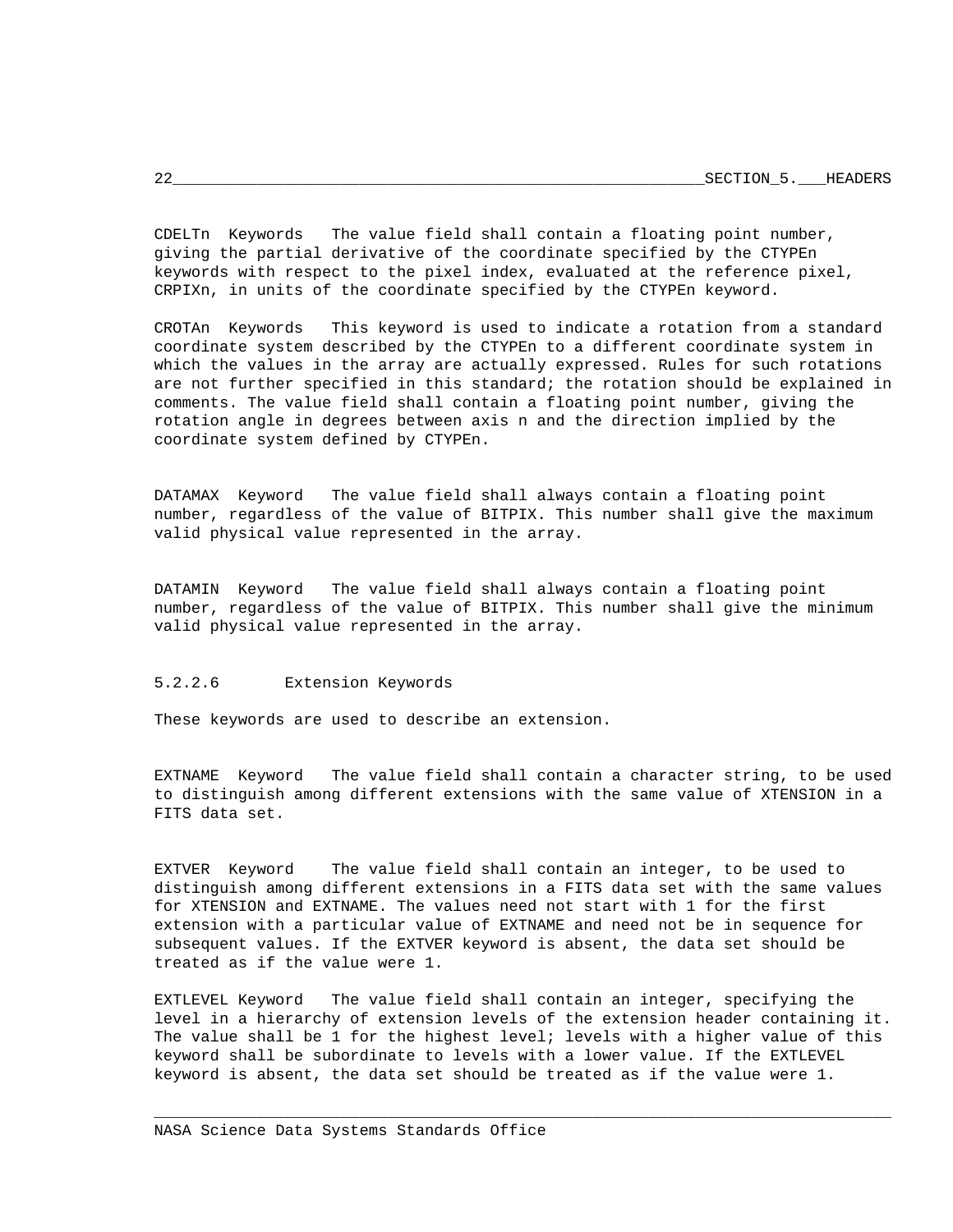## 5.2.2.7 ASCII Tables Keywords

In addition to the mandatory keywords defined in section 5.2.1, these keywords may be used to describe the structure of an ASCII Tables data array. They are optional, but if they appear within an ASCII tables extension header, they must be used as defined in this section of this standard.

TSCALn Keywords This keyword shall be used, along with the TZEROn keyword, when the quantity in field n does not represent a true physical quantity. The value field shall contain a floating point number representing the coefficient of the linear term in the linear transformation equation below, which must be used to compute the true physical value of the field. The default value for this keyword is 1.0. This keyword may not be used for A-format fields.

TZEROn Keywords This keyword shall be used, along with the TSCALn keyword, when the quantity in field n does not represent a true physical quantity. The value field shall contain a floating point number representing the zero point for the true physical value of field n. The default value for this keyword is 0.0. This keyword may not be used for A-format fields.

 The transformation equation used to compute a true physical value from the quantity in field n is

physical value = TZEROn + TSCALn x field value

TNULLn Keywords The value field shall contain the character string that represents an undefined value for field n. The character value should be in the format given by the TFORMn keyword for field n.

TTYPEn Keywords The value field shall contain a character string, giving the name of field n. It is recommended that only upper case letters, digits and underscore (hexadecimal code 5F) be used in the name. The use of identical names for different fields should be avoided.

TUNITn Keywords The value field shall contain a character string describing the ultimate physical units in which the quantity in field n is expressed.

# 5.2.3 Additional Keywords

# 5.2.3.1 Requirements

New keywords may be devised in addition to those described in this standard, so long as they are consistent with the generalized rules for keywords and do not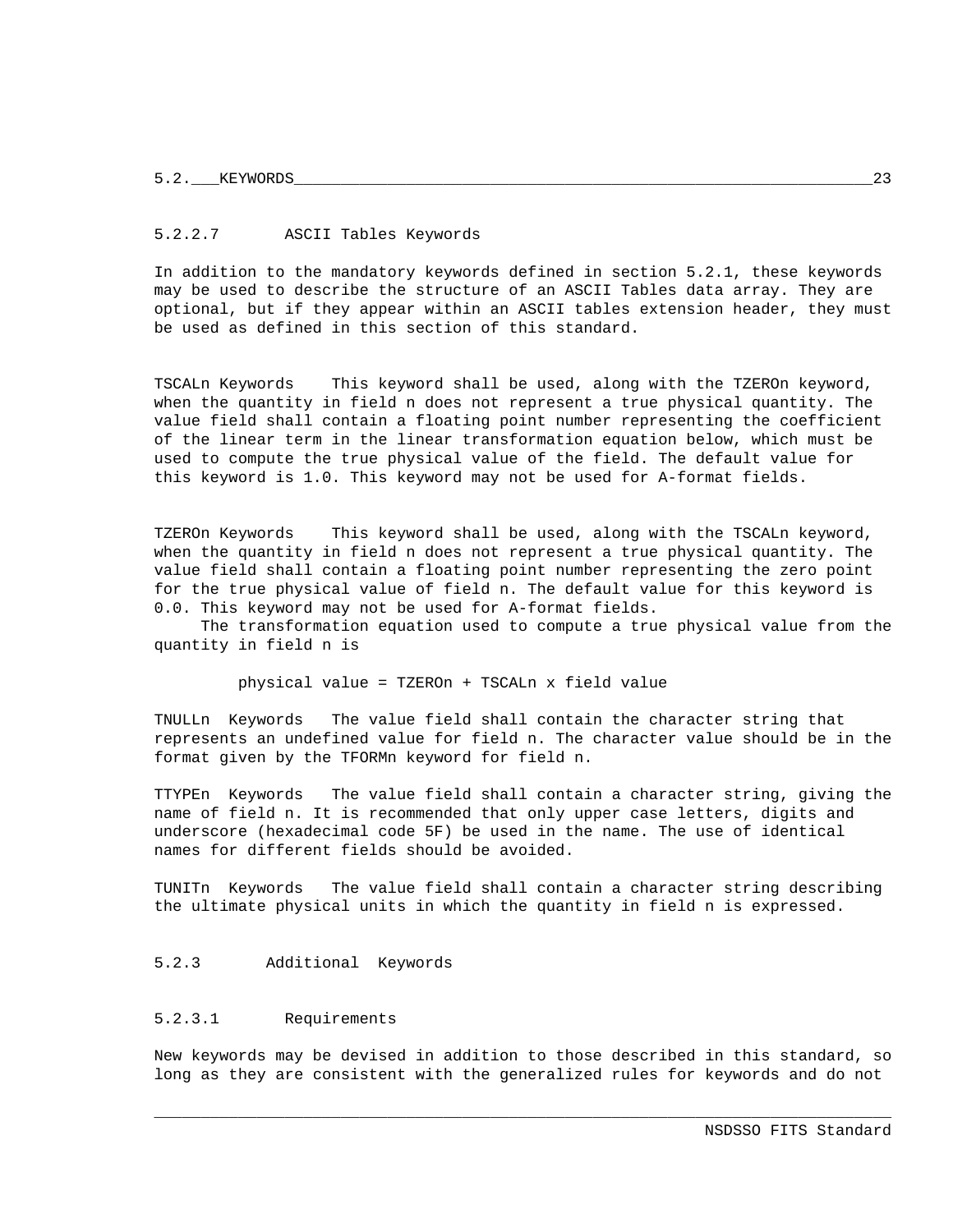conflict with mandatory or reserved keywords.

#### 5.2.3.2 Restrictions

No keyword in the primary header shall specify the presence of a specific extension in a FITS file; only the EXTEND keyword described in Section 5.2.1.2 shall be used to indicate the possible presence of extensions. No keyword in either the primary or extension header shall explicitly specify the physical block size, other than the BLOCKED keyword of Section 5.2.2.1

#### 5.3 Value/Comment

The structure of the value field shall be determined by the type of the variable.

#### 5.3.1 Character String

If the value is a character string, column 11 shall contain a single quote (hexadecimal code 27, "'"); the string shall follow, starting in column 12, followed by a closing single quote (also hexadecimal code 27) that should not occur before column 20 and must occur in or before column 80. Proper interpretation of the data set should not require decoding any more than the first eight characters of a character string. The Character string can only be composed of the printable ASCII characters (hexadecimal codes 20 through 7E).

#### 5.3.2 Logical Variable

If the value is a logical constant it shall appear as a T or F in column 30.

#### 5.3.3 Integer

If the value is an integer, the ASCII representation shall appear right justified in columns 11-30. For a complex integer, the imaginary part shall be right justified in columns 31-50.

## 5.3.4 Real Floating Point Number

If the value is a real floating point number, the ASCII representation shall appear in columns 11-30. Letters in the exponential form shall be upper case. The value shall be right justified, and the decimal point must appear. Note: The full precision of 64-bit values can not be expressed as a single value following the rules of this standard.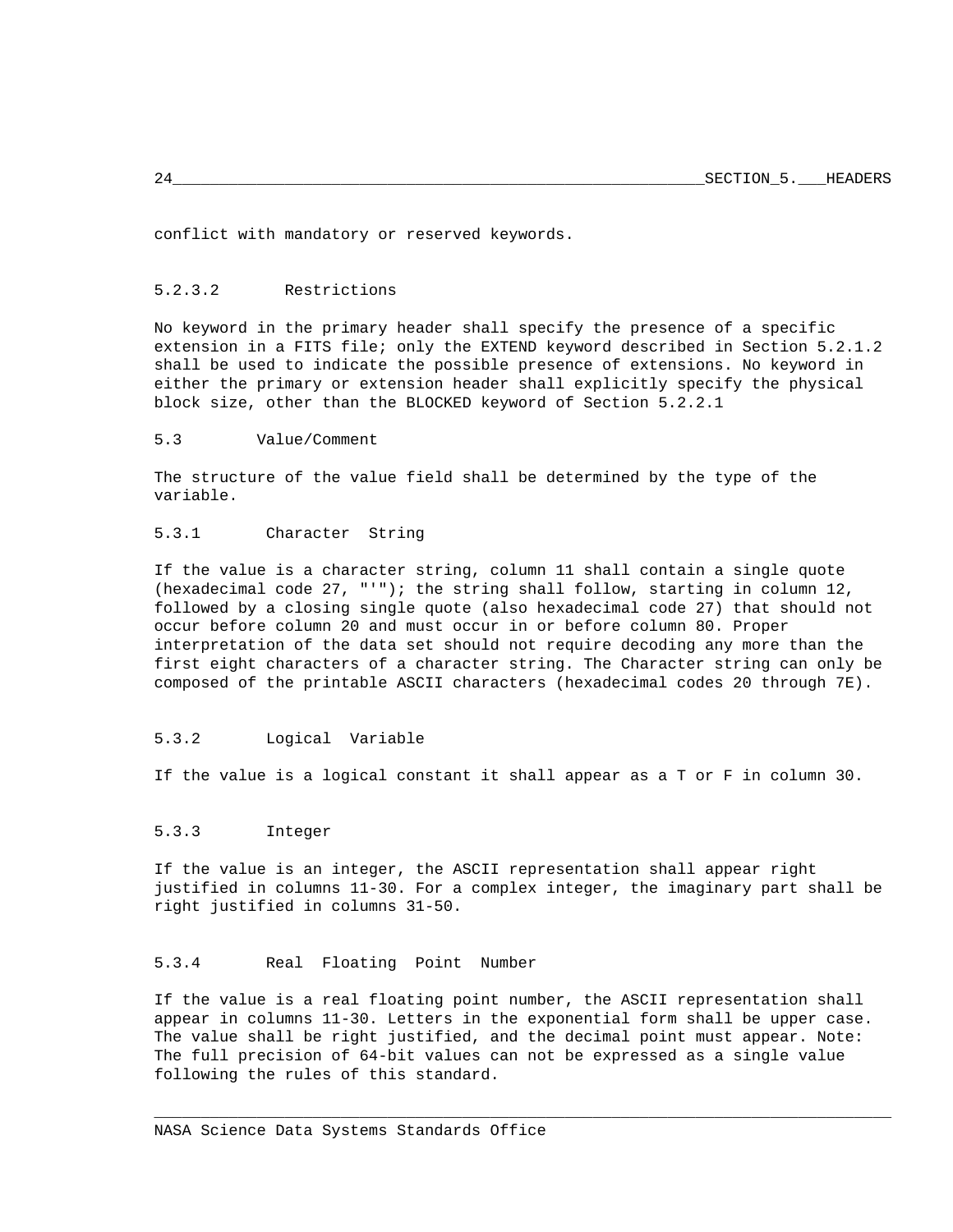5.3.5 Complex Floating Point Number

5.3.5.1 Real Part

If the value is a complex floating point number, the ASCII representation of the real part shall appear in the same manner as a real floating point number (see above).

## 5.3.5.2 Imaginary Part

The ASCII representation of the imaginary part of a complex floating point number shall appear in columns 31 - 50. Letters in the exponential form shall be upper case. The value shall be right justified, and the decimal point must appear. Note: The full precision of 64-bit values can not be expressed as a single value following the rules of this standard.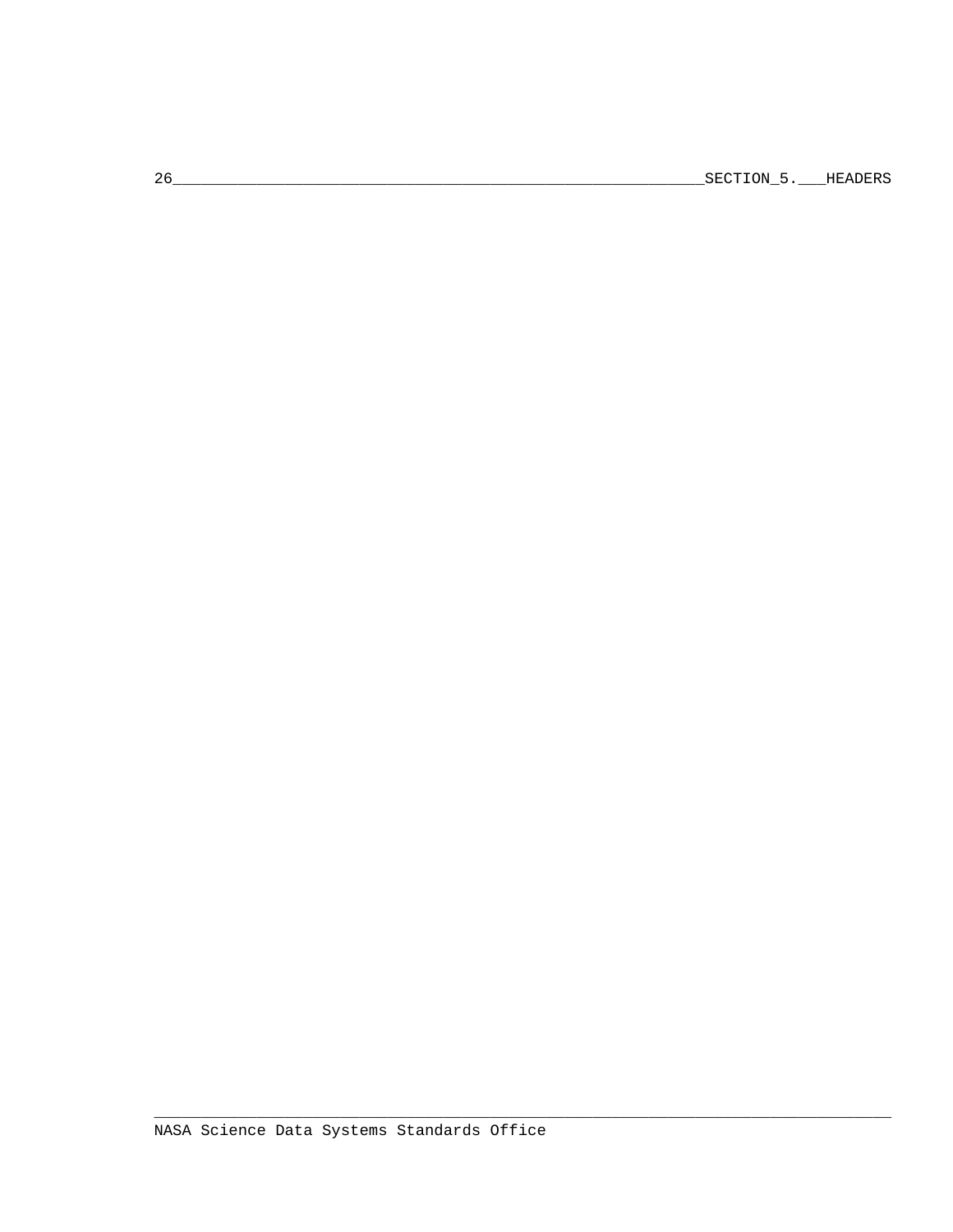Section 6

Data Representation

Primary and extension data shall appear in one of the formats described in this section.

6.1 Characters

Each character shall be represented by one byte. A character shall be written in 7-bit ASCII [8], right justified in the byte. The high-order parity bit shall be zero.

6.2 Integers

6.2.1 Eight-bit

Eight-bit integers shall be unsigned binary integers, stored in one byte.

6.2.2 Sixteen-bit

Sixteen-bit integers shall be twos-complement signed binary integers, contained in two bytes. The sign bit shall be the leftmost bit of the leftmost byte. Significance shall decrease from left to right; the least significant bit shall be the rightmost bit of the rightmost byte.

# 6.2.3 Thirty-two-bit

Thirty-two bit integers shall be twos-complement signed binary integers, contained in four bytes. The sign bit shall be the leftmost bit of the leftmost byte. Significance shall decrease from left to right; the least significant bit shall be the rightmost bit of the rightmost byte.

 $\_$  , and the set of the set of the set of the set of the set of the set of the set of the set of the set of the set of the set of the set of the set of the set of the set of the set of the set of the set of the set of th

\_\_\_\_\_\_\_\_\_\_\_\_\_\_\_\_\_\_\_\_\_\_\_\_\_\_\_\_\_\_\_\_\_\_\_\_\_\_\_\_\_\_\_\_\_\_\_\_\_\_\_\_\_\_\_\_\_\_\_\_\_\_\_\_\_\_\_\_\_\_\_\_\_\_\_\_\_27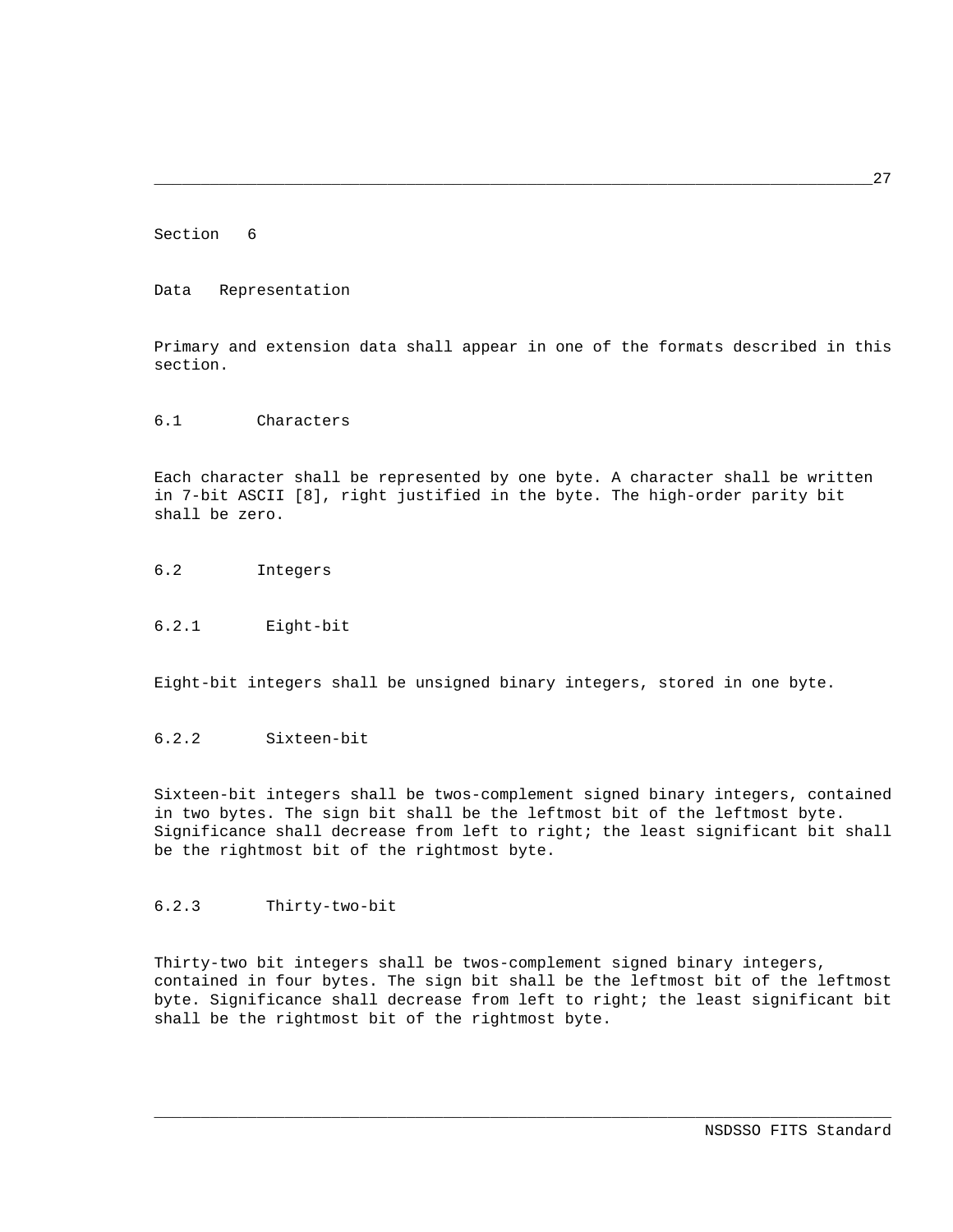#### 6.3 IEEE-754 Floating Point

Transmission of 32- and 64-bit floating point data within the FITS format will use the ANSI/IEEE-754 standard [9]. BITPIX = -32 and BITPIX = -64 signify 32and 64-bit IEEE floating point numbers; the absolute value of BITPIX is used for computing the sizes of data structures. The full IEEE set of number forms is allowed for FITS interchange, including all special values (e.g., the "Not-a-Number" cases). The order of the bytes will be sign and exponent first, followed by the mantissa bytes in order of decreasing significance. The BLANK keyword should not be used when BITPIX =  $-32$  or  $-64$ .

6.3.1 Thirty-two-bit Floating Point

6.3.1.1 Interpretation

Lowest numbered (leftmost) bits are most significant. The IEEE NaN (Not-a-Number) values shall be used to represent undefined values. All IEEE special values are recognized.

> sign (exponent - 127) value =  $(-1)$  x 2 x mantissa

6.3.1.2 Structure

Table 6.1 describes the bit structure of 32-bit floating point values.

 Bit Positions Content  $_$  (left\_to\_right)  $_$ den and the sign of the sign of the sign  $1$  2 - 9 exponent 10 - 32 mantissa

Table 6.1: Content of 32-bit floating point bit positions.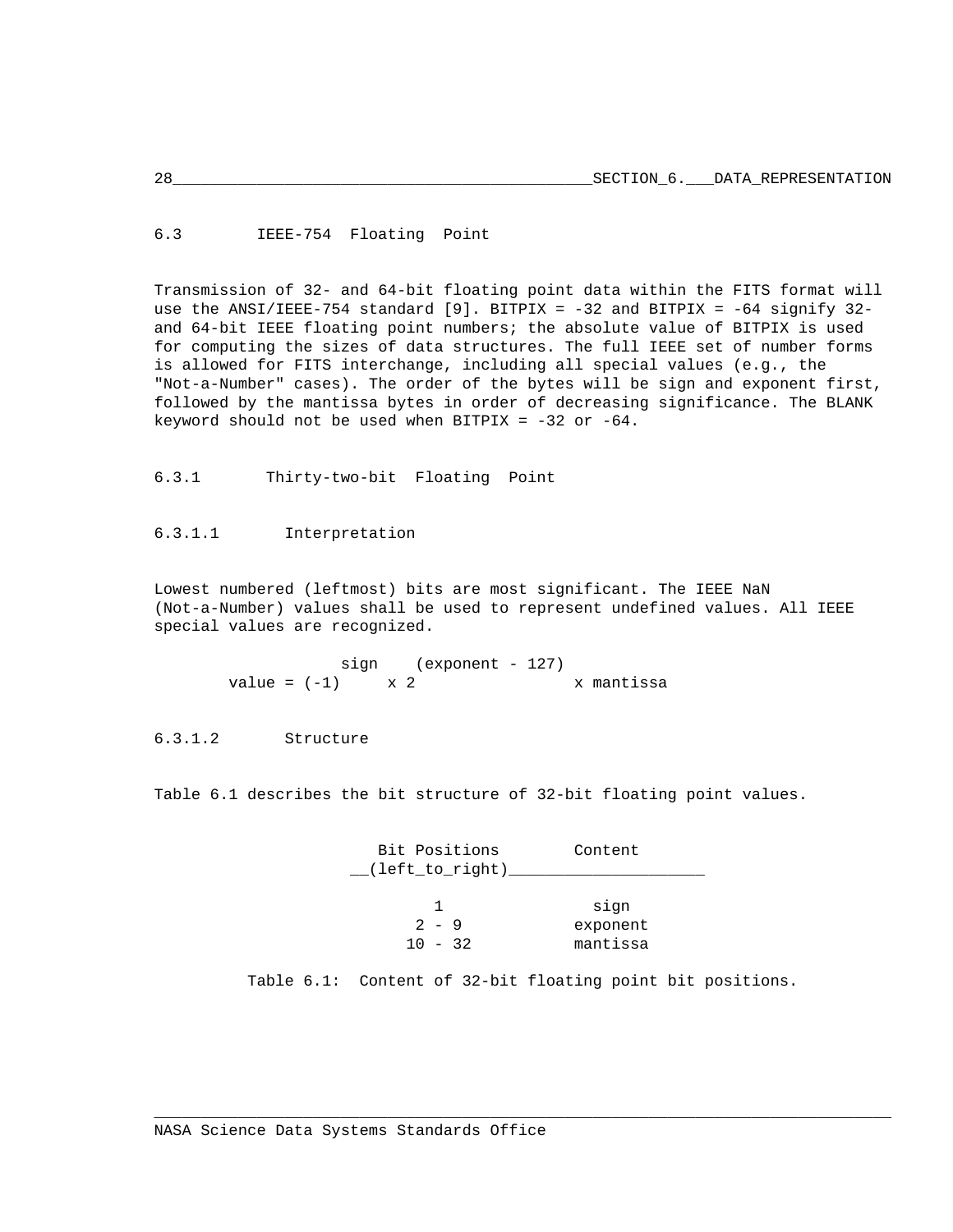6.3.2 Sixty-four-bit Floating Point

# 6.3.2.1 Interpretation

Lowest numbered (leftmost) bits are most significant. The IEEE NaN (Not-a-Number) values shall be used to represent undefined values. All IEEE special values are recognized.

> sign (exponent - 1023) value =  $(-1)$  x 2 x mantissa

# 6.3.2.2 Structure

Table 6.2 describes the bit structure of 64-bit floating point values.

 Bit Positions Content \_\_(left\_to\_right)\_\_\_\_\_\_\_\_\_\_\_\_\_\_\_\_\_\_\_\_\_ den and the sign of the sign of the sign  $1$  2 - 12 exponent 13 - 64 mantissa

Table 6.2: Content of 64-bit floating point bit positions.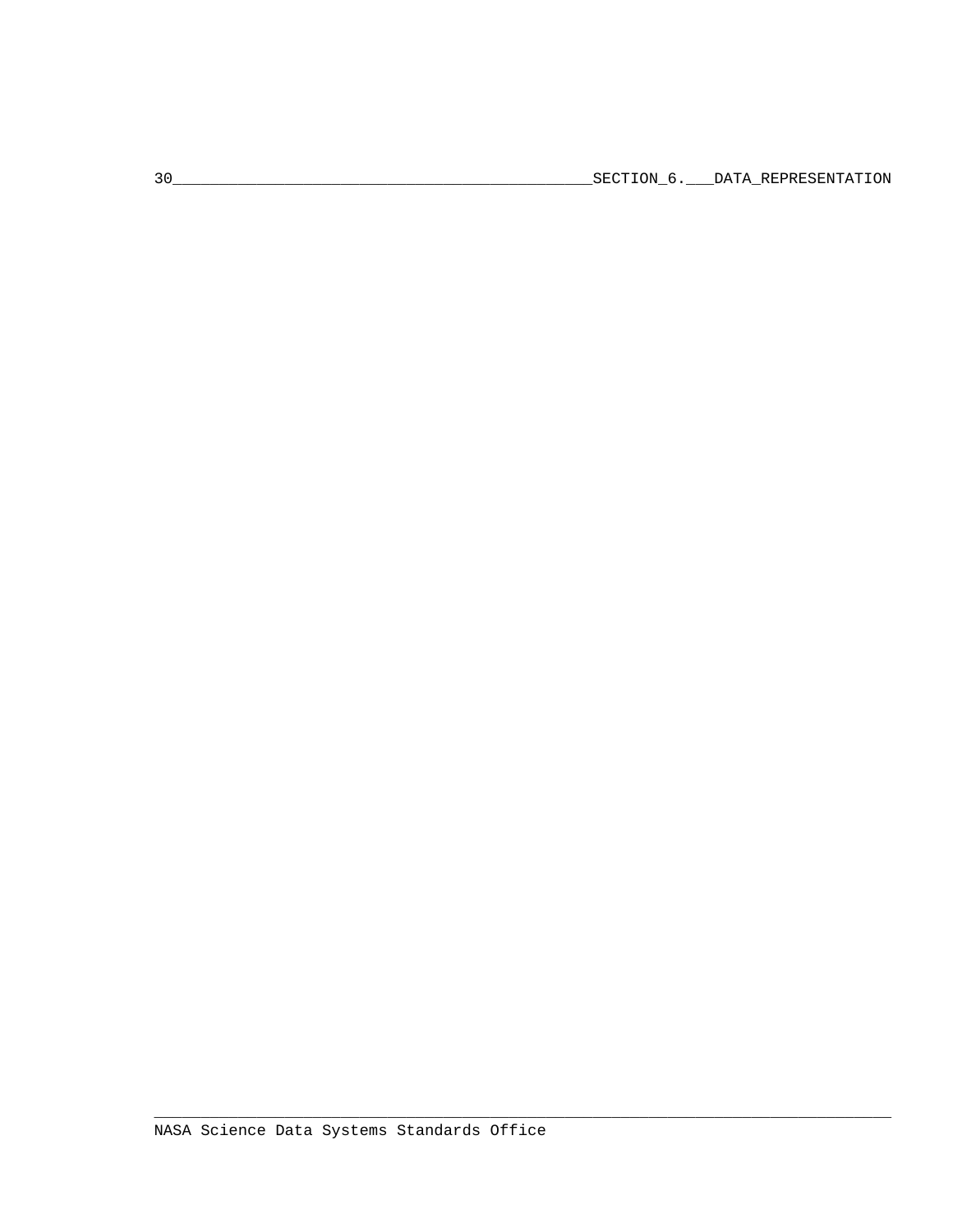Section 7

Data Records

# 7.1 Primary Array

The data values shall be stored as a byte stream, with no embedded fill or blank space. The first value shall be stored in the first position of the first array record. The first value of each subsequent row of the array shall be stored in the position immediately following the last value of the previous row, i.e., the data values are stored as a byte stream, with no embedded fill or blank space. A primary array, when present, shall consist of an array of 1 to 999 dimensions. Arrays of more than one dimension shall be stored in a sequence such that the index along axis 1 varies most rapidly, that along axis 2 next most rapidly, and those along subsequent axes progressively less rapidly, with that along axis n varying least rapidly; i. e., the elements of an array  $A(x1 : x2 : ... : xm)$  shall be in the order shown in Figure 7.1, where m is the value of NAXIS. The remainder of the last data record, following the last element of the array shall be filled as prescribed in Section 4.3.2.

# 7.2 ASCII Tables Extension

Data shall appear as an ASCII Tables extension if the primary header of the FITS file has the keyword EXTEND set to T and the first keyword of that extension header has XTENSION=~'TABLE~~~'.

## 7.2.1 Storage

The data shall be stored as a two-dimensional character array. The row length and the number of rows shall be specified by keywords in the associated header records. The number of characters in a row and the number of rows in the table shall determine the size of the character array. Every row in the array shall have the same number of characters. The first character of the first row shall be at the start of the record immediately following the last header record. The first character of subsequent rows shall follow immediately the character at the end of the previous row, independent of the record structure. The positions in the last data record after the last character of the last row of the data array shall be filled with ASCII blanks.

 $\_$  , and the set of the set of the set of the set of the set of the set of the set of the set of the set of the set of the set of the set of the set of the set of the set of the set of the set of the set of the set of th

\_\_\_\_\_\_\_\_\_\_\_\_\_\_\_\_\_\_\_\_\_\_\_\_\_\_\_\_\_\_\_\_\_\_\_\_\_\_\_\_\_\_\_\_\_\_\_\_\_\_\_\_\_\_\_\_\_\_\_\_\_\_\_\_\_\_\_\_\_\_\_\_\_\_\_\_\_31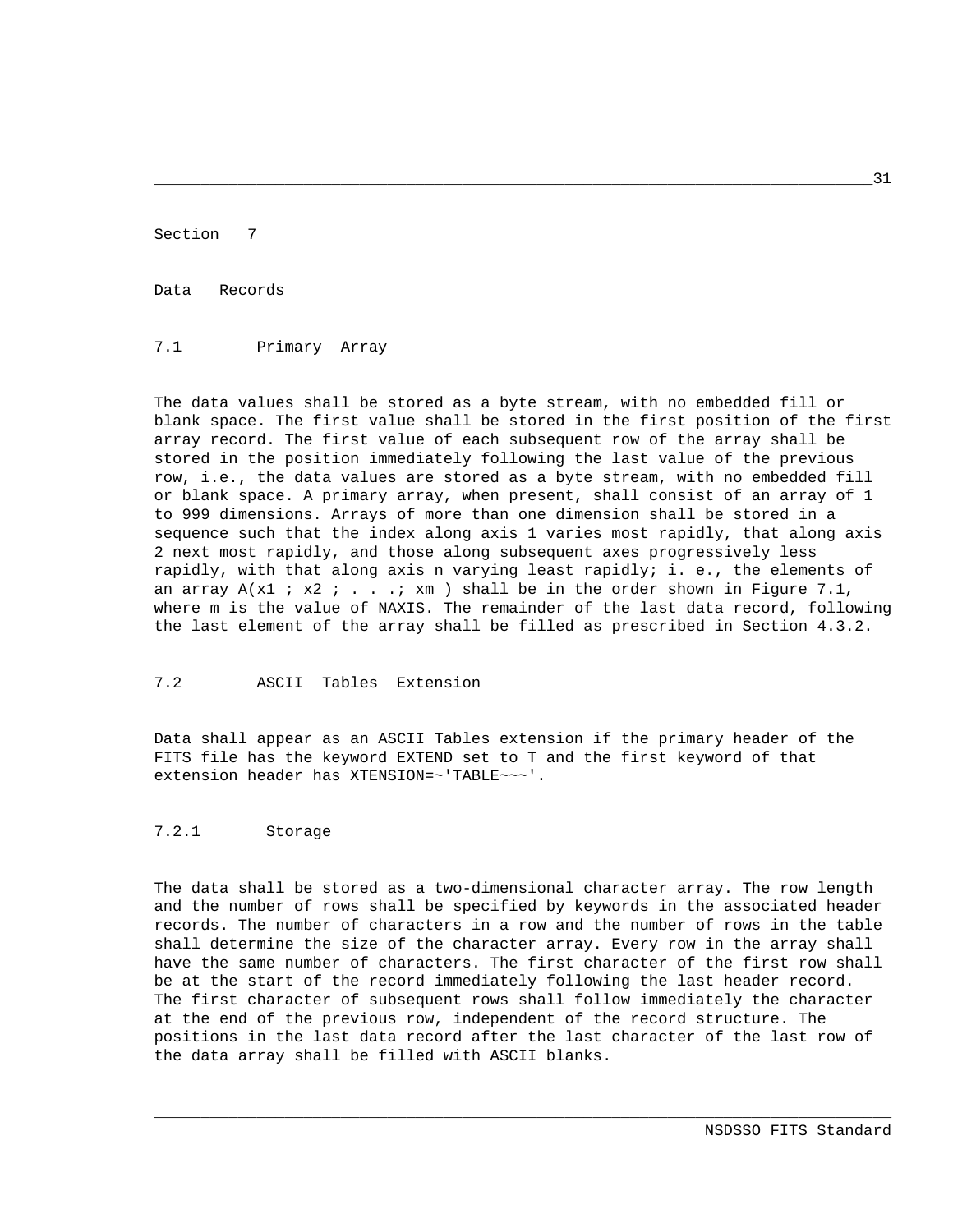A(1, 1, . . ., 1), A(2, 1, . . ., 1), . . ., A(NAXIS1, 1, . . ., 1), A(1, 2, . . ., 1), A(2, 2, . . ., 1), . . ., A(NAXIS1, 2, . . ., 1), . . ., A(1, NAXIS2, . . ., NAXISm), . . ., A(NAXIS1, NAXIS2, . . ., NAXISm)

Figure 7.1: Arrays of more than one dimension shall be stored in a sequence such that the index along axis 1 varies most rapidly and those along subsequent axes progressively less rapidly. Except for the location of the first element, array structure is independent of record structure.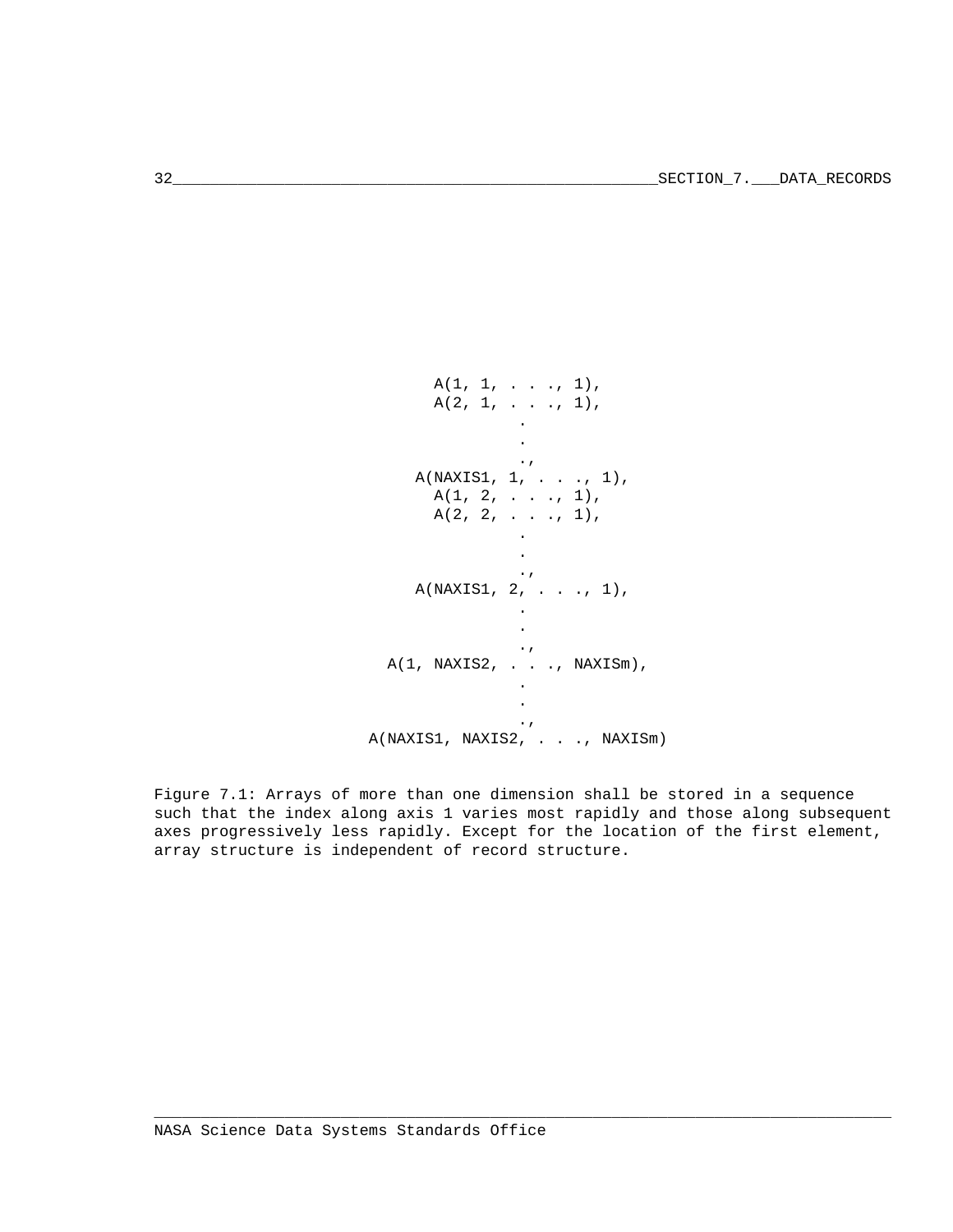## 7.2.2 Fields

Each row in the array shall consist of a sequence of fields, with one entry in each field. For every field, the format of the stored information, location in the row of the beginning of the field and (optionally) the field name, shall be specified in keywords of the associated header records. A separate format keyword must be provided for each field. The location and format of fields shall be the same for every row.

#### 7.2.3 Entries

All data in an ASCII tables extension record shall be 7-bit printable ASCII characters with the eighth (parity) bit set to zero (hexadecimal codes 20 through 7E). The only possible formats shall be FORTRAN I, A, F, E, or D. If values of -0 and +0 must be distinguished, then the sign character should be stored in a separate field in character format. TNULL keywords may be used to specify a character string that represents an undefined value in each field. The characters representing an undefined value may differ from field to field but must be the same within a field.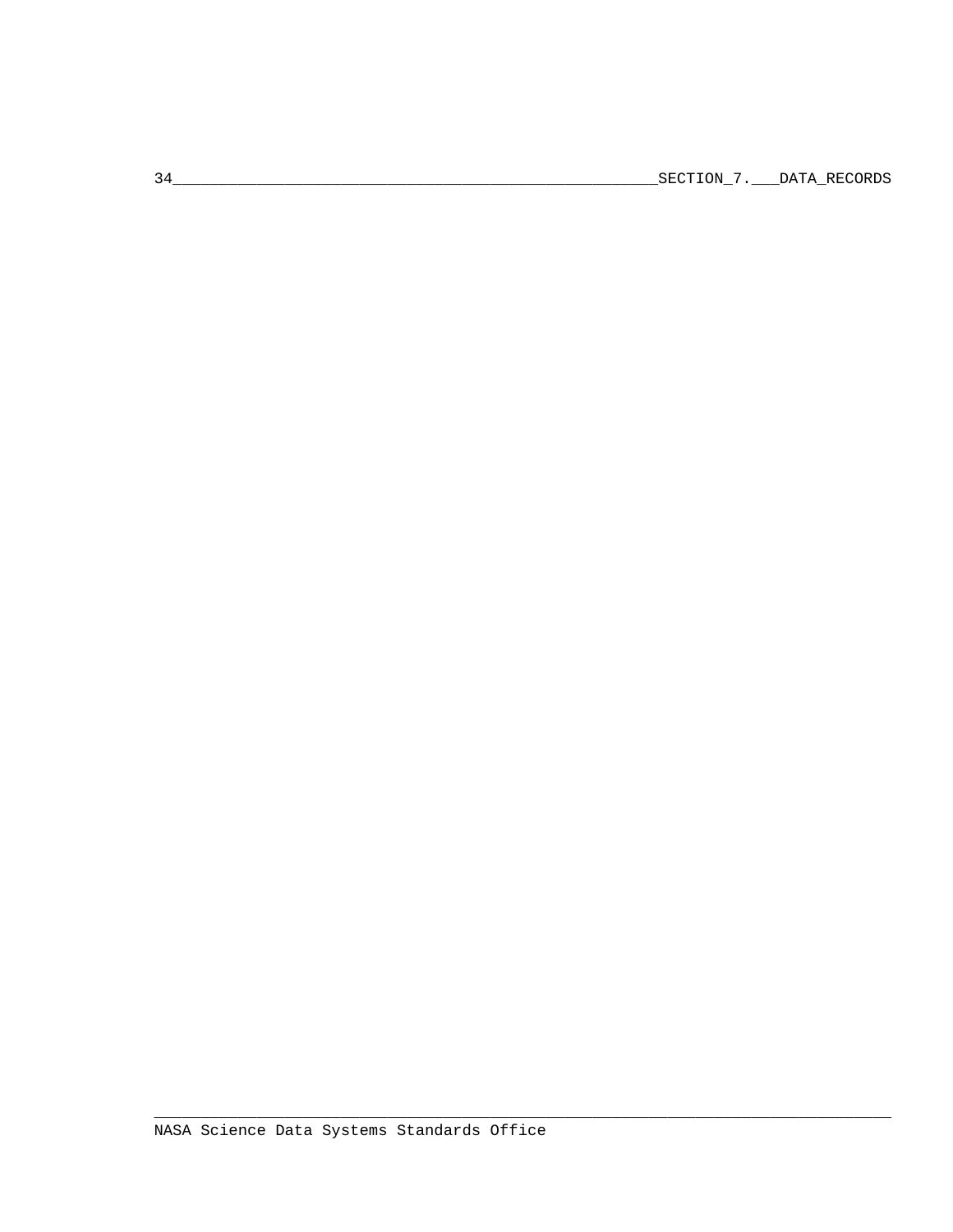Section 8

Restrictions on Changes

Any structure that is a valid FITS structure shall remain a valid FITS structure at all future times. Use of certain valid FITS structures may be deprecated by this or future FITS standard documents.

 $\_$  , and the set of the set of the set of the set of the set of the set of the set of the set of the set of the set of the set of the set of the set of the set of the set of the set of the set of the set of the set of th

\_\_\_\_\_\_\_\_\_\_\_\_\_\_\_\_\_\_\_\_\_\_\_\_\_\_\_\_\_\_\_\_\_\_\_\_\_\_\_\_\_\_\_\_\_\_\_\_\_\_\_\_\_\_\_\_\_\_\_\_\_\_\_\_\_\_\_\_\_\_\_\_\_\_\_\_\_35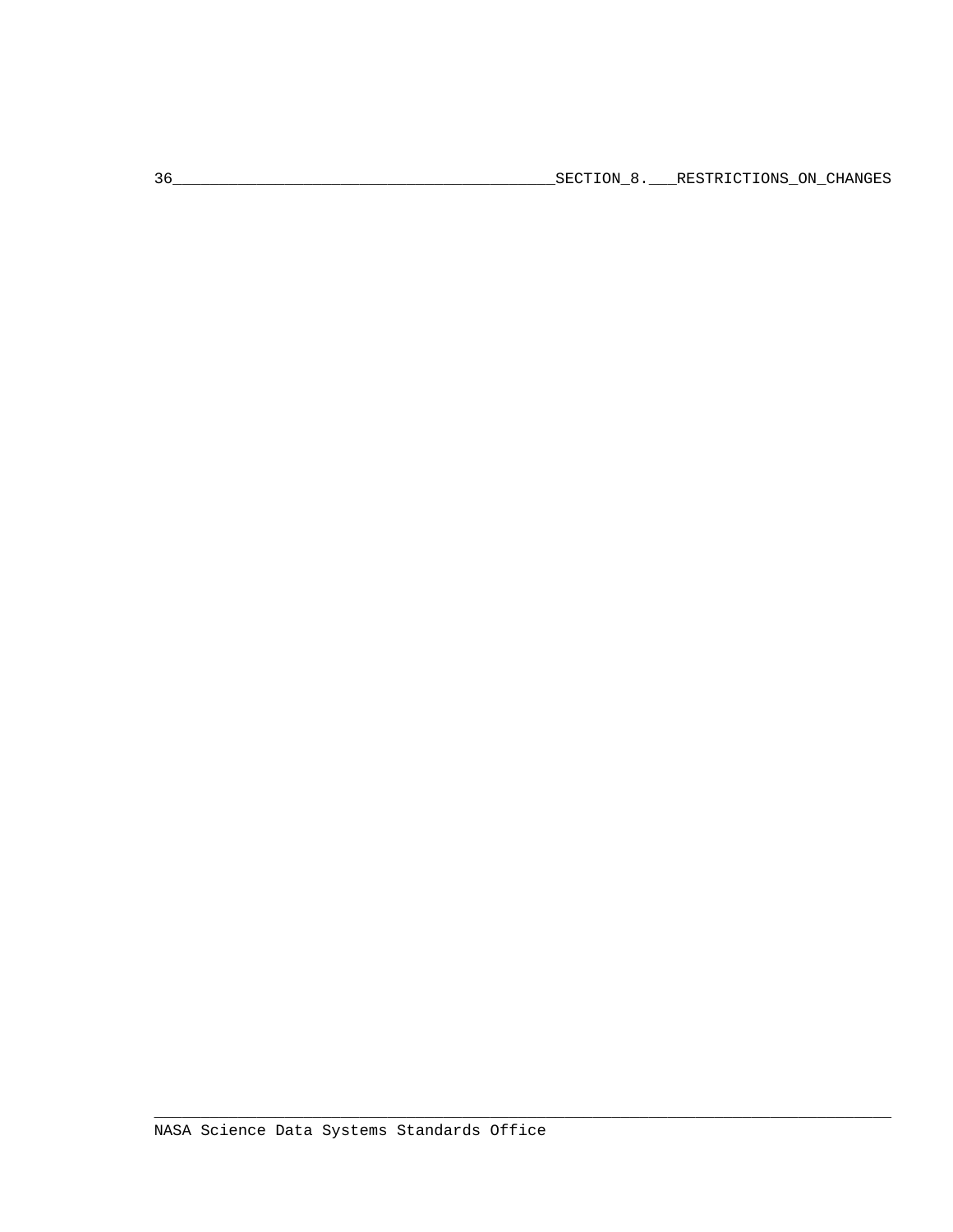Appendix A

Random Groups Structure

(This Appendix is a part of the NSDSSO FITS Standard)

 Although it is part of the FITS standard, the random groups structure for the primary data has been used almost exclusively for applications in radio interferometry; outside this field, few FITS readers can read data in random groups format. The evolving binary tables format will eventually be able to accommodate the structure described by random groups. While existing FITS data sets use the format, and it is therefore included in this standard, its use for future applications is deprecated by this document.

## A.1 Keywords

# A.1.1 Mandatory Keywords

If the primary data are in Random Groups format, the card images of the primary header must use the following keywords in the order given here.

- 1. SIMPLE
- 2. BITPIX
- 3. NAXIS

 . .

- $3. + n$  ( $n=1, \ldots,$  value of NAXIS). NAXISn
- . (other keywords, including)

GROUPS

PCOUNT

GCOUNT

- .
- . .

last END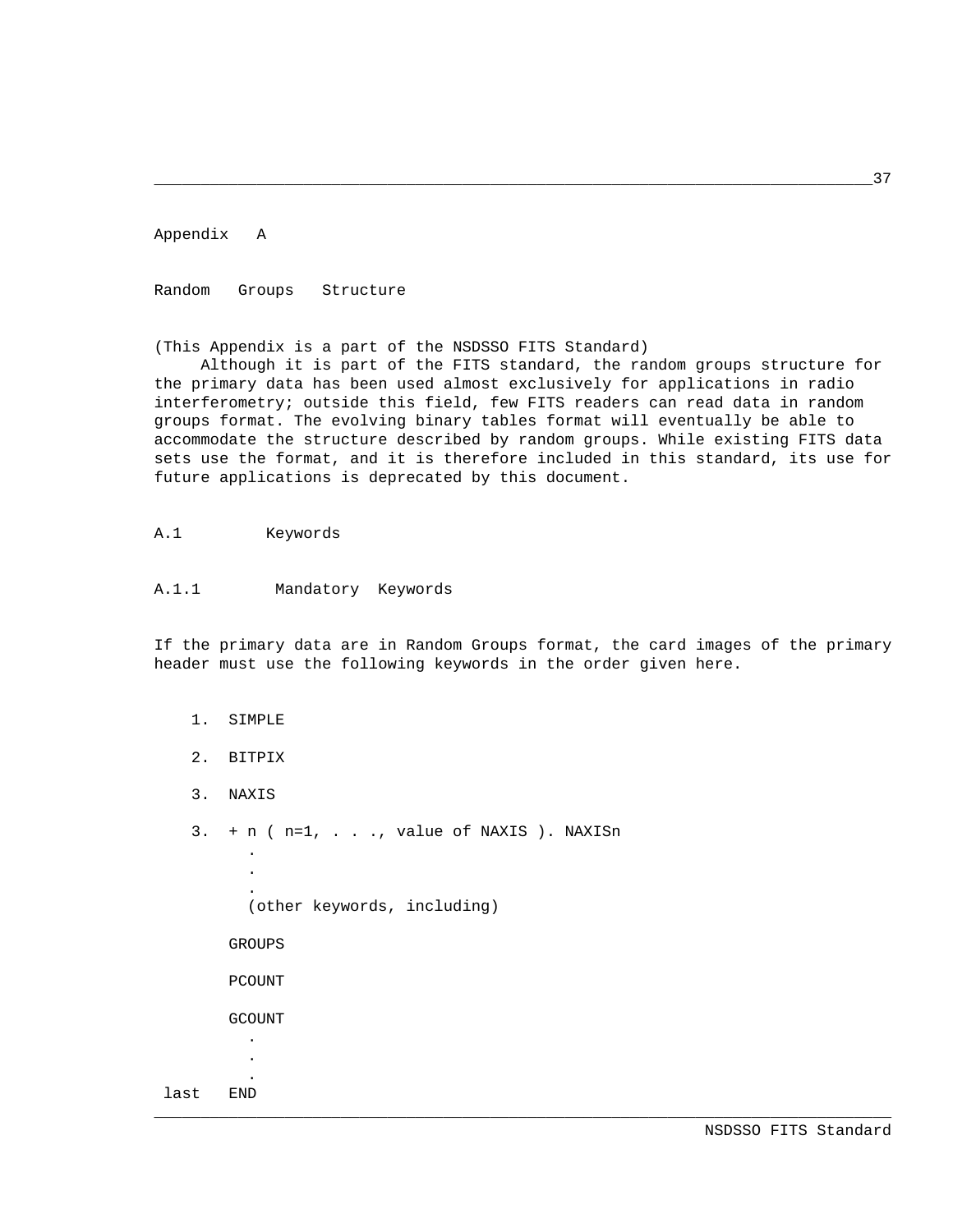#### A.1.1.1 SIMPLE Keyword

The card image containing this keyword is structured in the same way as for a simple array (Section 5.2.1).

#### A.1.1.2 BITPIX Keyword

The card image containing this keyword is structured in the same way as for a simple array (Section 5.2.1).

A.1.1.3 NAXIS Keyword

The value field shall contain an integer ranging from 1 to 999, representing one more than the number of axes in each data array.

#### A.1.1.4 NAXIS1 Keyword

The value field shall contain the integer 0, as a signature of random groups format.

A.1.1.5 NAXISn Keywords (n=2, . . ., value of NAXIS)

The value field shall contain an integer, representing the number of positions along axis n-1 of each ordinary data array.

A.1.1.6 GROUPS Keyword

The value field shall contain the logical constant T. The value T associated with this keyword implies that the primary array is in random groups format.

# A.1.1.7 PCOUNT Keyword

The value field shall contain an integer equal to the number of parameters preceding each group.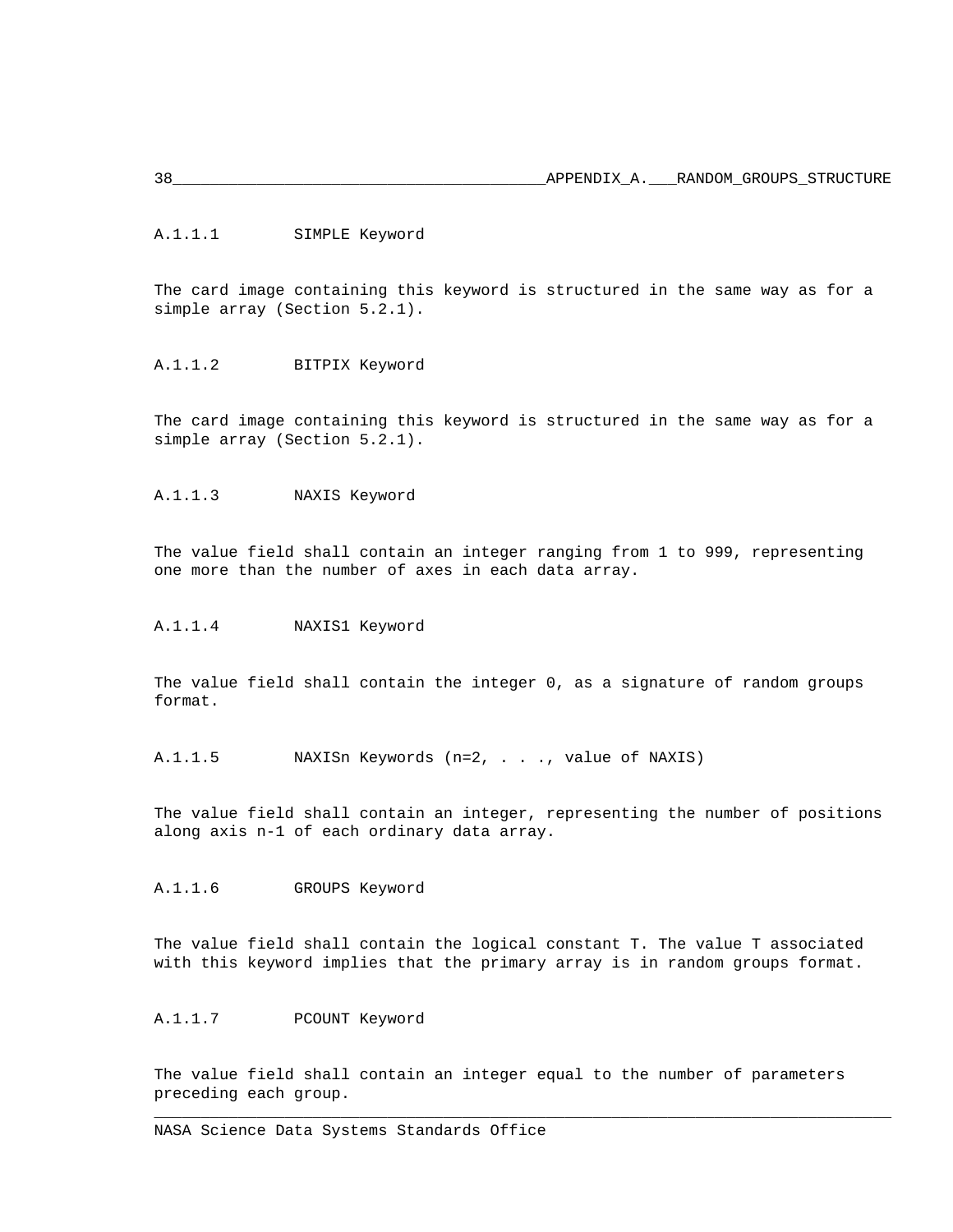#### A.1.1.8 GCOUNT Keyword

The value field shall contain an integer equal to the number of random groups in the data array.

## A.1.1.9 END Keyword

The card image containing this keyword is structured in the same way as for a simple array (Section 5.2.1).

A.1.2 Reserved Keywords

## A.1.2.1 PTYPEn Keywords

The value field shall contain a character string, describing the physical quantity or coordinate represented by the value for parameter n, as derived from the quantity stored in the FITS data set and the PSCALn and PZEROn keywords. If the PTYPEn keywords for more than one value of n have the same associated value, then the data value for the physical quantity or coordinate so defined is to be obtained by adding the derived data values of the corresponding parameters.

# A.1.2.2 PSCALn Keywords

This keyword shall be used, along with the PZEROn keyword, when the data set parameter values are not the true physical values, to transform the data set parameter values to the true physical values they represent, using the linear transformation equation below with the PZEROn keyword. The value field shall contain a floating point number representing the coefficient of the linear term in the scaling equation, the scaling factor between true values and data set parameter values at zero offset.

# A.1.2.3 PZEROn Keywords

This keyword shall be used, along with the PSCALn keyword, when the data set param- eter values are not the true physical values, to transform data set parameter values to the true values. The value field shall contain a floating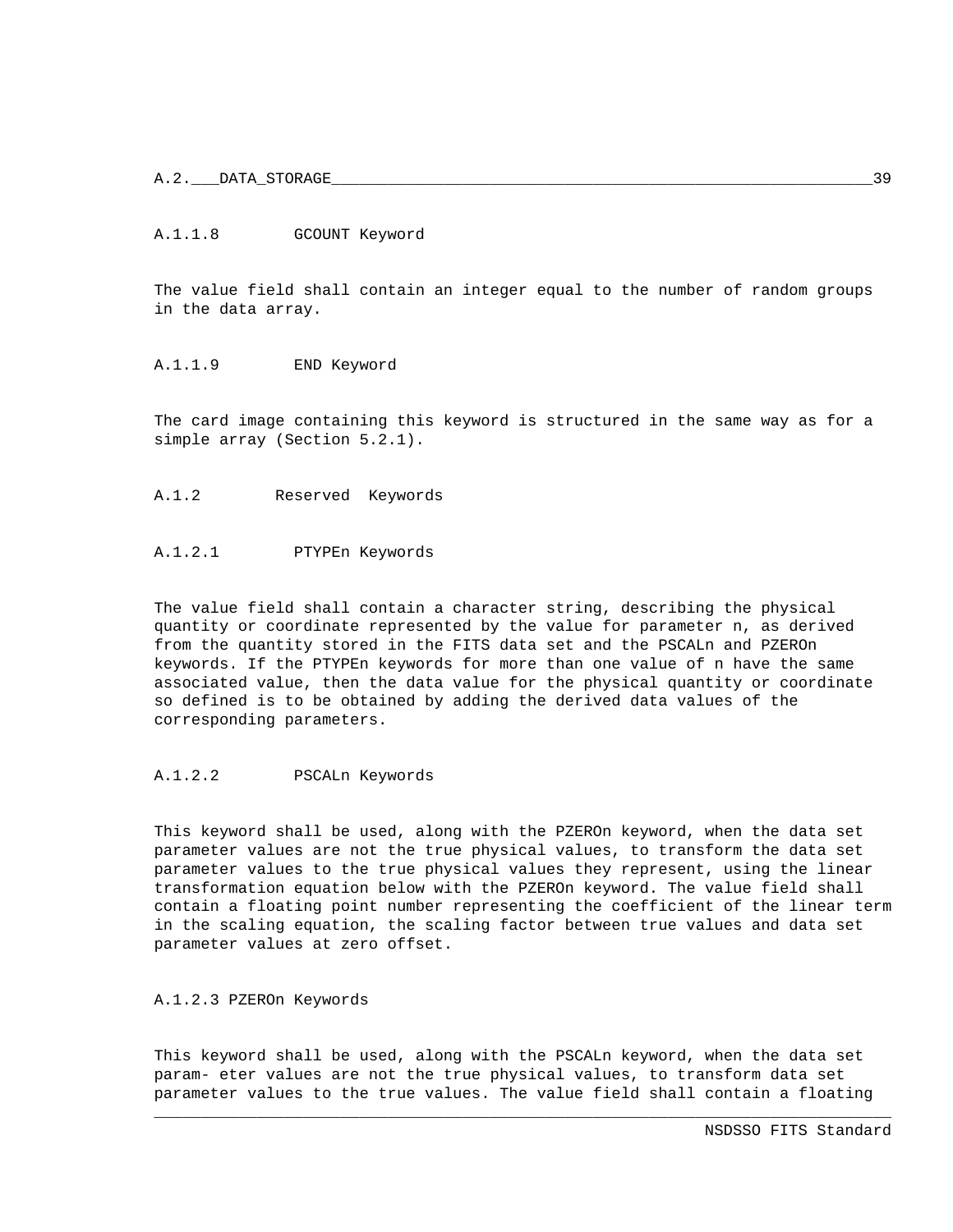point number, representing the true value corresponding to a data set parameter value of zero. The transformation equation is as follows:

physical value = PZEROn + PSCALn x data set value

A.2 Data Storage

Values shall be stored as a series of groups. The number of groups shall be specified by the GCOUNT keyword in the associated header record. Each group shall consist of the number of parameters specified by the PCOUNT keyword followed by an array. The first parameter of the first group shall appear in the first location of the first data record. The first element of each array shall immediately follow the last parameter associated with that group. The first parameter of any subsequent group shall immediately follow the last member of the array of the previous group. The arrays shall be organized internally in the same way as an ordinary primary array.

# A.3 Data Representation

Permissible data representations are the same as those for an ordinary primary array. Parameters and members of associated data arrays shall have the same representation. Should more precision be required for an associated parameter than for a member of a data array, the parameter shall be divided into two addends, represented by the same value for the PTYPEn keyword. The value shall be the sum of the physical values, which may have been obtained from the array values using the PSCALn and PZEROn keywords.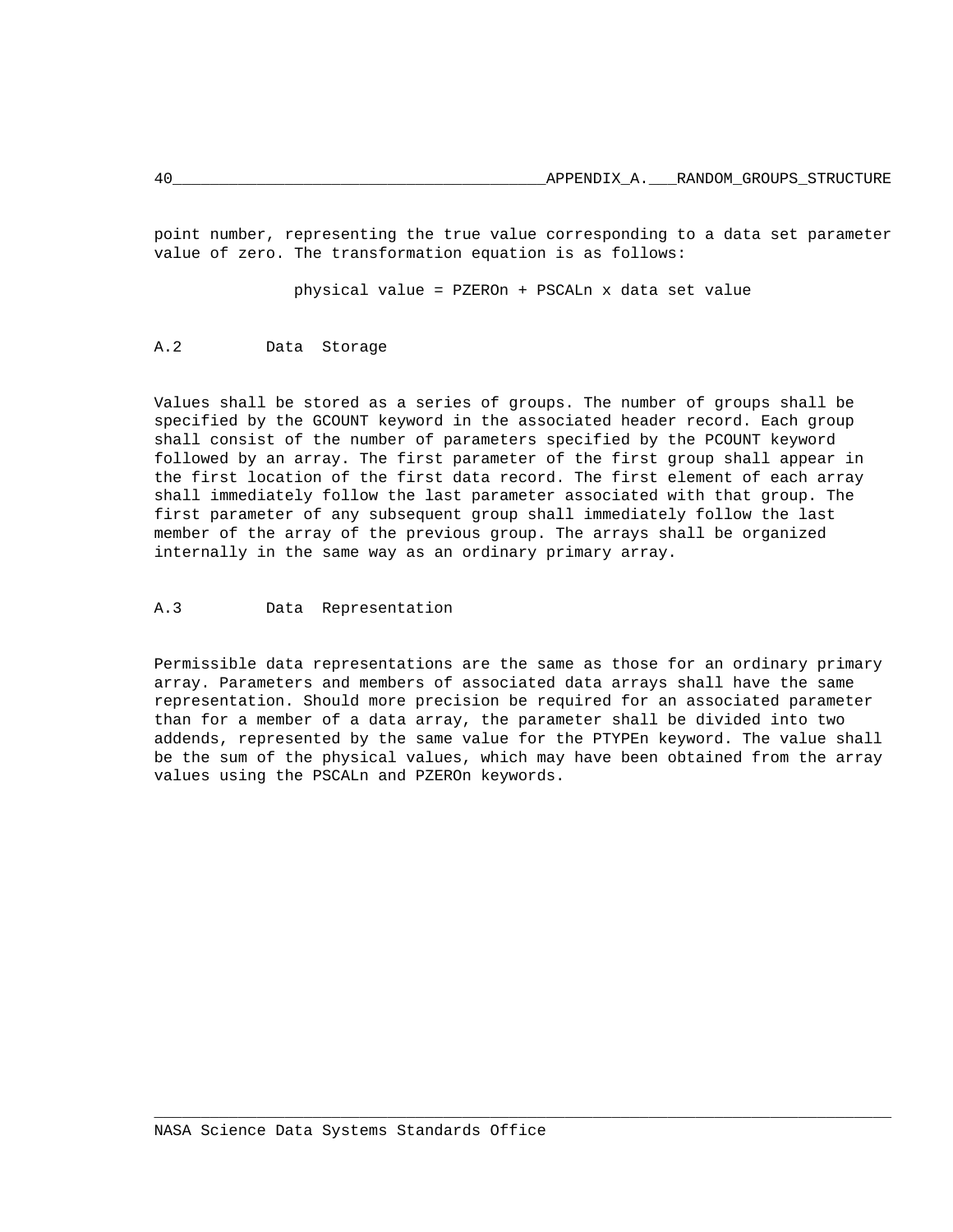Appendix B

A Binary Table Extension

(This Appendix is not part of the NSDSSO FITS Standard but is included for informational purposes only.)

 The new "3D"[1] binary tables format is under consideration by the regional and international FITS committees. Its present form is expected to be a subset of the eventual structure that is adopted; some structures and capabilities remain to be added. It is in use at a number of installations, has been implemented under AIPS and exchanged between AIPS and MIDAS, but much of the existing FITS-reading software yet cannot decode the format. Because it is becoming widely used, and because it illustrates an application of the rules for conforming extensions, it is described in this Appendix.

#### B.1 Identification

The interim identification of a binary table is indicated if the primary header of the FITS file has the keyword EXTEND set to T and the first keyword of the associated extension header has XTENSION= 'A3DTABLE'.

# B.2 Header

The header of a binary table extension shall conform to the requirements for FITS headers specified in Section 5.

## B.2.1 Required Keywords

The card images in the header of a binary table extension use the following keywords in the order given in Table B.1.

 $\_$  , and the set of the set of the set of the set of the set of the set of the set of the set of the set of the set of the set of the set of the set of the set of the set of the set of the set of the set of the set of th

\_\_\_\_\_\_\_\_\_\_\_\_\_\_\_\_\_\_\_\_\_\_\_\_\_\_\_\_\_\_\_\_\_\_\_\_\_\_\_\_\_\_\_\_\_\_\_\_\_

 $\overline{\phantom{a}1}$  and  $\overline{\phantom{a}2}$  and  $\overline{\phantom{a}3}$  and  $\overline{\phantom{a}4}$  and  $\overline{\phantom{a}4}$  and  $\overline{\phantom{a}4}$  and  $\overline{\phantom{a}4}$  and  $\overline{\phantom{a}4}$  and  $\overline{\phantom{a}4}$  and  $\overline{\phantom{a}4}$  and  $\overline{\phantom{a}4}$  and  $\overline{\phantom{a}4}$  and  $\overline{\$ 

<sup>[1]</sup> The term "3D" derives from the capacity to store vectors as fields in binary tables. Thus, the table effectively has depth.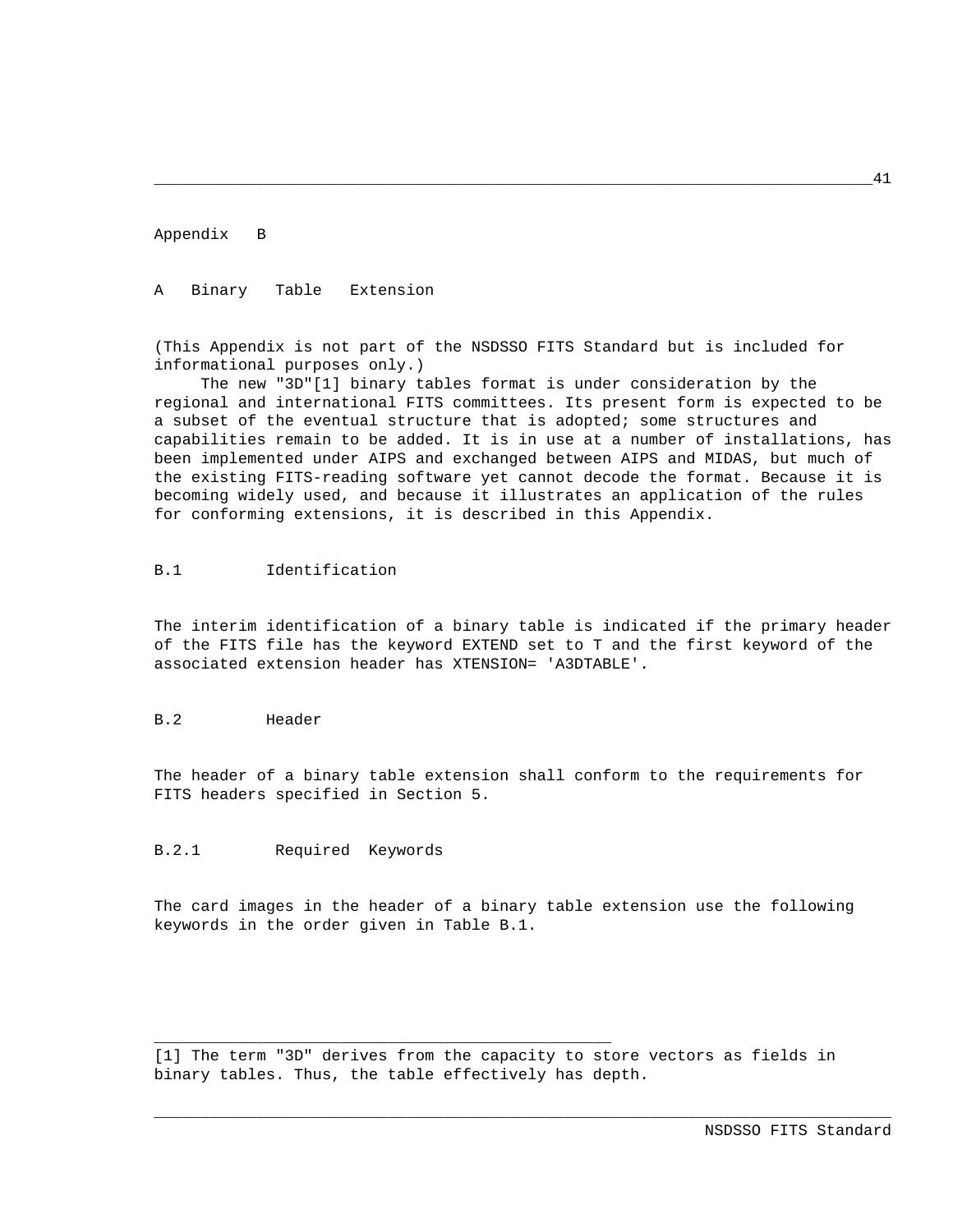```
 1 XTENSION
              2 BITPIX
 3 NAXIS
              4 NAXIS1
              5 NAXIS2
              6 PCOUNT
              7 GCOUNT
              8 TFIELDS
 .
 .
                  (other keywords, which must include)
                 TFORMn, n = 1, 2, \ldots, TFIELDS
 .
 .
              last END
```
Table B.1: Required keywords in the interim binary table extension.

# B.2.1.1 XTENSION Keyword

The value field shall contain the character string 'A3DTABLE'.

#### B.2.1.2 BITPIX Keyword

The value field shall contain the integer 8, indicating that row size is given in 8-bit bytes.

# B.2.1.3 NAXIS Keyword

The value field shall contain the integer 2, indicating two axes, rows and columns.

## B.2.1.4 NAXIS1 Keyword

The value field shall contain an integer, representing the width of the table in 8-bit bytes.

## B.2.1.5 NAXIS2 Keyword

The value field shall contain an integer of value 1 or greater, representing the number of rows in the table.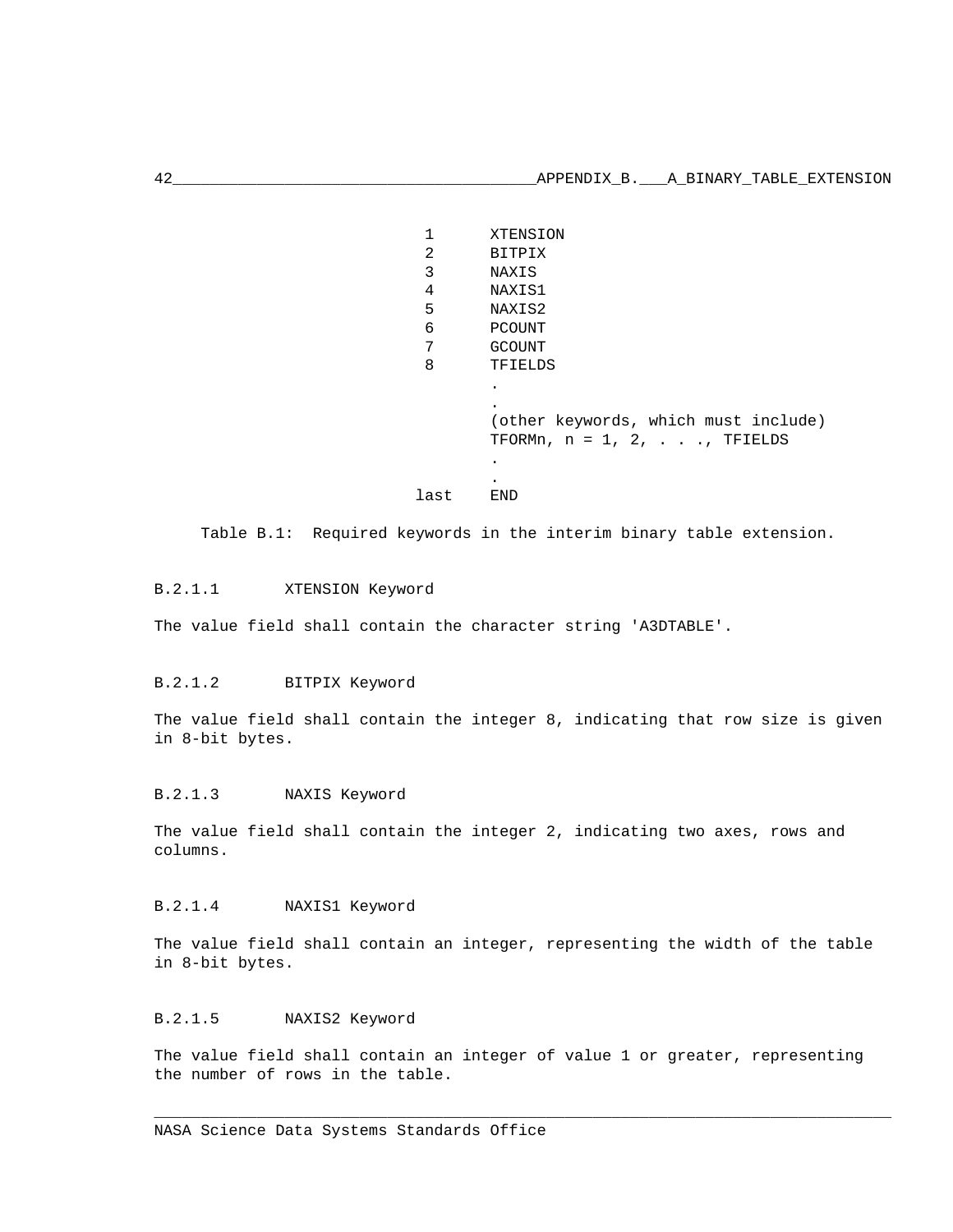#### B.2.1.6 PCOUNT Keyword

The value field shall contain the integer 0; no data values precede the table.

#### B.2.1.7 GCOUNT Keyword

The value field shall contain the integer 1; the data records contain a single table.

#### B.2.1.8 TFIELDS Keyword

The value field contains an integer representing the number of fields in each row.

#### B.2.1.9 TFORMn Keywords

The value field contains a character string describing the data type of field n. The following values are permitted, each representing the data type indicated:

| _Value_field_ | _Data_Type_           |
|---------------|-----------------------|
|               |                       |
| rL            | Logical               |
| rX            | Bit array             |
| rA            | ASCII characters      |
| rI            | 16-bit integer        |
| rJ            | 32-bit integer        |
| rΕ            | 32-bit floating point |
| rD            | 64-bit floating point |

Table B.2: Valid TFORMn format values in the interim binary table extension.

 The lower case r preceding the upper case type indicator is the repeat count, describing how many times the data type appears within field n. A repeat count of zero indicates that the entry defined in the header is omitted in the table.

 $\_$  , and the set of the set of the set of the set of the set of the set of the set of the set of the set of the set of the set of the set of the set of the set of the set of the set of the set of the set of the set of th

# B.2.1.10 END Keyword

This keyword has no associated value. Columns 9-80 shall be blank.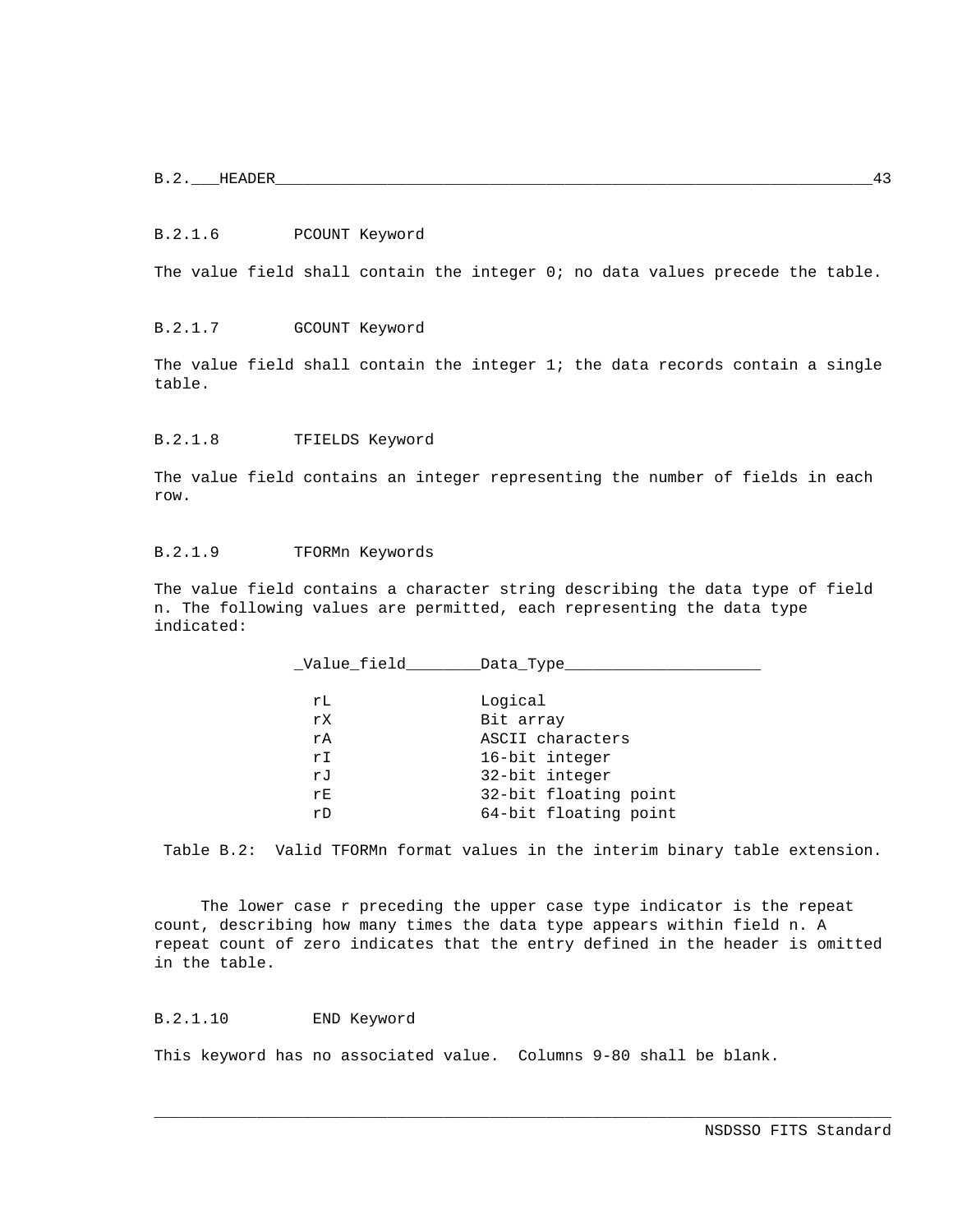#### B.2.2 Reserved Keywords

These keywords are optional but are used in A 3-D Tables extensions only in the manner defined in this document.

#### B.2.2.1 TTYPEn Keyword

The value field contains a character string representing the label or heading for field n.

#### B.2.2.2 TUNITn Keywords

The value field contains a character string representing the physical units of the quantities contained in field n.

## B.2.2.3 TNULL Keyword.

The value field contains an integer representing the value used in integer fields to represent an undefined value. The IEEE NaN (Not-a-Number) is used for the same purpose in floating point fields.

#### B.3 Storage

Data are stored as a two dimensional array. The number of bytes in a row and the number of rows are specified by the NAXIS1 and NAXIS2 keywords in the associated extension header. Every row in the array must have the same number of bytes. The number of bytes in a row and the number of rows in the table determines the size of the array. The first byte of the first row is at the start of the record immediately following the last header record. The first byte of every subsequent row immediately follows the last byte of the row preceding it.

# B.4 Format

Each row in a binary table extension array consists of a sequence of fields, each of which consists of zero or more entries. The location, length and format of each field are the same for every row. The field sequence is specified by the TFORMn keywords of the associated header. All entries in a field must be of the same data type. For each field, the number of entries, data type, and (optionally) the field name, are specified in keywords of the associated header records. A separate format keyword must be provided for each field.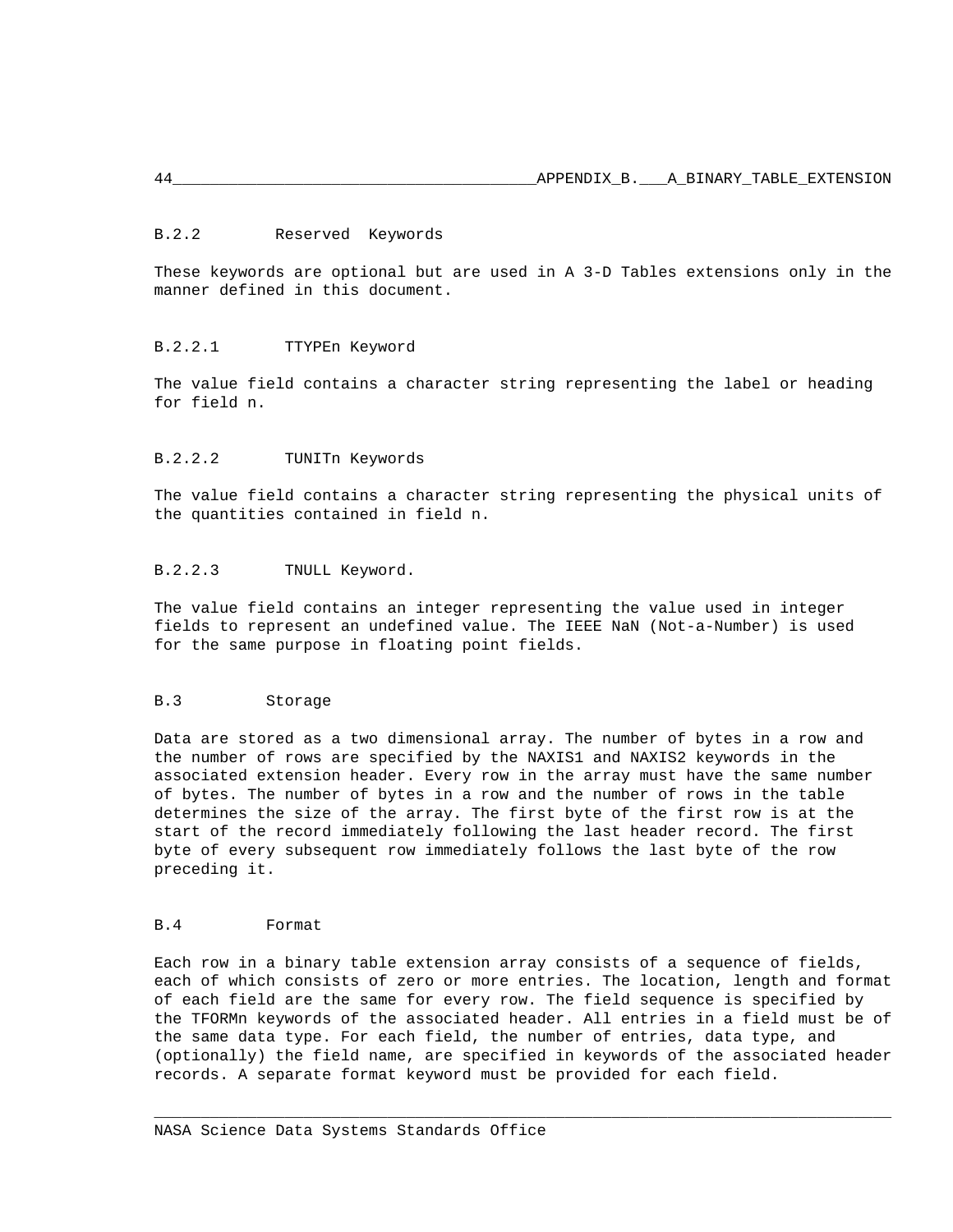#### B.5 Data Types

Each field in the table contains a binary representation of information in one of the seven following forms:

## B.5.1 Logical

A logical value consists of an 8-bit ASCII T for true or F for false.

#### B.5.2 Bit Arrays

A bit array consists of an integral number of bytes with trailing bits zero. A bit array shall start in the most significant bit of the first byte; bits will follow in order of decreasing significance

#### B.5.3 ASCII Characters

Each character shall be represented by one byte. A character shall be written in 7-bit ASCII [8], right justified in the byte. The high-order parity bit shall be zero.

#### B.5.4 Eight-bit Integers

Eight-bit integers shall be unsigned binary integers, stored in one byte.

# B.5.5 Sixteen-bit Integers

Sixteen-bit integers shall be twos-complement signed binary integers, contained in two bytes. The sign bit shall be the leftmost bit of the leftmost byte. Significance shall decrease from left to right; the least significant bit shall be the rightmost bit of the rightmost byte. The TNULL keyword is used if needed to specify the symbol corresponding to an undefined value.

## B.5.6 Thirty-two-bit Integers

Thirty-two bit integers shall be twos-complement signed binary integers, contained in four bytes. The sign bit shall be the leftmost bit of the leftmost byte. Significance shall decrease from left to right; the least significant bit shall be the rightmost bit of the rightmost byte. The TNULL keyword is used if needed to specify the symbol corresponding to an undefined value.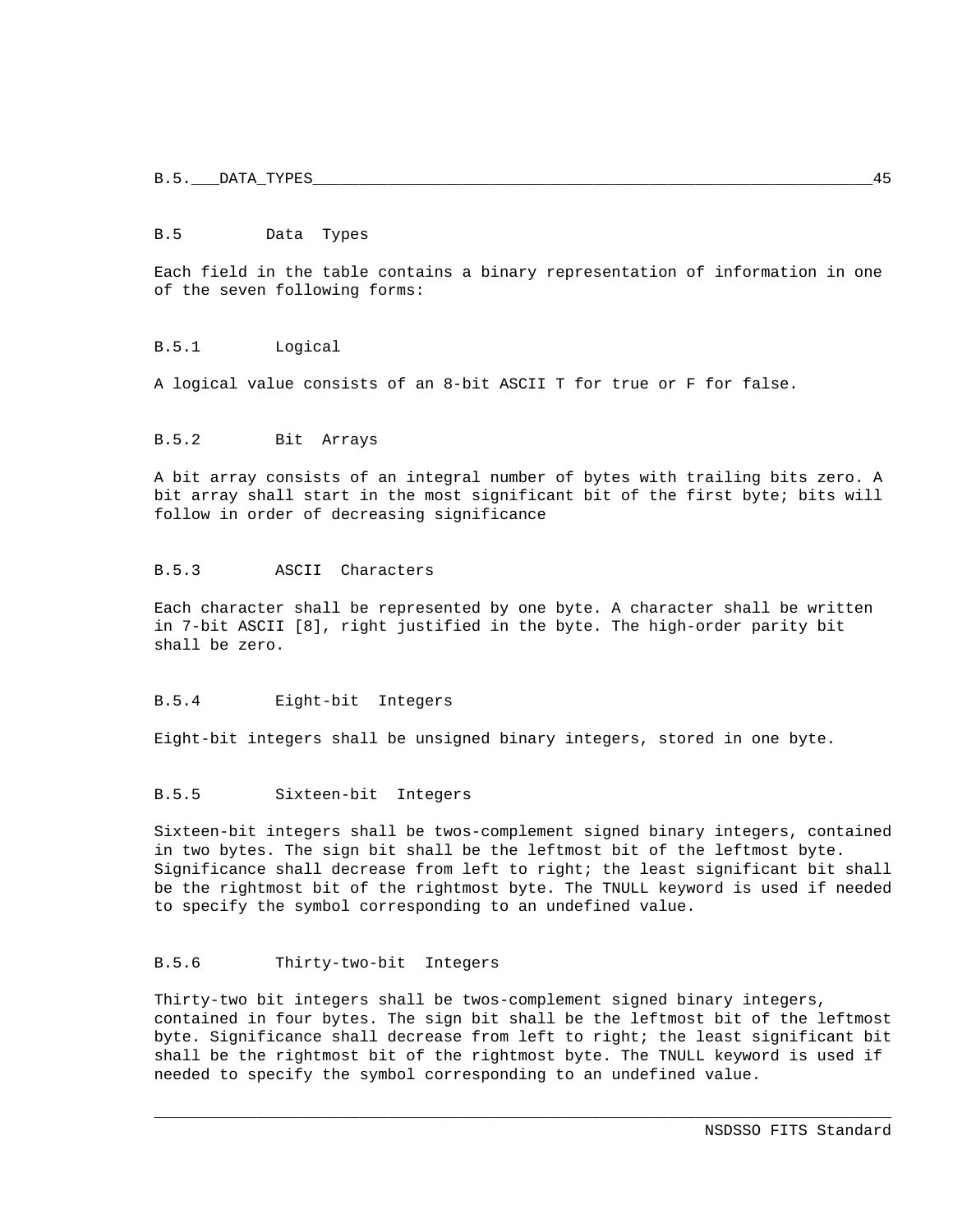B.5.7 Thirty-two-bit Floating Point

#### B.5.7.1 Interpretation

Lowest numbered (leftmost) bits are most significant. The IEEE NaN (Not-a-Number) values shall be used to represent undefined values. All IEEE special values are recognized.

> sign (exponent - 127) value =  $(-1)$  x 2 x mantissa

B.5.7.2 Structure

Table 6.1 describes the bit structure of 32-bit floating point values.

B.5.8 Sixty-four-bit Floating Point

## B.5.8.1 Interpretation

Lowest numbered (leftmost) bits are most significant. The IEEE NaN (Not-a-Number) values shall be used to represent undefined values. All IEEE special values are recognized.

> sign (exponent - 1023) value =  $(-1)$  x 2 x mantissa

B.5.8.2 Structure

Table 6.2 describes the bit structure of 64-bit floating point values.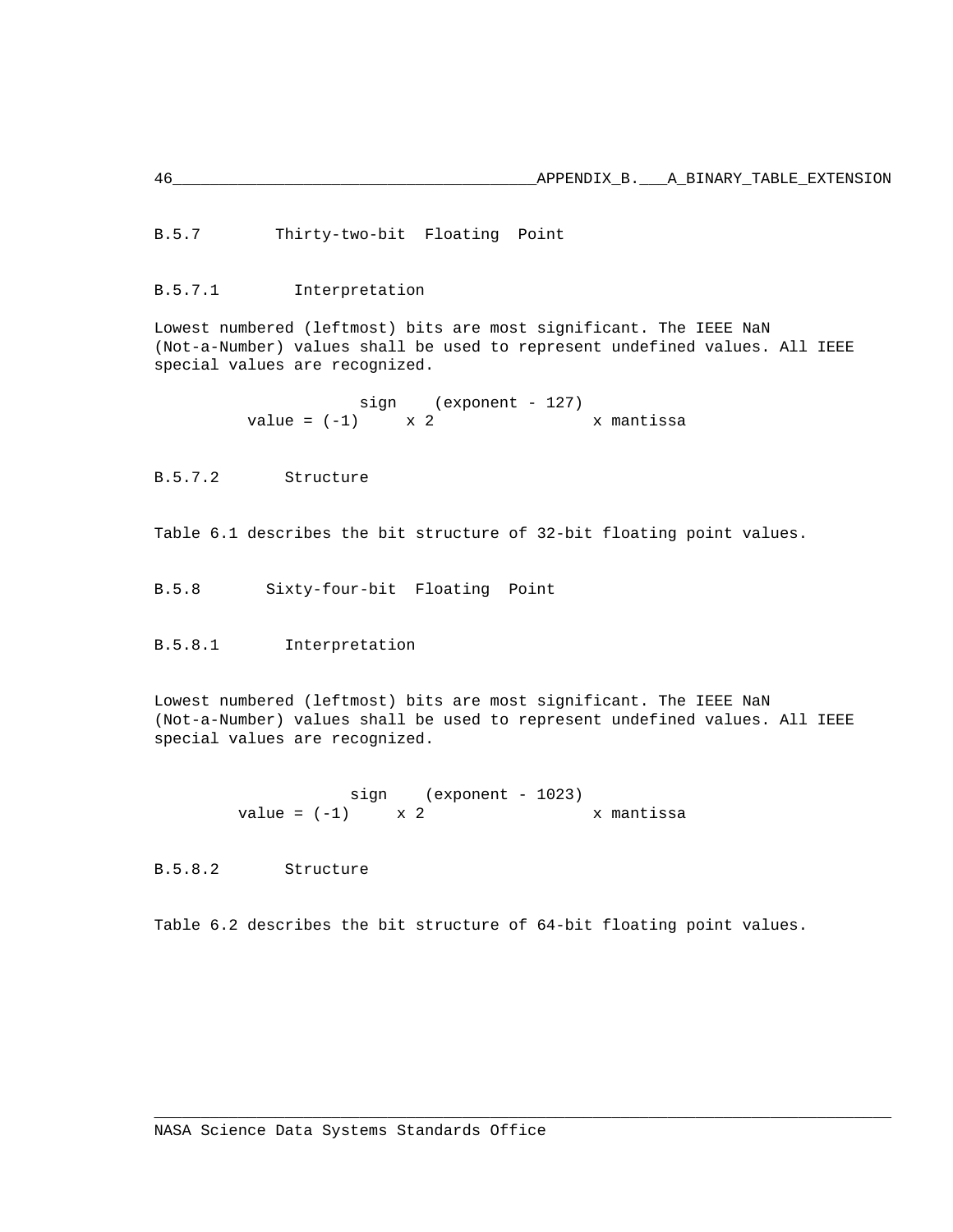Appendix C

Implementation on Physical Media

(This Appendix is not part of the NSDSSO FITS Standard, but is included as a guide to recommended practices)

C.1 Block Size

The block size (physical record length) for transport of data should, where possible, equal the logical record length or an integer blocking factor times this record length. Standard values of the blocking factor may be specified for each medium; if not otherwise specified, the expected value is unity.

# C.1.1 Magnetic Tape

For nine-track magnetic tapes conforming to the ANSI X3.40-1983 specifications [10], there should be from one to 10 logical records per physical block. The BLOCKED keyword (section 5.2.2.1) may be used to warn that there may be more than one logical record per physical block. The last physical block of a FITS file should be truncated to the minimum number of FITS logical records required to hold the remaining data, in accordance with ANSI X3.27-1978 specifications [11]. With the issuance of this standard the BLOCKED keyword is deprecated by this document.

C.1.2 Other Media

For media where the physical block size cannot be equal to or an integral multiple of the FITS logical record length of 23040-bits (2880 8-bit bytes), records should be written over multiple blocks. Conventions regarding the relation between physical block size and logical record length of FITS data sets have not been otherwise established for other media.

 $\_$  , and the set of the set of the set of the set of the set of the set of the set of the set of the set of the set of the set of the set of the set of the set of the set of the set of the set of the set of the set of th

\_\_\_\_\_\_\_\_\_\_\_\_\_\_\_\_\_\_\_\_\_\_\_\_\_\_\_\_\_\_\_\_\_\_\_\_\_\_\_\_\_\_\_\_\_\_\_\_\_\_\_\_\_\_\_\_\_\_\_\_\_\_\_\_\_\_\_\_\_\_\_\_\_\_\_\_\_47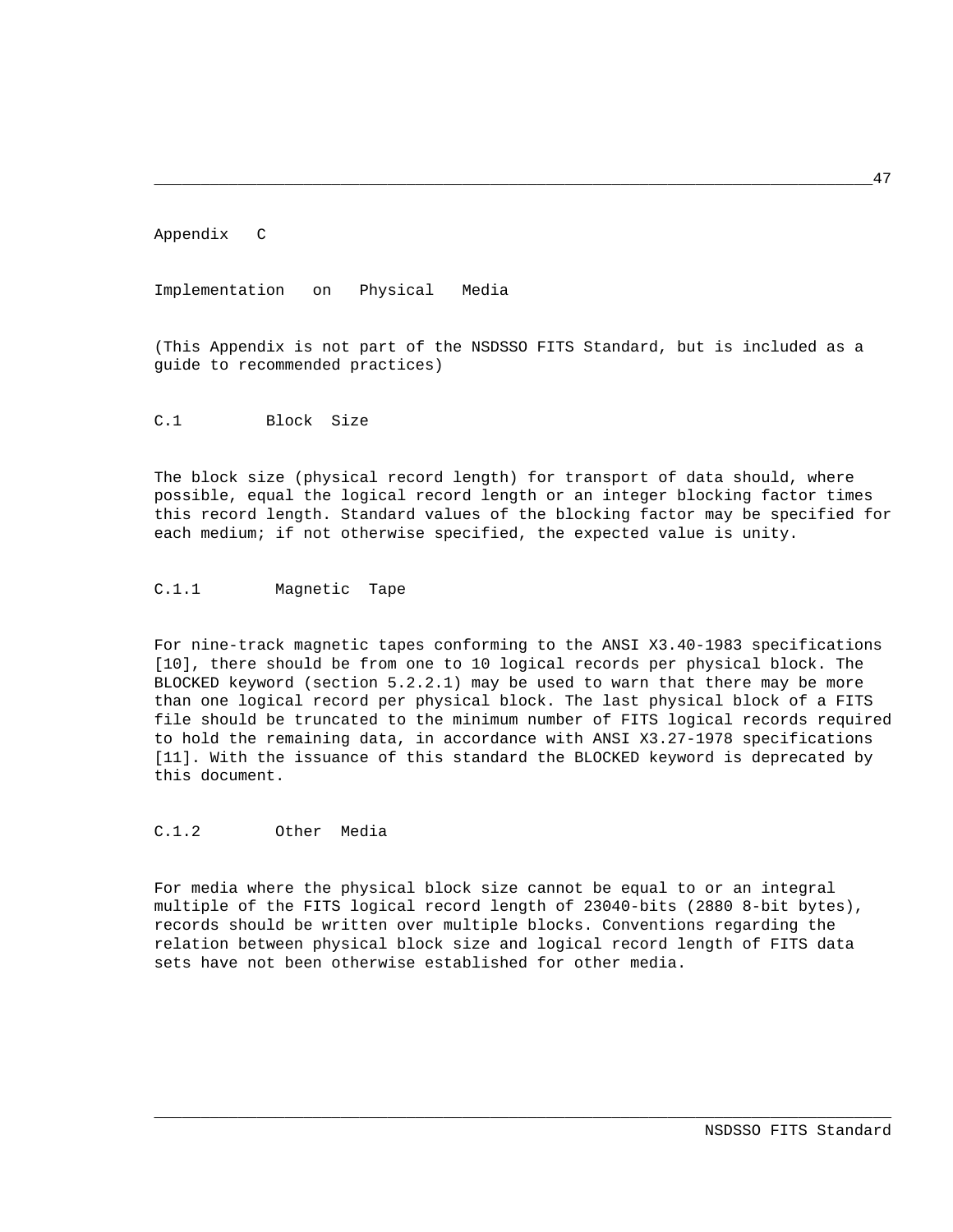#### C.2 Physical Properties of Media

The arrangement of digital bits and other physical properties of any medium should be in conformance with the ANSI standard for that medium as specified in the relevant document.

- C.3 Labeling
- C.3.1 Tape

Tapes may be either ANSI standard labeled or unlabeled. Unlabeled tapes are preferred.

#### C.3.2 Other Media

Conventions regarding labels for FITS data sets have not been established for other media.

C.4 FITS File Boundaries

C.4.1 Magnetic Tape

Individual FITS files are terminated by a tape-mark.

#### C.4.2 Other Media

For media where the physical record size cannot be equal to or an integral multiple of the standard FITS logical record length, a record of fewer than 23040 bits (2880 8-bit bytes) immediately following the end of the primary header, data, or an extension should be treated as an end-of-file. Otherwise, individual FITS data sets should be terminated by a delimiter appropriate to the medium, analogous to the tape end-of-file mark. If more than one FITS data set appears on a physical structure, the appropriate end-of-file indicator should immediately precede the start of the primary headers of all data sets after the first. FITS data sets should start at the start of a file.

# C.5 Multiple Physical Volumes

Storage of a single FITS file on more than one tape or on multiple units of any other medium is not supported.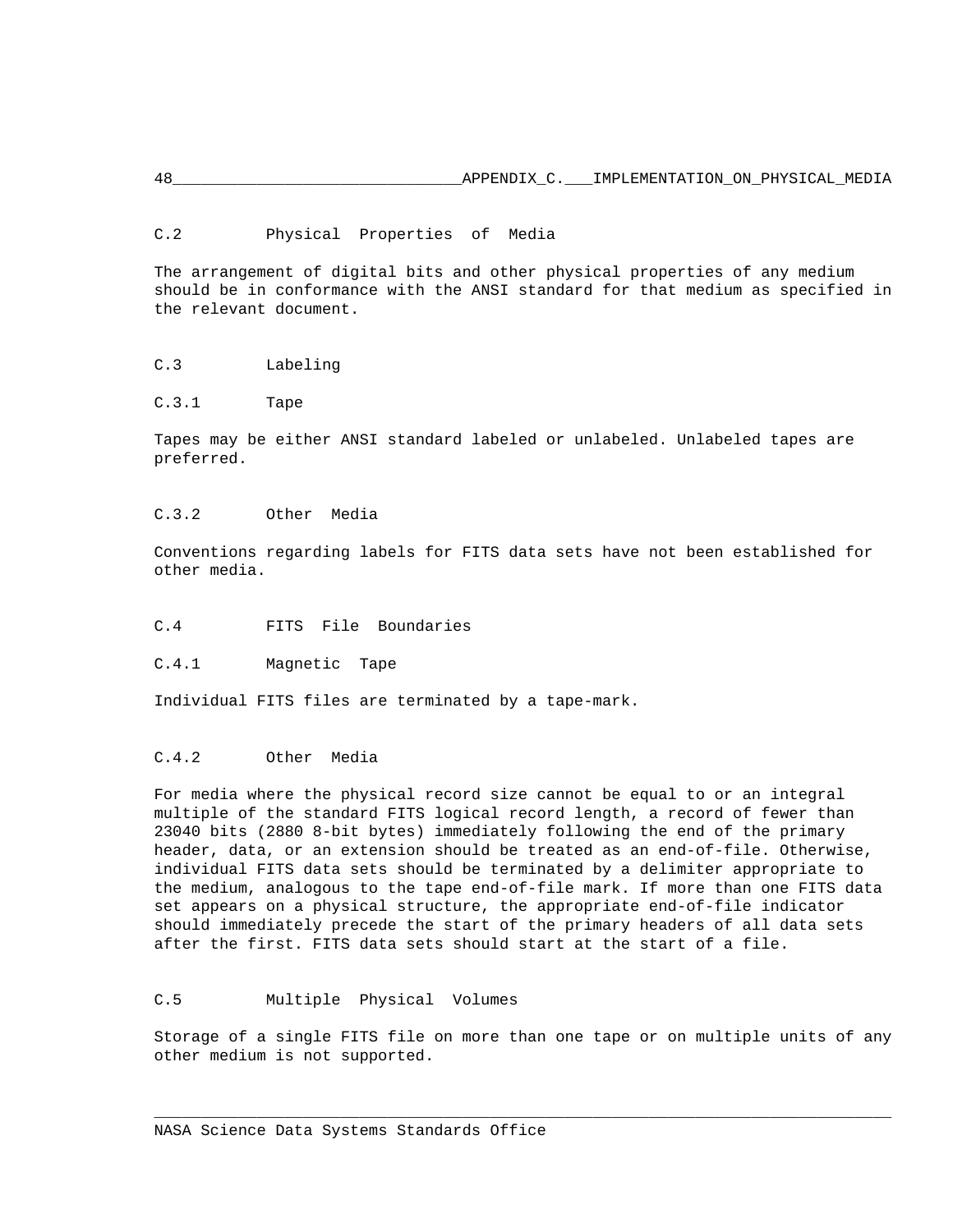Appendix D

Summary of Keywords

(This Appendix is not part of the NSDSSO FITS Standard, but is included for convenient reference).

| Principal     | Conforming    | ASCII Table                      | Random Groups             | Binary Table                |
|---------------|---------------|----------------------------------|---------------------------|-----------------------------|
| HDU           | Extension     | Extension                        | Extension                 | Extension                   |
|               |               |                                  |                           |                             |
| SIMPLE        | XTENSION      | XTENSION [1]                     | SIMPLE                    | XTENSION [2]                |
| <b>BITPIX</b> | <b>BITPIX</b> | - 8<br><b>BITPIX</b><br>$=$      | <b>BITPIX</b>             | - 8<br><b>BITPIX</b><br>$=$ |
| NAXIS         | NAXIS         | $\overline{2}$<br>NAXIS<br>$=$   | NAXIS                     | -2<br>NAXIS<br>$=$          |
| NAXISn        | NAXISn        | NAXIS1                           | NAXIS1<br>$\Omega$<br>$=$ | NAXIS1                      |
| <b>EXTEND</b> | PCOUNT        | NAXIS2                           | NAXISn                    | NAXIS2                      |
| END           | GCOUNT        | $\Omega$<br><b>PCOUNT</b><br>$=$ | GROUPS                    | <b>PCOUNT</b><br>0<br>$=$   |
|               | <b>END</b>    | 1<br>GCOUNT<br>$=$               | PCOUNT                    | 1<br>GCOUNT<br>$=$          |
|               |               | TFIELDS                          | <b>GCOUNT</b>             | TFIELDS                     |
|               |               | TBCOLn                           | END                       | TFORMn                      |
|               |               | TFORMn                           |                           | <b>END</b>                  |
|               |               | END                              |                           |                             |

[1] XTENSION= 'TABLE ' for the ASCII Table extension.

[2] XTENSION= 'A3DTABLE' for the interim binary table extension.

Table D.1: Mandatory FITS keywords for the structures described in this document.

 $\_$  , and the set of the set of the set of the set of the set of the set of the set of the set of the set of the set of the set of the set of the set of the set of the set of the set of the set of the set of the set of th

 $\mathcal{L} = 49$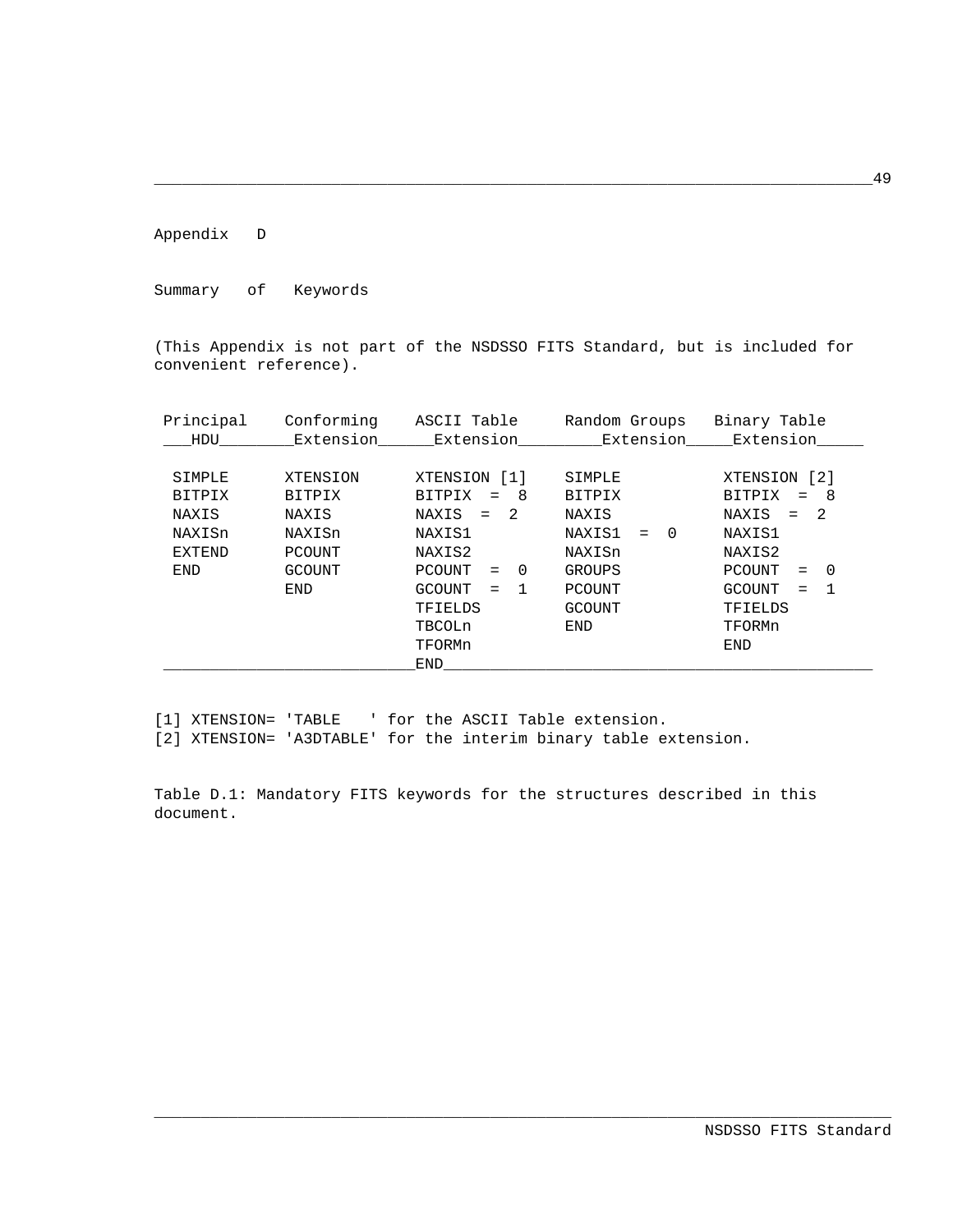| Principal HDU  |               | Conforming    | ASCII Table | Random Groups | Binary Table |
|----------------|---------------|---------------|-------------|---------------|--------------|
| General        | Array         | Extension     | Extension   | Extension     | Extension    |
|                |               |               |             |               |              |
| DATE           | <b>BSCALE</b> | EXTNAME       | TSCALn      | PTYPEn        | TTYPEn       |
| ORIGIN         | <b>BZERO</b>  | <b>EXTVER</b> | TZEROn      | PSCALn        | TUNITn       |
| <b>BLOCKED</b> | BUNIT         | EXTLEVEL      | TNULLn      | PZEROn        | TNULL        |
| AUTHOR         | BLANK         |               | TTYPEn      |               |              |
| REFERENC       | CTYPEn        |               | TUNITn      |               |              |
| COMMENT        | CRPIXn        |               |             |               |              |
| HISTORY        | CROTAn        |               |             |               |              |
|                | CRVALn        |               |             |               |              |
| DATE-OBS       | CDELTn        |               |             |               |              |
| TELESCOP       | DATAMAX       |               |             |               |              |
| INSTRUME       | DATAMIN       |               |             |               |              |
| OBSERVER       |               |               |             |               |              |
| OBJECT         |               |               |             |               |              |
| EQUINOX        |               |               |             |               |              |
| <b>EPOCH</b>   |               |               |             |               |              |

Table D.2: Reserved FITS keywords for the structures described in this document. Note that the EPOCH and BLOCKED keywords are deprecated by this document.

|                                  | Production___Bibliographic___Commentary___Observation_ |                    |                                                                                   | Array                                                                                                                   |
|----------------------------------|--------------------------------------------------------|--------------------|-----------------------------------------------------------------------------------|-------------------------------------------------------------------------------------------------------------------------|
| DATE<br>ORIGIN<br><b>BLOCKED</b> | AUTHOR<br>REFERENC                                     | COMMENT<br>HISTORY | DATE-OBS<br>TELESCOP<br>INSTRUME<br>OBSERVER<br>OBJECT<br>EOUINOX<br><b>EPOCH</b> | <b>BSCALE</b><br>BZERO<br><b>BUNIT</b><br>BLANK<br>CTYPEn<br>CRPIXn<br>CROTAn<br>CRVALn<br>CDELTn<br>DATAMAX<br>DATAMIN |
|                                  |                                                        |                    |                                                                                   |                                                                                                                         |

Table D.3: General Reserved FITS keywords described in this document. Note that the EPOCH and BLOCKED keywords are deprecated by this document.